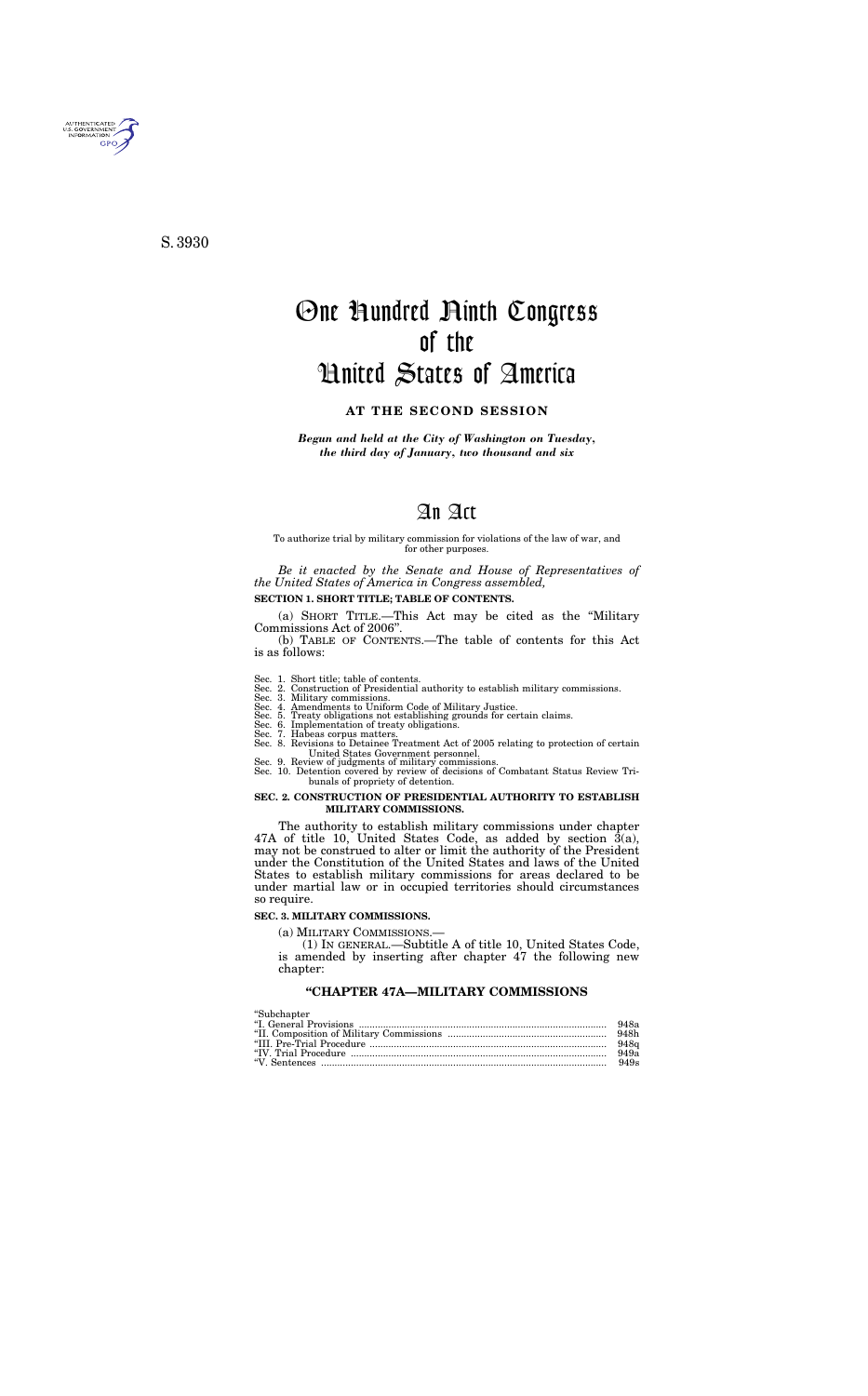| "VI. Post-Trial Procedure and Review of Military Commissions | 950a |
|--------------------------------------------------------------|------|
|                                                              | 950p |

#### ''SUBCHAPTER I—GENERAL PROVISIONS

''Sec.

''948a. Definitions.

"(1) UNLAWFUL ENEMY COMBATANT.— $(A)$  The term 'unlawful enemy combatant' means—

''948b. Military commissions generally.

''948c. Persons subject to military commissions.

''948d. Jurisdiction of military commissions.

''948e. Annual report to congressional committees.

#### **''§ 948a. Definitions**

''In this chapter:

"(ii) a person who, before, on, or after the date of the enactment of the Military Commissions Act of 2006, has been determined to be an unlawful enemy combatant by a Combatant Status Review Tribunal or another competent tribunal established under the authority of the President or the Secretary of Defense.

''(i) a person who has engaged in hostilities or who has purposefully and materially supported hostilities against the United States or its co-belligerents who is not a lawful enemy combatant (including a person who is part of the Taliban, al Qaeda, or associated forces); or

"(A) a member of the regular forces of a State party engaged in hostilities against the United States;

"(3) ALIEN.—The term 'alien' means a person who is not a citizen of the United States.

"(A) Any information or material that has been determined by the United States Government pursuant to statute, Executive order, or regulation to require protection against unauthorized disclosure for reasons of national security.

''(B) CO-BELLIGERENT.—In this paragraph, the term 'cobelligerent', with respect to the United States, means any State or armed force joining and directly engaged with the United States in hostilities or directly supporting hostilities against a common enemy.

''(2) LAWFUL ENEMY COMBATANT.—The term 'lawful enemy combatant' means a person who is—

''(B) a member of a militia, volunteer corps, or organized resistance movement belonging to a State party engaged in such hostilities, which are under responsible command, wear a fixed distinctive sign recognizable at a distance, carry their arms openly, and abide by the law of war; or

''(C) a member of a regular armed force who professes allegiance to a government engaged in such hostilities, but not recognized by the United States.

''(4) CLASSIFIED INFORMATION.—The term 'classified information' means the following:

''(B) Any restricted data, as that term is defined in section 11 y. of the Atomic Energy Act of 1954 (42 U.S.C. 2014(y)).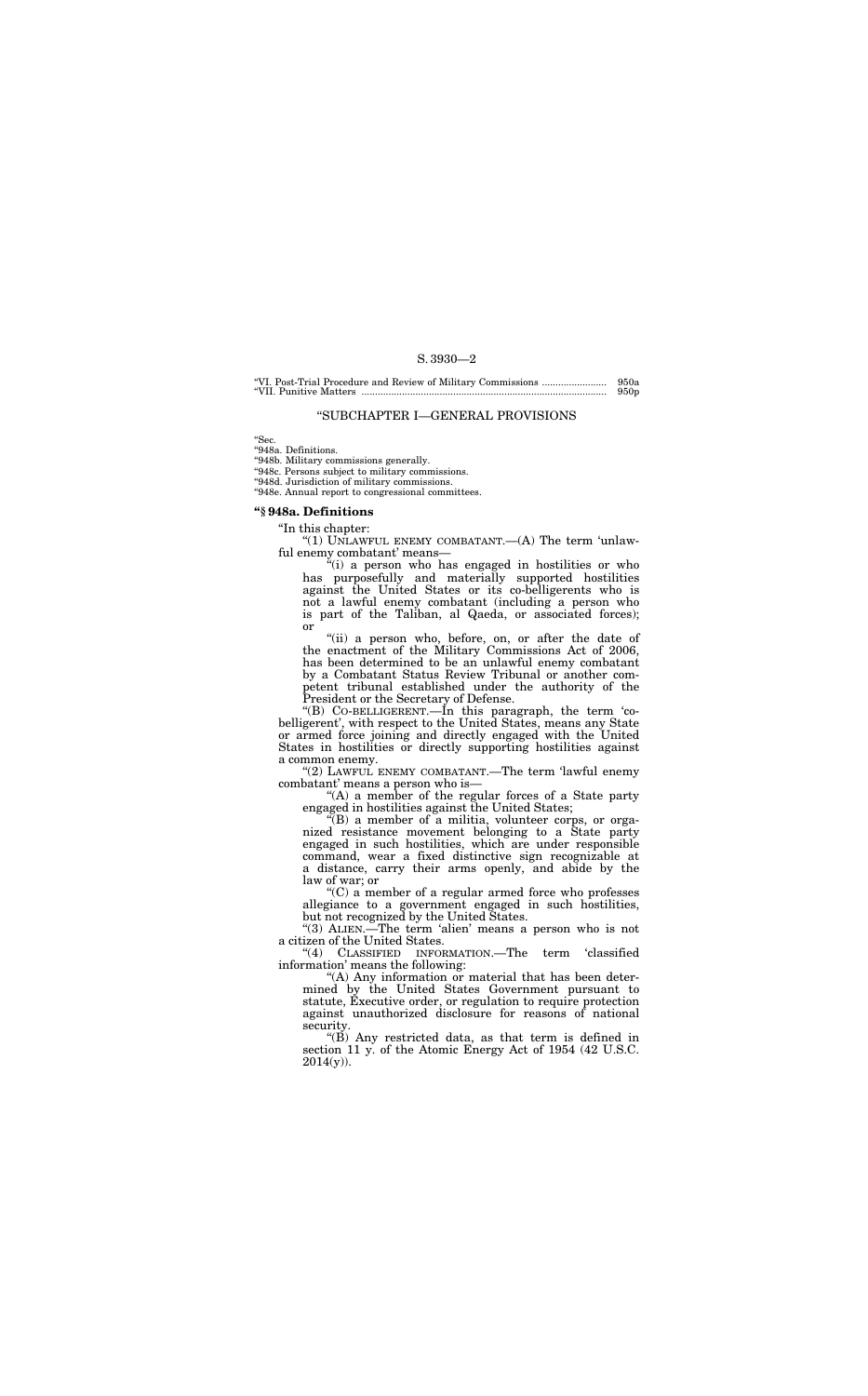''(5) GENEVA CONVENTIONS.—The term 'Geneva Conventions' means the international conventions signed at Geneva on August 12, 1949.

#### **''§ 948b. Military commissions generally**

''(a) PURPOSE.—This chapter establishes procedures governing the use of military commissions to try alien unlawful enemy combatants engaged in hostilities against the United States for violations of the law of war and other offenses triable by military commission.

''(b) AUTHORITY FOR MILITARY COMMISSIONS UNDER THIS CHAPTER.—The President is authorized to establish military commissions under this chapter for offenses triable by military commission as provided in this chapter.

"(d) INAPPLICABILITY OF CERTAIN PROVISIONS.—(1) The following provisions of this title shall not apply to trial by military commission under this chapter:

"(B) Sections  $831(a)$ , (b), and (d) (articles  $31(a)$ , (b), and (d) of the Uniform Code of Military Justice), relating to compulsory self-incrimination.

''(c) CONSTRUCTION OF PROVISIONS.—The procedures for military commissions set forth in this chapter are based upon the procedures for trial by general courts-martial under chapter 47 of this title (the Uniform Code of Military Justice). Chapter 47 of this title does not, by its terms, apply to trial by military commission except as specifically provided in this chapter. The judicial construction and application of that chapter are not binding on military commissions established under this chapter.

"(e) TREATMENT OF RULINGS AND PRECEDENTS.—The findings, holdings, interpretations, and other precedents of military commissions under this chapter may not be introduced or considered in any hearing, trial, or other proceeding of a court-martial convened under chapter 47 of this title. The findings, holdings, interpretations, and other precedents of military commissions under this chapter may not form the basis of any holding, decision, or other determination of a court-martial convened under that chapter.

''(A) Section 810 (article 10 of the Uniform Code of Military Justice), relating to speedy trial, including any rule of courtsmartial relating to speedy trial.

''(C) Section 832 (article 32 of the Uniform Code of Military Justice), relating to pretrial investigation.

''(2) Other provisions of chapter 47 of this title shall apply to trial by military commission under this chapter only to the extent provided by this chapter.

''(f) STATUS OF COMMISSIONS UNDER COMMON ARTICLE 3.— A military commission established under this chapter is a regularly constituted court, affording all the necessary 'judicial guarantees which are recognized as indispensable by civilized peoples' for purposes of common Article 3 of the Geneva Conventions.

''(g) GENEVA CONVENTIONS NOT ESTABLISHING SOURCE OF RIGHTS.—No alien unlawful enemy combatant subject to trial by military commission under this chapter may invoke the Geneva Conventions as a source of rights.

#### **''§ 948c. Persons subject to military commissions**

''Any alien unlawful enemy combatant is subject to trial by military commission under this chapter.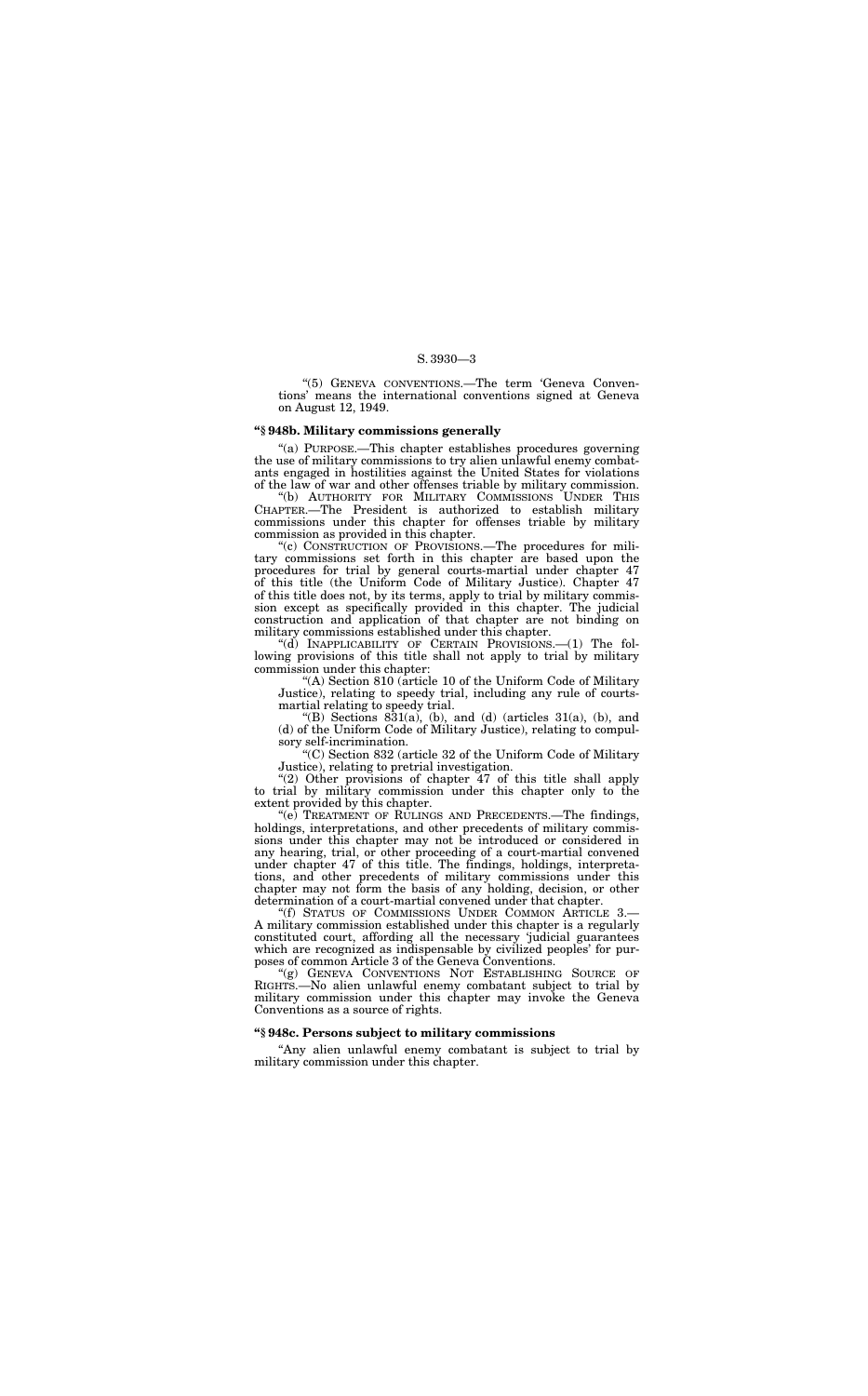## **''§ 948d. Jurisdiction of military commissions**

''(a) JURISDICTION.—A military commission under this chapter shall have jurisdiction to try any offense made punishable by this chapter or the law of war when committed by an alien unlawful enemy combatant before, on, or after September 11, 2001.

''(c) DETERMINATION OF UNLAWFUL ENEMY COMBATANT STATUS DISPOSITIVE.—A finding, whether before, on, or after the date of the enactment of the Military Commissions Act of 2006, by a Combatant Status Review Tribunal or another competent tribunal established under the authority of the President or the Secretary of Defense that a person is an unlawful enemy combatant is dispositive for purposes of jurisdiction for trial by military commission under this chapter.

''(b) LAWFUL ENEMY COMBATANTS.—Military commissions under this chapter shall not have jurisdiction over lawful enemy combatants. Lawful enemy combatants who violate the law of war are subject to chapter 47 of this title. Courts-martial established under that chapter shall have jurisdiction to try a lawful enemy combatant for any offense made punishable under this chapter.

"(d) PUNISHMENTS.—A military commission under this chapter may, under such limitations as the Secretary of Defense may prescribe, adjudge any punishment not forbidden by this chapter, including the penalty of death when authorized under this chapter or the law of war.

''(a) ANNUAL REPORT REQUIRED.—Not later than December 31 each year, the Secretary of Defense shall submit to the Committees on Armed Services of the Senate and the House of Representatives a report on any trials conducted by military commissions under this chapter during such year.

"(b) FORM.—Each report under this section shall be submitted in unclassified form, but may include a classified annex.

## **''§ 948e. Annual report to congressional committees**

this chapter.<br>"(b) DETAIL OF MEMBERS.—When convening a military commission under this chapter, the convening authority shall detail as members of the commission such members of the armed forces eligible under subsection (a), as in the opinion of the convening

### ''SUBCHAPTER II—COMPOSITION OF MILITARY COMMISSIONS

''Sec.

''948h. Who may convene military commissions.

''948i. Who may serve on military commissions.

''948j. Military judge of a military commission.

''948k. Detail of trial counsel and defense counsel. ''948l. Detail or employment of reporters and interpreters.

"948m. Number of members; excuse of members; absent and additional members.

## **''§ 948h. Who may convene military commissions**

''Military commissions under this chapter may be convened by the Secretary of Defense or by any officer or official of the United States designated by the Secretary for that purpose.

## **''§ 948i. Who may serve on military commissions**

''(a) IN GENERAL.—Any commissioned officer of the armed forces on active duty is eligible to serve on a military commission under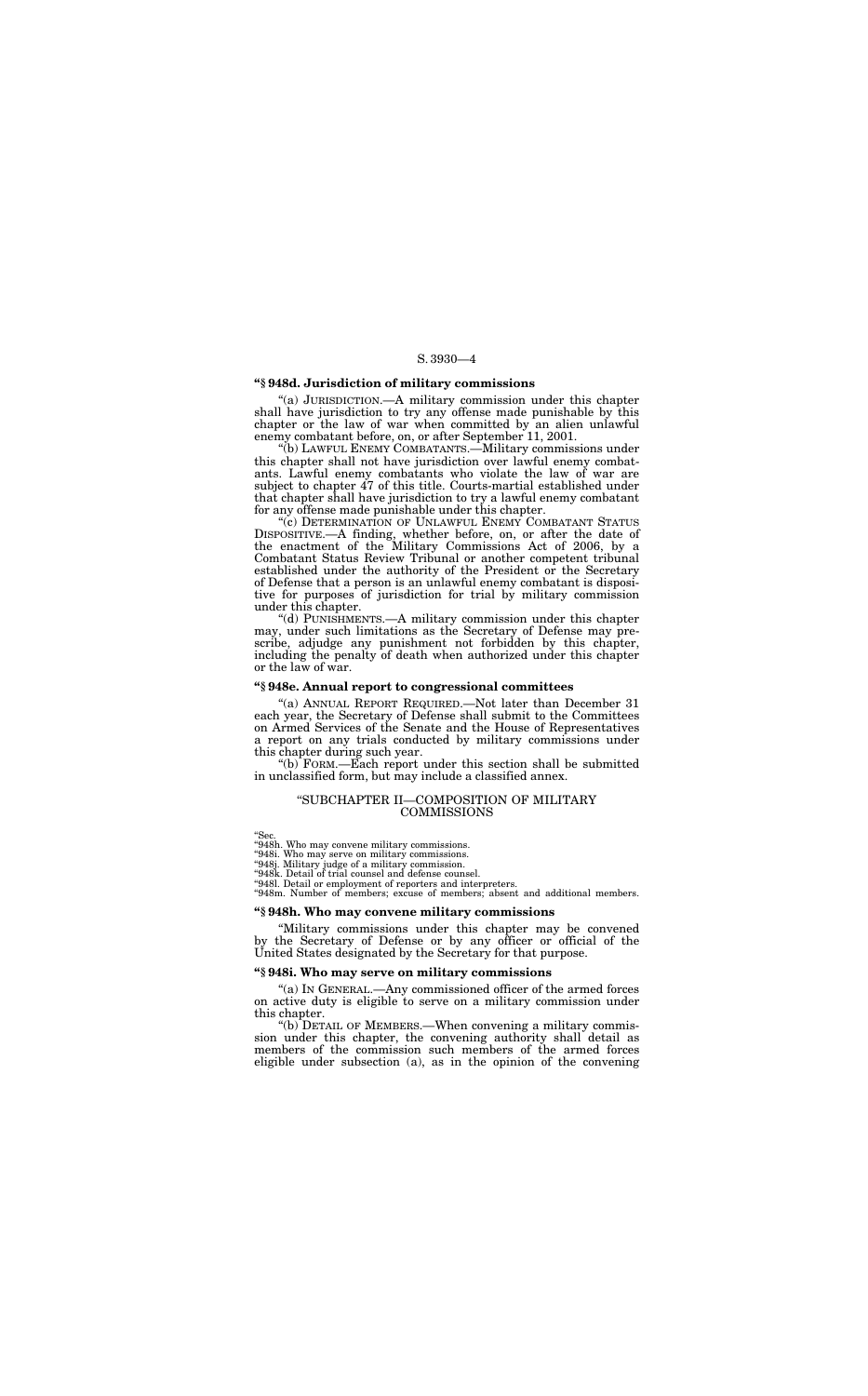authority, are best qualified for the duty by reason of age, education, training, experience, length of service, and judicial temperament. No member of an armed force is eligible to serve as a member of a military commission when such member is the accuser or a witness for the prosecution or has acted as an investigator or counsel in the same case.

''(c) EXCUSE OF MEMBERS.—Before a military commission under this chapter is assembled for the trial of a case, the convening authority may excuse a member from participating in the case.

"(a) DETAIL OF MILITARY JUDGE .- A military judge shall be detailed to each military commission under this chapter. The Secretary of Defense shall prescribe regulations providing for the manner in which military judges are so detailed to military commissions. The military judge shall preside over each military commission to which he has been detailed.

## **''§ 948j. Military judge of a military commission**

"(d) CONSULTATION WITH MEMBERS; INELIGIBILITY TO VOTE.— A military judge detailed to a military commission under this chapter may not consult with the members of the commission except in the presence of the accused (except as otherwise provided in section 949d of this title), trial counsel, and defense counsel, nor may he vote with the members of the commission.

''(b) QUALIFICATIONS.—A military judge shall be a commissioned officer of the armed forces who is a member of the bar of a Federal court, or a member of the bar of the highest court of a State, and who is certified to be qualified for duty under section 826 of this title (article 26 of the Uniform Code of Military Justice) as a military judge in general courts-martial by the Judge Advocate General of the armed force of which such military judge is a member.

"(a) DETAIL OF COUNSEL GENERALLY.—(1) Trial counsel and military defense counsel shall be detailed for each military commission under this chapter.

''(c) INELIGIBILITY OF CERTAIN INDIVIDUALS.—No person is eligible to act as military judge in a case of a military commission under this chapter if he is the accuser or a witness or has acted as investigator or a counsel in the same case.

" $(2)$  Assistant trial counsel and assistant and associate defense counsel may be detailed for a military commission under this chapter.

''(e) OTHER DUTIES.—A commissioned officer who is certified to be qualified for duty as a military judge of a military commission under this chapter may perform such other duties as are assigned to him by or with the approval of the Judge Advocate General of the armed force of which such officer is a member or the designee of such Judge Advocate General.

''(f) PROHIBITION ON EVALUATION OF FITNESS BY CONVENING AUTHORITY.—The convening authority of a military commission under this chapter shall not prepare or review any report concerning the effectiveness, fitness, or efficiency of a military judge detailed to the military commission which relates to his performance of duty as a military judge on the military commission.

## **''§ 948k. Detail of trial counsel and defense counsel**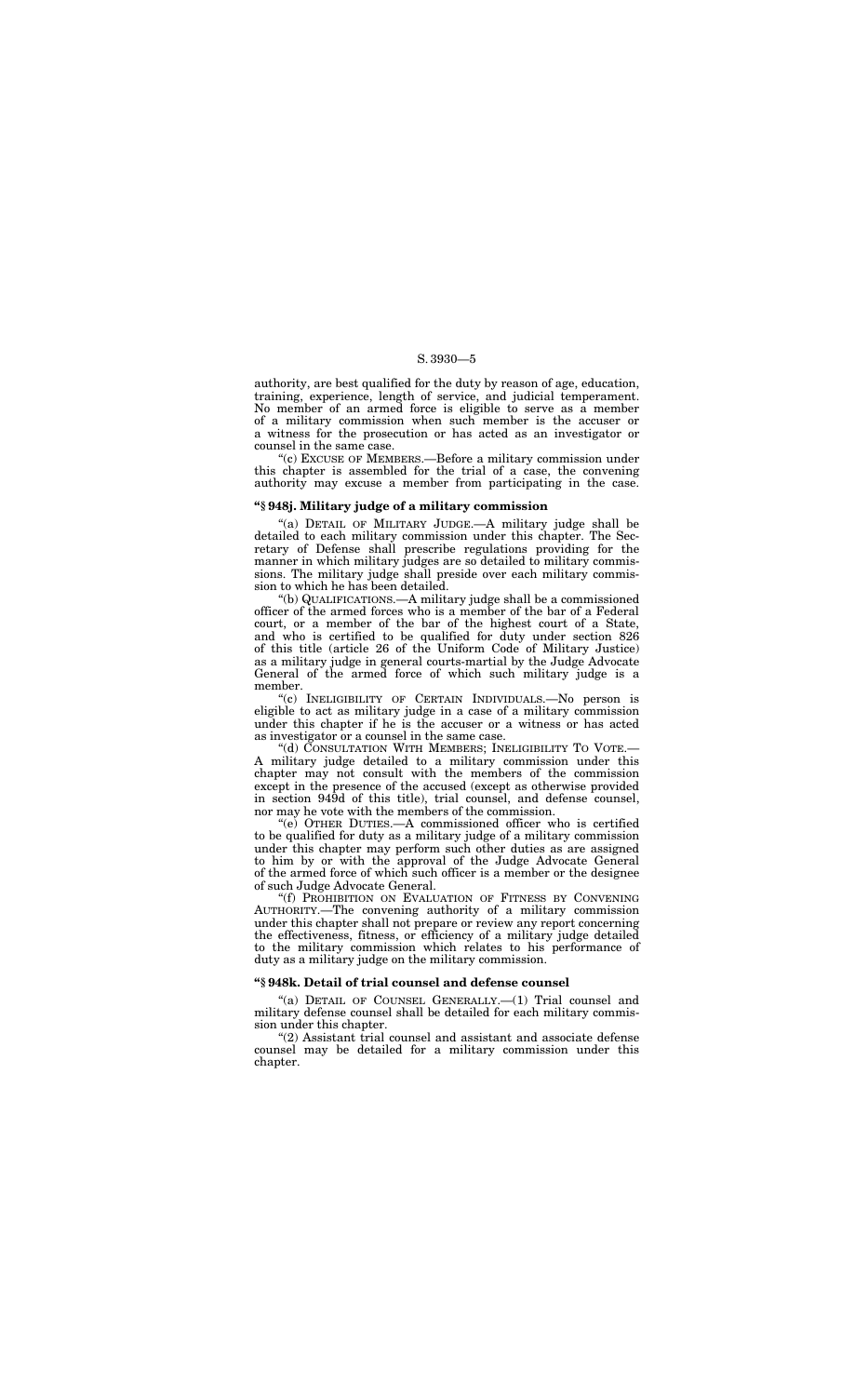''(3) Military defense counsel for a military commission under this chapter shall be detailed as soon as practicable after the swearing of charges against the accused.

"(4) The Secretary of Defense shall prescribe regulations providing for the manner in which trial counsel and military defense counsel are detailed for military commissions under this chapter and for the persons who are authorized to detail such counsel for such commissions.

" $(1)$  a judge advocate (as that term is defined in section 801 of this title (article 1 of the Uniform Code of Military Justice) who—

''(b) TRIAL COUNSEL.—Subject to subsection (e), trial counsel detailed for a military commission under this chapter must be—

> $\mathrm{``(B)}$  is otherwise qualified to practice before the military commission pursuant to regulations prescribed by the Secretary of Defense.

"(c) MILITARY DEFENSE COUNSEL.—Subject to subsection (e), military defense counsel detailed for a military commission under this chapter must be a judge advocate (as so defined) who is—

''(A) is a graduate of an accredited law school or is a member of the bar of a Federal court or of the highest court of a State; and

 $^{\prime}\text{(1)}$  a graduate of an accredited law school or is a member of the bar of a Federal court or of the highest court of a State; and

"(2) certified as competent to perform duties as defense counsel before general courts-martial by the Judge Advocate General of the armed force of which he is a member.

''(B) is certified as competent to perform duties as trial counsel before general courts-martial by the Judge Advocate General of the armed force of which he is a member; or

''(2) a civilian who—

''(A) is a member of the bar of a Federal court or of the highest court of a State; and

''(d) CHIEF PROSECUTOR; CHIEF DEFENSE COUNSEL.—(1) The Chief Prosecutor in a military commission under this chapter shall meet the requirements set forth in subsection (b)(1).

"(2) The Chief Defense Counsel in a military commission under this chapter shall meet the requirements set forth in subsection  $(c)(1)$ .

''(e) INELIGIBILITY OF CERTAIN INDIVIDUALS.—No person who has acted as an investigator, military judge, or member of a military commission under this chapter in any case may act later as trial counsel or military defense counsel in the same case. No person who has acted for the prosecution before a military commission under this chapter may act later in the same case for the defense, nor may any person who has acted for the defense before a military commission under this chapter act later in the same case for the prosecution.

## **''§ 948l. Detail or employment of reporters and interpreters**

''(a) COURT REPORTERS.—Under such regulations as the Secretary of Defense may prescribe, the convening authority of a military commission under this chapter shall detail to or employ for the commission qualified court reporters, who shall make a verbatim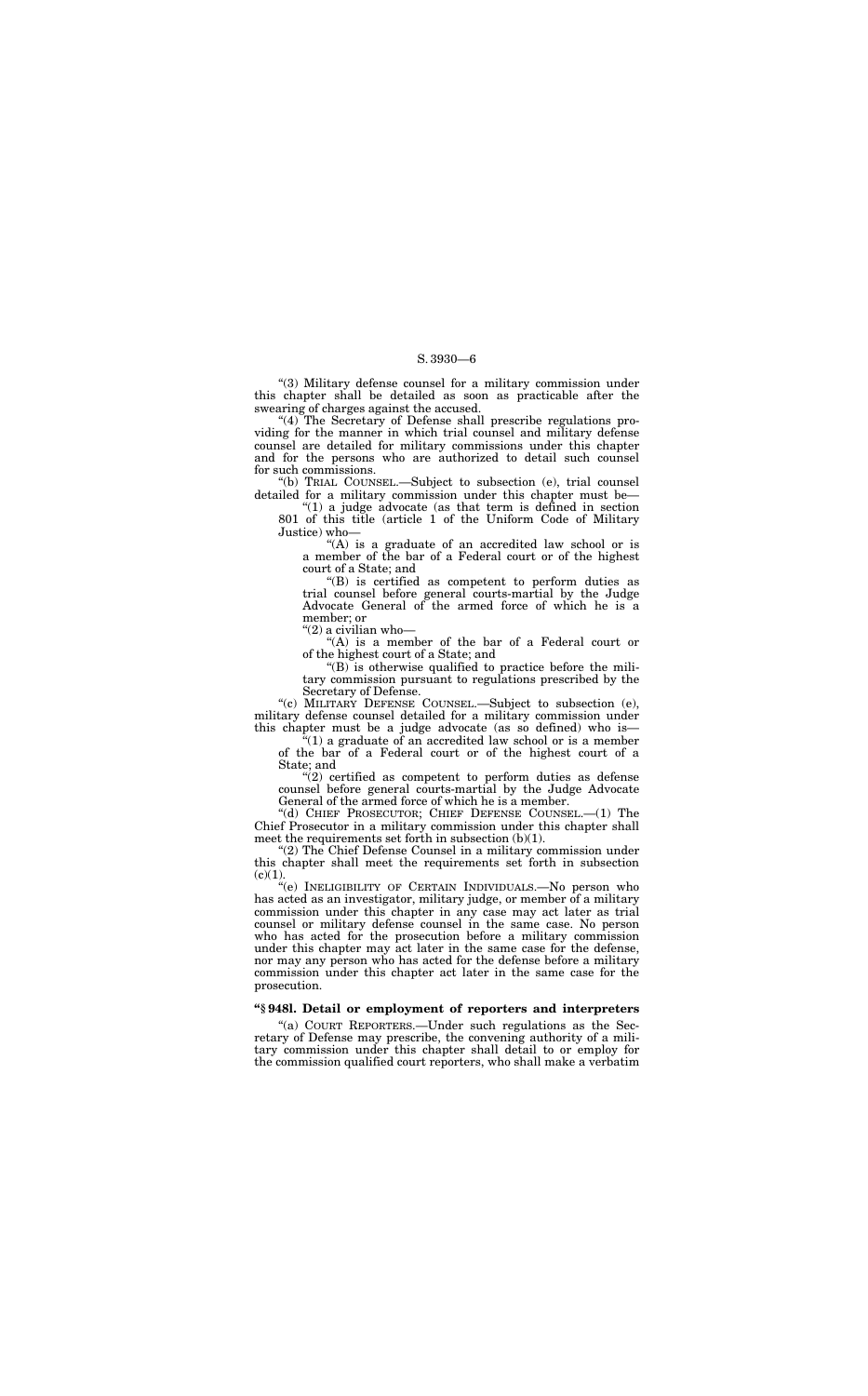of Defense may prescribe, the convening authority of a military commission under this chapter may detail to or employ for the military commission interpreters who shall interpret for the commission and, as necessary, for trial counsel and defense counsel and for the accused.<br>"(c) TRANSCRIPT; RECORD.—The transcript of a military commis-

recording of the proceedings of and testimony taken before the commission. ''(b) INTERPRETERS.—Under such regulations as the Secretary

under this chapter may be sentenced to a penalty of death, the military commission shall have the number of members prescribed by section  $949m(c)$  of this title.<br>"(b) EXCUSE OF MEMBERS.—No member of a military commis-

sion under this chapter shall be under the control of the convening authority of the commission, who shall also be responsible for preparing the record of the proceedings.

sion under this chapter may be absent or excused after the military commission has been assembled for the trial of a case unless excused—

#### **''§ 948m. Number of members; excuse of members; absent and additional members**

"(a) NUMBER OF MEMBERS.—(1) A military commission under this chapter shall, except as provided in paragraph (2), have at least five members.<br>"(2) In a case in which the accused before a military commission

"(3) by order of the convening authority for good cause. "(c) ABSENT AND ADDITIONAL MEMBERS.—Whenever a military commission under this chapter is reduced below the number of members required by subsection (a), the trial may not proceed unless the convening authority details new members sufficient to provide not less than such number. The trial may proceed with the new members present after the recorded evidence previously introduced before the members has been read to the military commission in the presence of the military judge, the accused (except as provided in section 949d of this title), and counsel for both sides.

''(a) CHARGES AND SPECIFICATIONS.—Charges and specifications against an accused in a military commission under this chapter shall be signed by a person subject to chapter 47 of this title under oath before a commissioned officer of the armed forces author-<br>ized to administer oaths and shall state—

"(1) that the signer has personal knowledge of, or reason to believe, the matters set forth therein; and

''(1) as a result of challenge;

 $\sqrt{\frac{2}{2}}$  by the military judge for physical disability or other good cause; or

" $(2)$  that they are true in fact to the best of the signer's knowledge and belief.

### ''SUBCHAPTER III—PRE-TRIAL PROCEDURE

''Sec.

''948q. Charges and specifications. ''948r. Compulsory self-incrimination prohibited; treatment of statements obtained by torture and other statements. ''948s. Service of charges.

## **''§ 948q. Charges and specifications**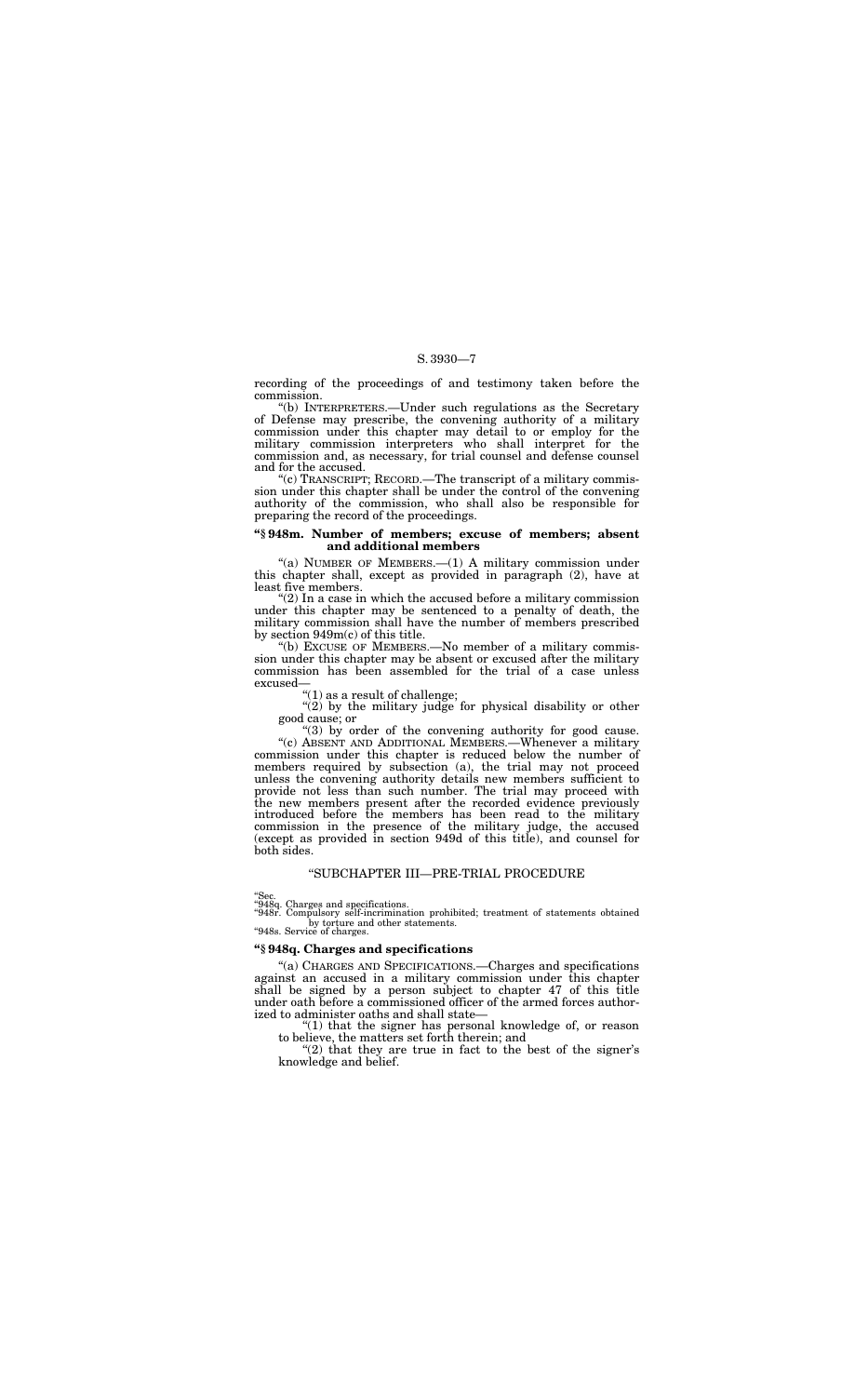''(b) NOTICE TO ACCUSED.—Upon the swearing of the charges and specifications in accordance with subsection (a), the accused shall be informed of the charges against him as soon as practicable.

''(a) IN GENERAL.—No person shall be required to testify against himself at a proceeding of a military commission under this chapter. "(b) EXCLUSION OF STATEMENTS OBTAINED BY TORTURE.—A

#### **''§ 948r. Compulsory self-incrimination prohibited; treatment of statements obtained by torture and other statements**

"(c) STATEMENTS OBTAINED BEFORE ENACTMENT OF DETAINEE TREATMENT ACT OF 2005.—A statement obtained before December 30, 2005 (the date of the enactment of the Defense Treatment Act of 2005) in which the degree of coercion is disputed may be admitted only if the military judge finds that—

"(1) the totality of the circumstances renders the statement reliable and possessing sufficient probative value; and

statement obtained by use of torture shall not be admissible in a military commission under this chapter, except against a person

 $'(2)$  the interests of justice would best be served by admission of the statement into evidence.

 $'(2)$  the interests of justice would best be served by admission of the statement into evidence; and

''(d) STATEMENTS OBTAINED AFTER ENACTMENT OF DETAINEE TREATMENT ACT OF 2005.—A statement obtained on or after December 30, 2005 (the date of the enactment of the Defense Treatment Act of 2005) in which the degree of coercion is disputed may be admitted only if the military judge finds that—

''(1) the totality of the circumstances renders the statement reliable and possessing sufficient probative value;

''(3) the interrogation methods used to obtain the statement do not amount to cruel, inhuman, or degrading treatment prohibited by section 1003 of the Detainee Treatment Act of 2005.

### **''§ 948s. Service of charges**

''The trial counsel assigned to a case before a military commission under this chapter shall cause to be served upon the accused and military defense counsel a copy of the charges upon which trial is to be had. Such charges shall be served in English and, if appropriate, in another language that the accused understands. Such service shall be made sufficiently in advance of trial to prepare a defense.

#### ''SUBCHAPTER IV—TRIAL PROCEDURE

''Sec.

''949a. Rules.

''949b. Unlawfully influencing action of military commission. ''949c. Duties of trial counsel and defense counsel.

''949d. Sessions.

''949e. Continuances. ''949f. Challenges.

''949g. Oaths. ''949h. Former jeopardy. ''949i. Pleas of the accused.

''949j. Opportunity to obtain witnesses and other evidence. ''949k. Defense of lack of mental responsibility.

''949l. Voting and rulings.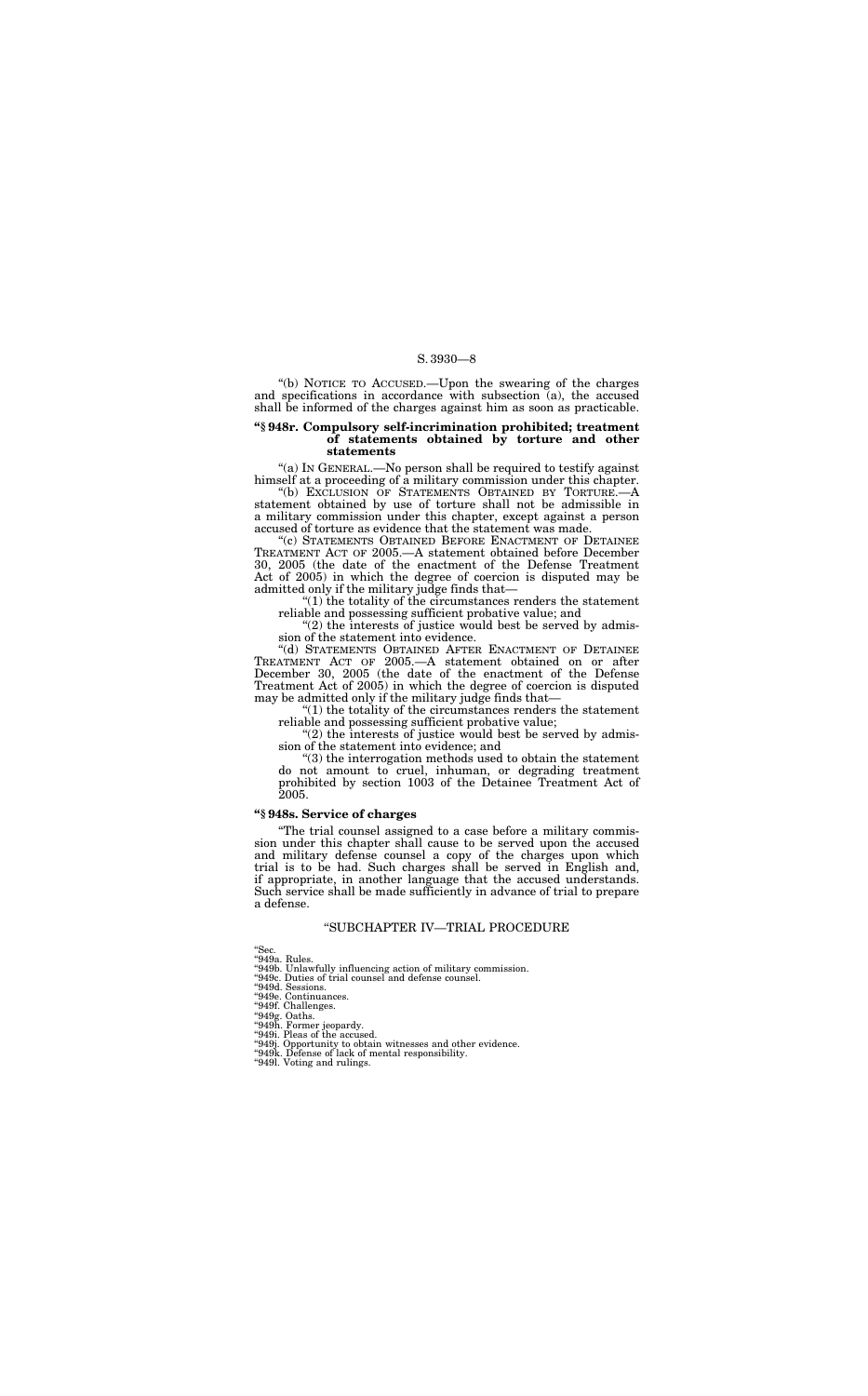''949m. Number of votes required. ''949n. Military commission to announce action. ''949o. Record of trial.

### **''§ 949a. Rules**

''(a) PROCEDURES AND RULES OF EVIDENCE.—Pretrial, trial, and post-trial procedures, including elements and modes of proof, for cases triable by military commission under this chapter may be prescribed by the Secretary of Defense, in consultation with the Attorney General. Such procedures shall, so far as the Secretary considers practicable or consistent with military or intelligence activities, apply the principles of law and the rules of evidence in trial by general courts-martial. Such procedures and rules of

"(b) RULES FOR MILITARY COMMISSION.—(1) Notwithstanding any departures from the law and the rules of evidence in trial by general courts-martial authorized by subsection (a), the procedures and rules of evidence in trials by military commission under this chapter shall include the following:

 $f(A)$  The accused shall be permitted to present evidence in his defense, to cross-examine the witnesses who testify against him, and to examine and respond to evidence admitted against him on the issue of guilt or innocence and for sentencing, as provided for by this chapter.

 $\tilde{C}$ ) The accused shall receive the assistance of counsel as provided for by section 948k.

 $C(2)$  In establishing procedures and rules of evidence for military commission proceedings, the Secretary of Defense may prescribe

" $(A)$  Evidence shall be admissible if the military judge determines that the evidence would have probative value to

"(B) Evidence shall not be excluded from trial by military commission on the grounds that the evidence was not seized

 $\mathrm{C}^{\prime}(\mathrm{C})$  A statement of the accused that is otherwise admissible shall not be excluded from trial by military commission on grounds of alleged coercion or compulsory self-incrimination so long as the evidence complies with the provisions of section 948r of this title.

"(D) Evidence shall be admitted as authentic so long as— "(i) the military judge of the military commission determines that there is sufficient basis to find that the evidence

''(B) The accused shall be present at all sessions of the military commission (other than those for deliberations or voting), except when excluded under section 949d of this title.

is the military judge instructs the members that they may consider any issue as to authentication or identification of evidence in determining the weight, if any, to be given to the evidence.

"(E)(i) Except as provided in clause (ii), hearsay evidence not otherwise admissible under the rules of evidence applicable in trial by general courts-martial may be admitted in a trial by military commission if the proponent of the evidence makes known to the adverse party, sufficiently in advance to provide

''(D) The accused shall be permitted to represent himself, as provided for by paragraph (3).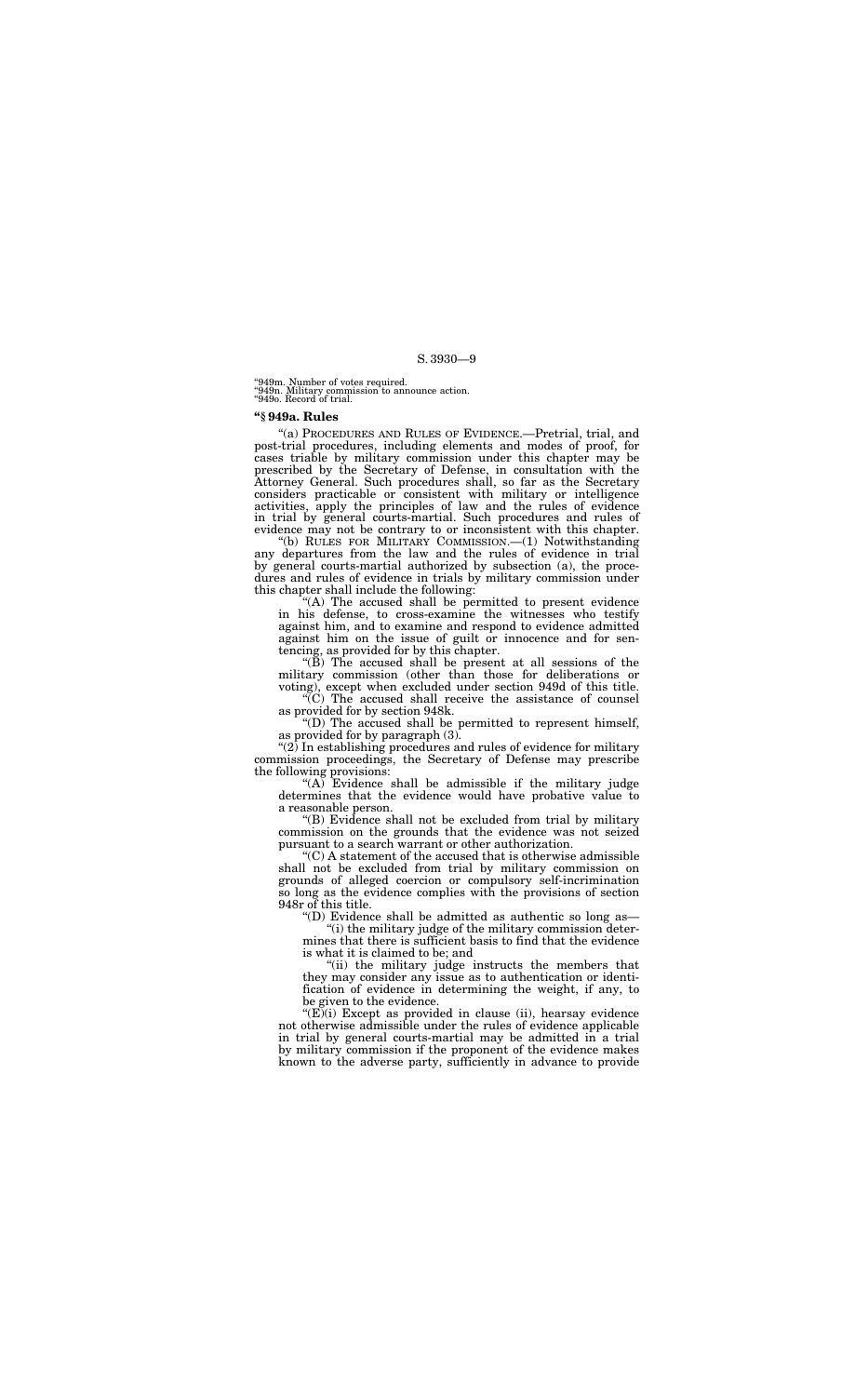the adverse party with a fair opportunity to meet the evidence, the intention of the proponent to offer the evidence, and the particulars of the evidence (including information on the general circumstances under which the evidence was obtained). The disclosure of evidence under the preceding sentence is subject to the requirements and limitations applicable to the disclosure of classified information in section 949j(c) of this

title.<br>"(ii) Hearsay evidence not otherwise admissible under the rules of evidence applicable in trial by general courts-martial shall not be admitted in a trial by military commission if the party opposing the admission of the evidence demonstrates that the evidence is unreliable or lacking in probative value.

" $(3)(A)$  The accused in a military commission under this chapter who exercises the right to self-representation under paragraph (1)(D) shall conform his deportment and the conduct of the defense to the rules of evidence, procedure, and decorum applicable to trials by military commission.

that the evidence is unreliable or lacking in probative value. ''(F) The military judge shall exclude any evidence the

probative value of which is substantially outweighed—<br>"(i) by the danger of unfair prejudice, confusion of "(i) by the danger of unfair prejudice, confusion of the issues, or misleading the commission; or "(ii) by considerations of undue delay, waste of time, or needless presentation of cumulative evidence.

(c) DELEGATION OF AUTHORITY TO PRESCRIBE REGULATIONS.— The Secretary of Defense may delegate the authority of the Secretary to prescribe regulations under this chapter.

"(a) IN GENERAL.-(1) No authority convening a military commission under this chapter may censure, reprimand, or admonish the military commission, or any member, military judge, or counsel thereof, with respect to the findings or sentence adjudged by the military commission, or with respect to any other exercises of its or his functions in the conduct of the proceedings.

"(2) No person may attempt to coerce or, by any unauthorized means, influence—

''(B) Failure of the accused to conform to the rules described in subparagraph (A) may result in a partial or total revocation by the military judge of the right of self-representation under paragraph  $(1)(D)$ . In such case, the detailed defense counsel of the accused or an appropriately authorized civilian counsel shall perform the functions necessary for the defense.

 $\mathcal{L}(B)$  the action of any convening, approving, or reviewing authority with respect to his judicial acts; or

''(d) NOTIFICATION TO CONGRESSIONAL COMMITTEES OF CHANGES TO PROCEDURES.—Not later than 60 days before the date on which any proposed modification of the procedures in effect for military commissions under this chapter goes into effect, the Secretary of Defense shall submit to the Committee on Armed Services of the Senate and the Committee on Armed Services of the House of Representatives a report describing the modification.

#### **''§ 949b. Unlawfully influencing action of military commission**

''(A) the action of a military commission under this chapter, or any member thereof, in reaching the findings or sentence in any case;

''(C) the exercise of professional judgment by trial counsel or defense counsel.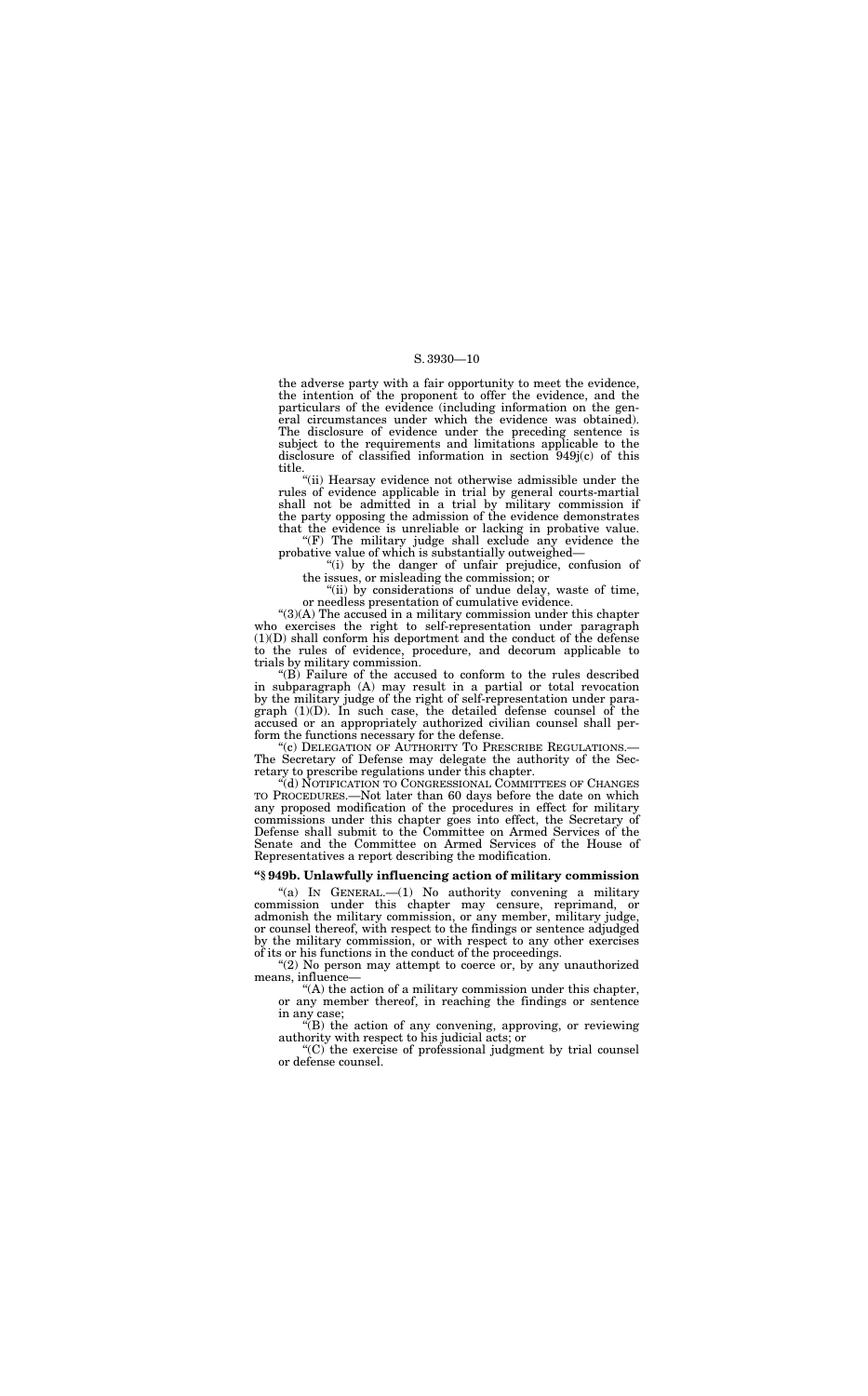''(3) Paragraphs (1) and (2) do not apply with respect to— ''(A) general instructional or informational courses in mili-

tary justice if such courses are designed solely for the purpose of instructing members of a command in the substantive and

 $f(B)$  statements and instructions given in open proceedings by a military judge or counsel.

"(2) give a less favorable rating or evaluation to any commissioned officer because of the zeal with which such officer, in acting as counsel, represented any accused before a military commission under this chapter.

''(b) PROHIBITION ON CONSIDERATION OF ACTIONS ON COMMIS-SION IN EVALUATION OF FITNESS.—In the preparation of an effectiveness, fitness, or efficiency report or any other report or document used in whole or in part for the purpose of determining whether a commissioned officer of the armed forces is qualified to be advanced in grade, or in determining the assignment or transfer of any such officer or whether any such officer should be retained on active duty, no person may—

"(b) DEFENSE COUNSEL. $-(1)$  The accused shall be represented in his defense before a military commission under this chapter as provided in this subsection.

" $(2)$  The accused shall be represented by military counsel detailed under section 948k of this title.

"(3) The accused may be represented by civilian counsel if retained by the accused, but only if such civilian counsel—

''(1) consider or evaluate the performance of duty of any member of a military commission under this chapter; or

"(C) has not been the subject of any sanction of disciplinary action by any court, bar, or other competent governmental authority for relevant misconduct;

"(E) has signed a written agreement to comply with all applicable regulations or instructions for counsel, including any rules of court for conduct during the proceedings.

## **''§ 949c. Duties of trial counsel and defense counsel**

''(a) TRIAL COUNSEL.—The trial counsel of a military commission under this chapter shall prosecute in the name of the United States.

military counsel shall act as associate counsel.<br>"(6) The accused is not entitled to be represented by more than one military counsel. However, the person authorized under regulations prescribed under section 948k of this title to detail counsel, in that person's sole discretion, may detail additional military counsel to represent the accused.

''(A) is a United States citizen;

''(B) is admitted to the practice of law in a State, district, or possession of the United States or before a Federal court;

''(D) has been determined to be eligible for access to classified information that is classified at the level Secret or higher; and

''(4) Civilian defense counsel shall protect any classified information received during the course of representation of the accused in accordance with all applicable law governing the protection of classified information and may not divulge such information to any person not authorized to receive it.

 $\cdot$ <sup>'(5)</sup> If the accused is represented by civilian counsel, detailed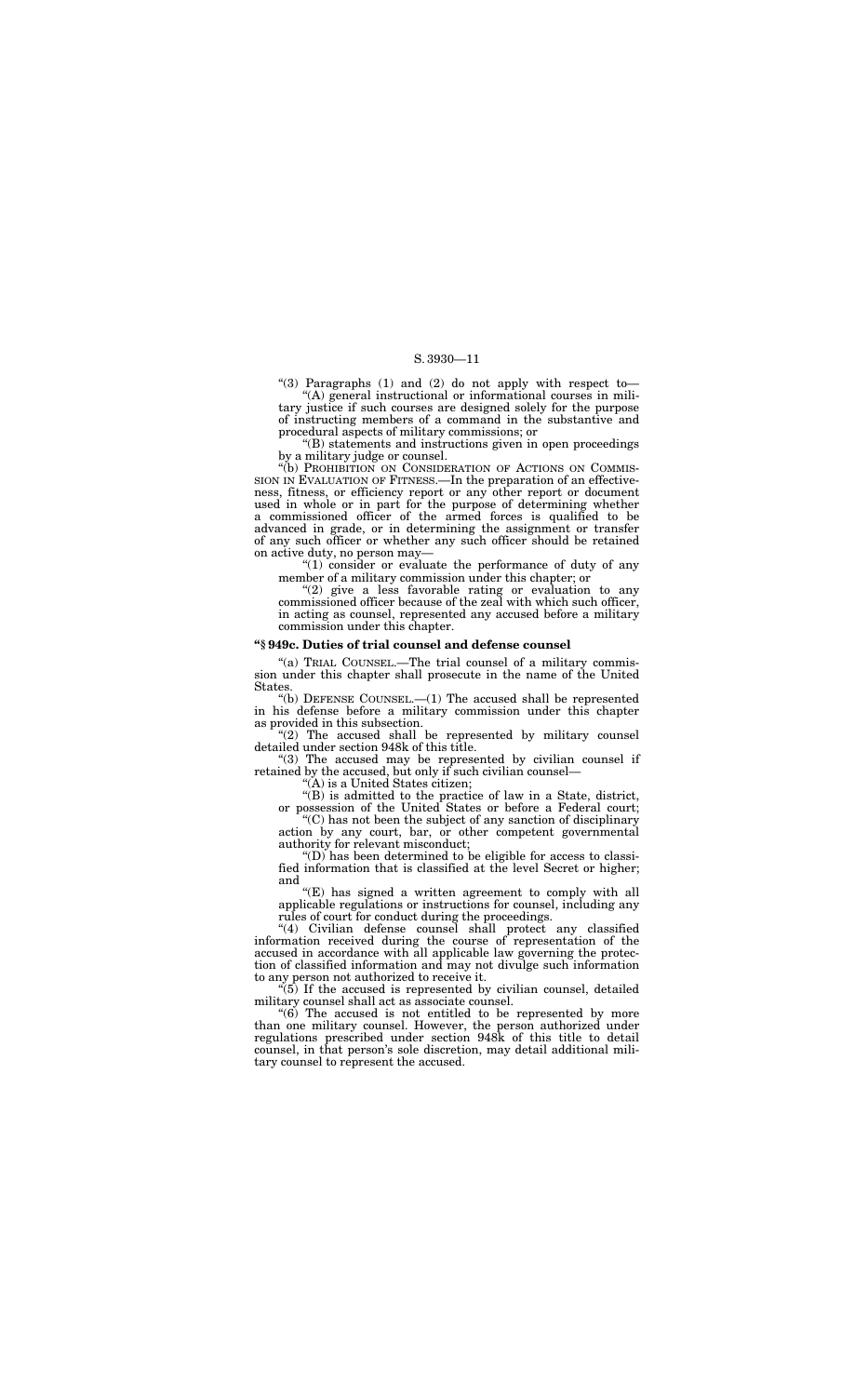''(7) Defense counsel may cross-examine each witness for the prosecution who testifies before a military commission under this chapter.

## **''§ 949d. Sessions**

"(a) SESSIONS WITHOUT PRESENCE OF MEMBERS. - (1) At any time after the service of charges which have been referred for trial by military commission under this chapter, the military judge may call the military commission into session without the presence of the members for the purpose of—

''(A) hearing and determining motions raising defenses or objections which are capable of determination without trial of the issues raised by a plea of not guilty;

"(2) Except as provided in subsections (c) and (e), any proceedings under paragraph (1) shall—

''(B) hearing and ruling upon any matter which may be ruled upon by the military judge under this chapter, whether or not the matter is appropriate for later consideration or decision by the members;

" $(1)$  be in the presence of the accused, defense counsel, and trial counsel; and

 $f(2)$  be made a part of the record.

''(C) if permitted by regulations prescribed by the Secretary of Defense, receiving the pleas of the accused; and

''(D) performing any other procedural function which may be performed by the military judge under this chapter or under rules prescribed pursuant to section 949a of this title and which does not require the presence of the members.

"(2) The military judge may close to the public all or a portion of the proceedings under paragraph (1) only upon making a specific finding that such closure is necessary to—

"(A) protect information the disclosure of which could reasonably be expected to cause damage to the national security, including intelligence or law enforcement sources, methods, or activities; or

''(A) be conducted in the presence of the accused, defense counsel, and trial counsel; and

''(B) be made part of the record.

(e) EXCLUSION OF ACCUSED FROM CERTAIN PROCEEDINGS.-The military judge may exclude the accused from any portion of a proceeding upon a determination that, after being warned by

''(b) PROCEEDINGS IN PRESENCE OF ACCUSED.—Except as provided in subsections (c) and (e), all proceedings of a military commission under this chapter, including any consultation of the members with the military judge or counsel, shall—

''(c) DELIBERATION OR VOTE OF MEMBERS.—When the members of a military commission under this chapter deliberate or vote, only the members may be present.

''(d) CLOSURE OF PROCEEDINGS.—(1) The military judge may close to the public all or part of the proceedings of a military commission under this chapter, but only in accordance with this subsection.

''(B) ensure the physical safety of individuals.

''(3) A finding under paragraph (2) may be based upon a presentation, including a presentation ex parte or in camera, by either trial counsel or defense counsel.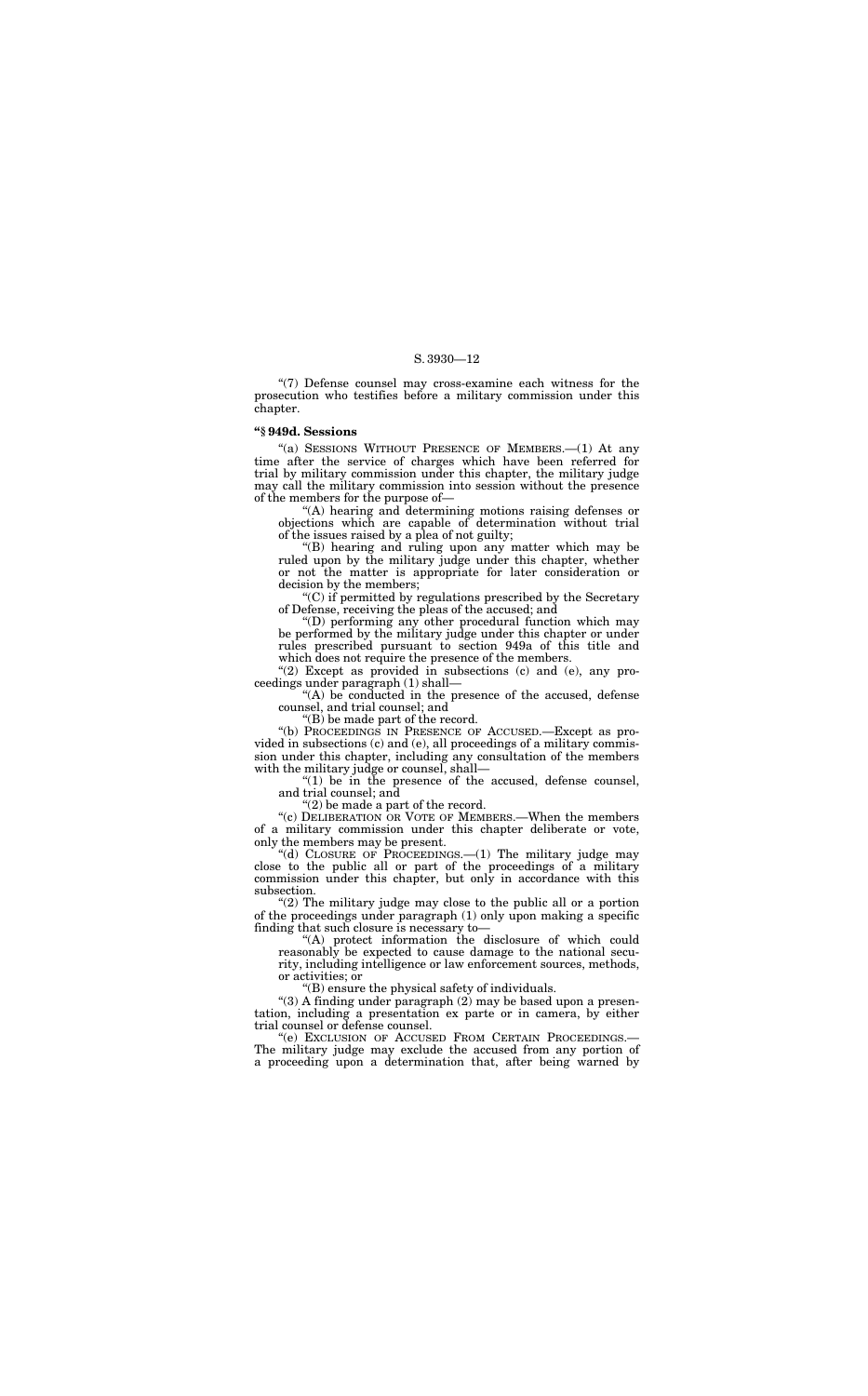the military judge, the accused persists in conduct that justifies exclusion from the courtroom—<br>"(1) to ensure the physical safety of individuals; or

"(2) to prevent disruption of the proceedings by the accused.<br>"(f) PROTECTION OF CLASSIFIED INFORMATION.—<br>"(1) NATIONAL SECURITY PRIVILEGE.—(A) Classified

"(1) NATIONAL SECURITY PRIVILEGE.—(A) information shall be protected and is privileged from disclosure if disclosure would be detrimental to the national security. The rule in the preceding sentence applies to all stages of the proceedings of military commissions under this chapter.

(B) The privilege referred to in subparagraph (A) may be claimed by the head of the executive or military department or government agency concerned based on a finding by the head of that department or agency that—

''(i) the information is properly classified; and

''(ii) disclosure of the information would be detrimental to the national security.

''(C) A person who may claim the privilege referred to in subparagraph (A) may authorize a representative, witness, or trial counsel to claim the privilege and make the finding described in subparagraph (B) on behalf of such person. The authority of the representative, witness, or trial counsel to do so is presumed in the absence of evidence to the contrary. ''(2) INTRODUCTION OF CLASSIFIED INFORMATION.—

''(A) ALTERNATIVES TO DISCLOSURE.—To protect classified information from disclosure, the military judge, upon motion of trial counsel, shall authorize, to the extent practicable—

''(i) the deletion of specified items of classified information from documents to be introduced as evidence before the military commission;

''(ii) the substitution of a portion or summary of the information for such classified documents; or

''(iii) the substitution of a statement of relevant facts that the classified information would tend to prove.

''(B) PROTECTION OF SOURCES, METHODS, OR ACTIVI-TIES.—The military judge, upon motion of trial counsel, shall permit trial counsel to introduce otherwise admissible evidence before the military commission, while protecting from disclosure the sources, methods, or activities by which the United States acquired the evidence if the military judge finds that (i) the sources, methods, or activities by which the United States acquired the evidence are classified, and (ii) the evidence is reliable. The military judge may require trial counsel to present to the military commission and the defense, to the extent practicable and consistent with national security, an unclassified summary of the sources, methods, or activities by which the United States acquired the evidence.

''(C) ASSERTION OF NATIONAL SECURITY PRIVILEGE AT TRIAL.—During the examination of any witness, trial counsel may object to any question, line of inquiry, or motion to admit evidence that would require the disclosure of classified information. Following such an objection, the military judge shall take suitable action to safeguard such classified information. Such action may include the review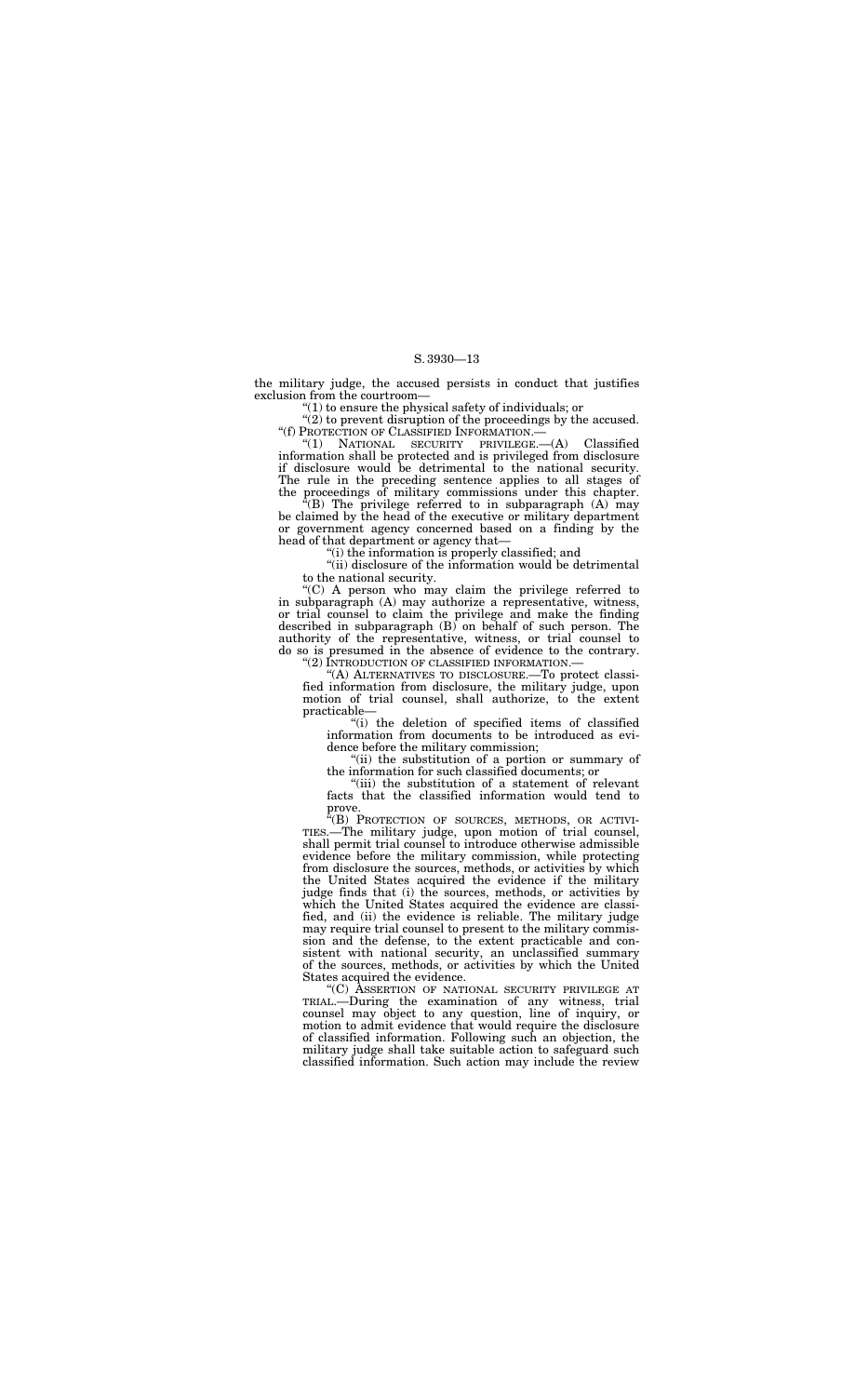of trial counsel's claim of privilege by the military judge in camera and on an ex parte basis, and the delay of proceedings to permit trial counsel to consult with the department or agency concerned as to whether the national security privilege should be asserted.

''(3) CONSIDERATION OF PRIVILEGE AND RELATED MATE-RIALS.—A claim of privilege under this subsection, and any materials submitted in support thereof, shall, upon request of the Government, be considered by the military judge in camera and shall not be disclosed to the accused.

''(4) ADDITIONAL REGULATIONS.—The Secretary of Defense may prescribe additional regulations, consistent with this subsection, for the use and protection of classified information during proceedings of military commissions under this chapter. A report on any regulations so prescribed, or modified, shall be submitted to the Committees on Armed Services of the Senate and the House of Representatives not later than 60 days before the date on which such regulations or modifications, as the case may be, go into effect.

#### **''§ 949e. Continuances**

''The military judge in a military commission under this chapter may, for reasonable cause, grant a continuance to any party for such time, and as often, as may appear to be just.

"(a) IN GENERAL. $-(1)$  Before performing their respective duties in a military commission under this chapter, military judges, members, trial counsel, defense counsel, reporters, and interpreters shall take an oath to perform their duties faithfully.

## **''§ 949f. Challenges**

" $(2)$  The form of the oath required by paragraph  $(1)$ , the time and place of the taking thereof, the manner of recording the same, and whether the oath shall be taken for all cases in which duties are to be performed or for a particular case, shall be as prescribed in regulations of the Secretary of Defense. Those regulations may provide that—

"(A) an oath to perform faithfully duties as a military judge, trial counsel, or defense counsel may be taken at any

''(a) CHALLENGES AUTHORIZED.—The military judge and members of a military commission under this chapter may be challenged by the accused or trial counsel for cause stated to the commission. The military judge shall determine the relevance and validity of challenges for cause. The military judge may not receive a challenge to more than one person at a time. Challenges by trial counsel shall ordinarily be presented and decided before those by the accused are offered.

''(b) PEREMPTORY CHALLENGES.—Each accused and the trial counsel are entitled to one peremptory challenge. The military judge may not be challenged except for cause.

''(c) CHALLENGES AGAINST ADDITIONAL MEMBERS.—Whenever additional members are detailed to a military commission under this chapter, and after any challenges for cause against such additional members are presented and decided, each accused and the trial counsel are entitled to one peremptory challenge against members not previously subject to peremptory challenge.

#### **''§ 949g. Oaths**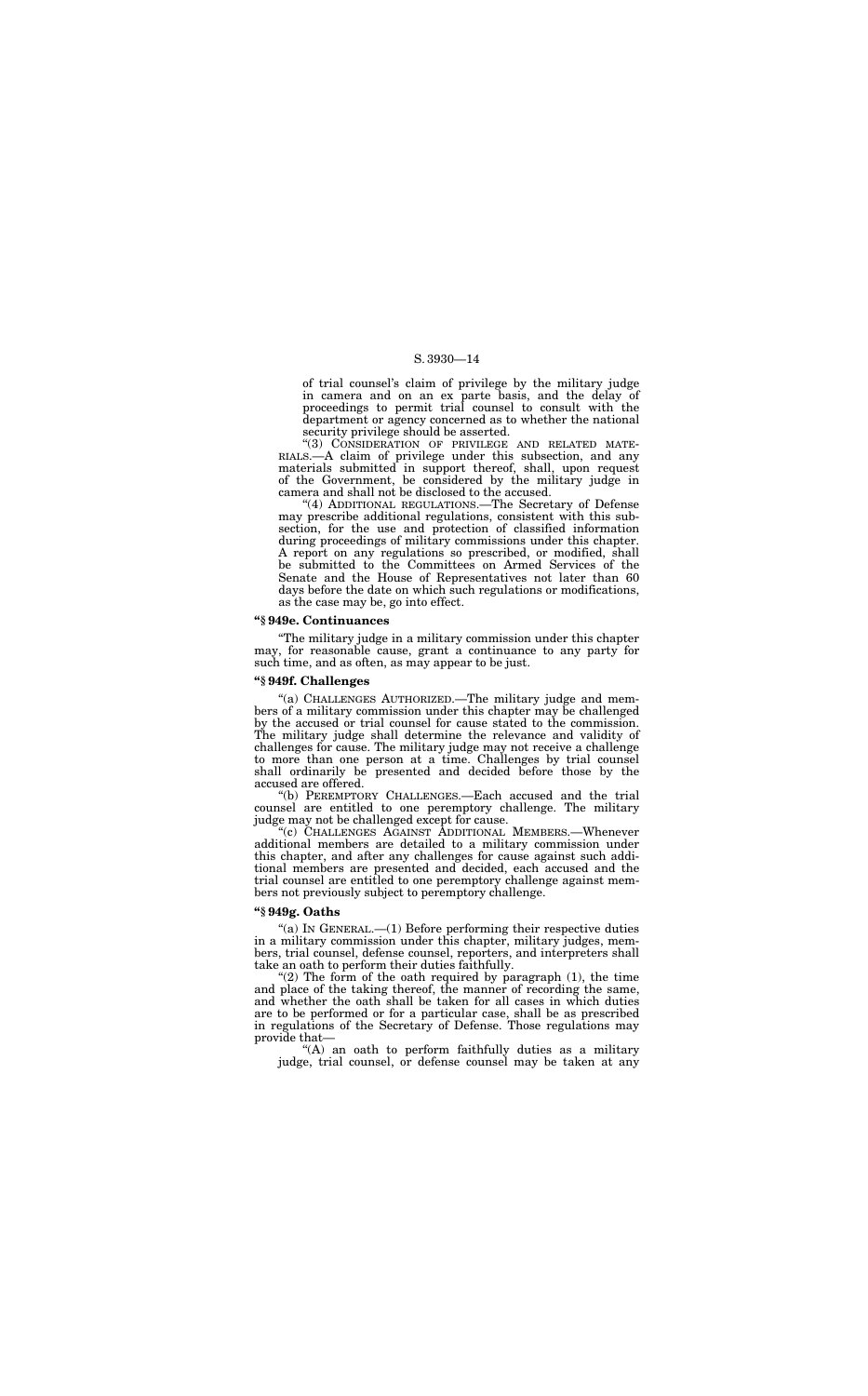time by any judge advocate or other person certified to be

 $\mathrm{H}(B)$  if such an oath is taken, such oath need not again be taken at the time the judge advocate or other person is detailed to that duty.

"(a) IN GENERAL.—No person may, without his consent, be tried by a military commission under this chapter a second time for the same offense.

''(b) WITNESSES.—Each witness before a military commission under this chapter shall be examined on oath.

## **''§ 949h. Former jeopardy**

''(b) SCOPE OF TRIAL.—No proceeding in which the accused has been found guilty by military commission under this chapter upon any charge or specification is a trial in the sense of this section until the finding of guilty has become final after review of the case has been fully completed.

### **''§ 949i. Pleas of the accused**

"(b) FINDING OF GUILT AFTER GUILTY PLEA.—With respect to any charge or specification to which a plea of guilty has been any charge or specification to which a plea of guilty has been made by the accused in a military commission under this chapter and accepted by the military judge, a finding of guilty of the charge or specification may be entered immediately without a vote. The finding shall constitute the finding of the commission unless the plea of guilty is withdrawn prior to announcement of the sentence, in which event the proceedings shall continue as though the accused had pleaded not guilty.

''(a) ENTRY OF PLEA OF NOT GUILTY.—If an accused in a military commission under this chapter after a plea of guilty sets up matter inconsistent with the plea, or if it appears that the accused has entered the plea of guilty through lack of understanding of its meaning and effect, or if the accused fails or refuses to plead, a plea of not guilty shall be entered in the record, and the military commission shall proceed as though the accused had pleaded not guilty.

"(2) shall run to any place where the United States shall have jurisdiction thereof.

"(c) PROTECTION OF CLASSIFIED INFORMATION.— $(1)$  With respect to the discovery obligations of trial counsel under this section, the military judge, upon motion of trial counsel, shall authorize, to the extent practicable—

## **''§ 949j. Opportunity to obtain witnesses and other evidence**

''(a) RIGHT OF DEFENSE COUNSEL.—Defense counsel in a military commission under this chapter shall have a reasonable opportunity to obtain witnesses and other evidence as provided in regulations prescribed by the Secretary of Defense.

''(b) PROCESS FOR COMPULSION.—Process issued in a military commission under this chapter to compel witnesses to appear and testify and to compel the production of other evidence—

''(1) shall be similar to that which courts of the United States having criminal jurisdiction may lawfully issue; and

''(A) the deletion of specified items of classified information from documents to be made available to the accused;

''(B) the substitution of a portion or summary of the information for such classified documents; or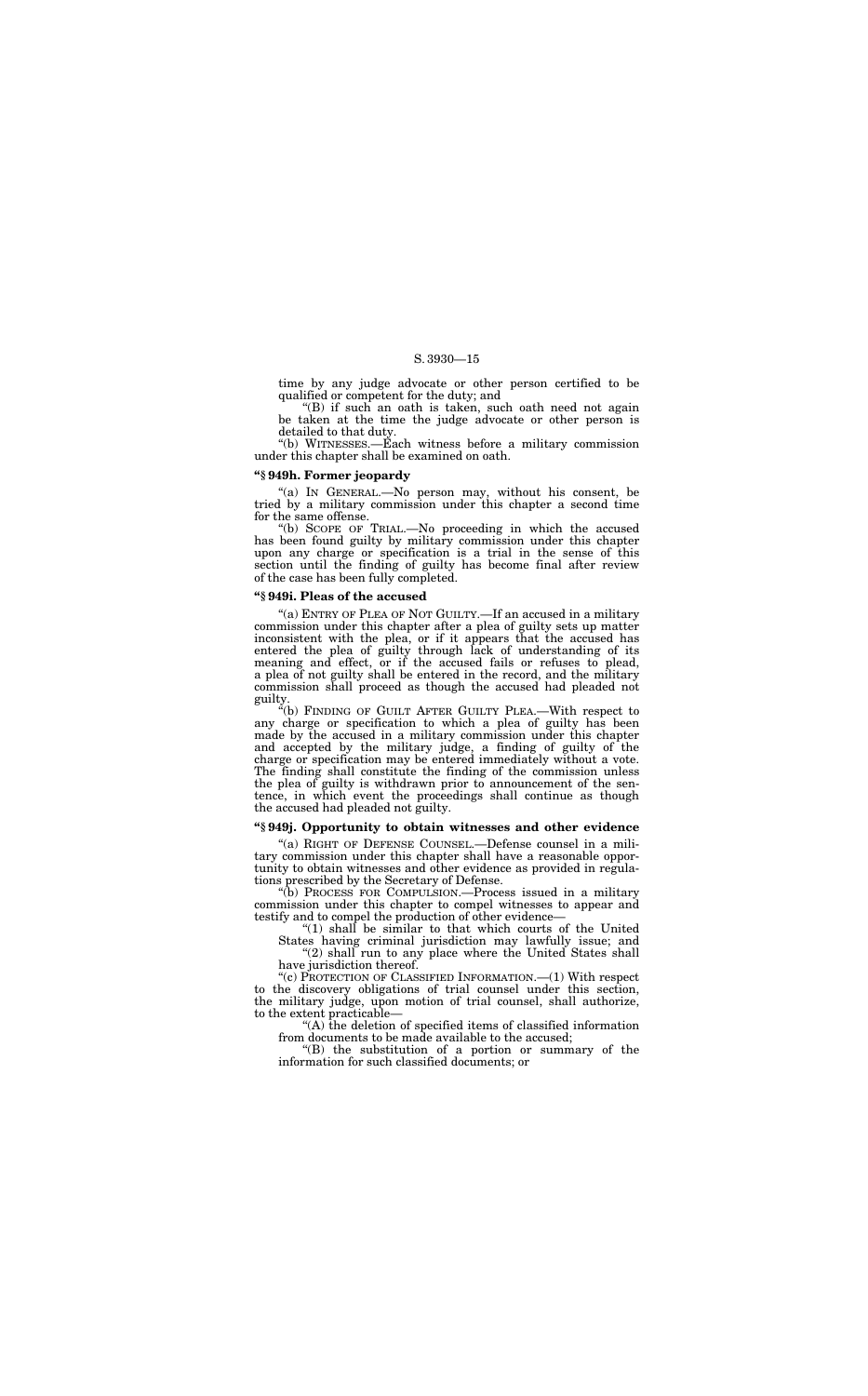''(C) the substitution of a statement admitting relevant facts that the classified information would tend to prove.

"(2) The military judge, upon motion of trial counsel, shall authorize trial counsel, in the course of complying with discovery obligations under this section, to protect from disclosure the sources, methods, or activities by which the United States acquired evidence if the military judge finds that the sources, methods, or activities by which the United States acquired such evidence are classified. The military judge may require trial counsel to provide, to the extent practicable, an unclassified summary of the sources, methods,

"(2) In this subsection, the term 'evidence known to trial counsel', in the case of exculpatory evidence, means exculpatory evidence that the prosecution would be required to disclose in a trial by general court-martial under chapter 47 of this title.

or activities by which the United States acquired such evidence. ''(d) EXCULPATORY EVIDENCE.—(1) As soon as practicable, trial counsel shall disclose to the defense the existence of any evidence known to trial counsel that reasonably tends to exculpate the accused. Where exculpatory evidence is classified, the accused shall be provided with an adequate substitute in accordance with the procedures under subsection (c).

"(3) subject to subsection (d), not guilty by reason of lack of mental responsibility.

## **''§ 949k. Defense of lack of mental responsibility**

"(a) VOTE BY SECRET WRITTEN BALLOT.—Voting by members of a military commission under this chapter on the findings and

''(a) AFFIRMATIVE DEFENSE.—It is an affirmative defense in a trial by military commission under this chapter that, at the time of the commission of the acts constituting the offense, the accused, as a result of a severe mental disease or defect, was unable to appreciate the nature and quality or the wrongfulness of the acts. Mental disease or defect does not otherwise constitute a defense.

"(b) RULINGS.— $(1)$  The military judge in a military commission under this chapter shall rule upon all questions of law, including the admissibility of evidence and all interlocutory questions arising during the proceedings.

''(b) BURDEN OF PROOF.—The accused in a military commission under this chapter has the burden of proving the defense of lack of mental responsibility by clear and convincing evidence.

''(c) FINDINGS FOLLOWING ASSERTION OF DEFENSE.—Whenever lack of mental responsibility of the accused with respect to an offense is properly at issue in a military commission under this chapter, the military judge shall instruct the members of the commission as to the defense of lack of mental responsibility under this section and shall charge them to find the accused—

 $^{\circ}(1)$  guilty;

"(2) not guilty; or

''(d) MAJORITY VOTE REQUIRED FOR FINDING.—The accused shall be found not guilty by reason of lack of mental responsibility under subsection (c)(3) only if a majority of the members present at the time the vote is taken determines that the defense of lack of mental responsibility has been established.

## **''§ 949l. Voting and rulings**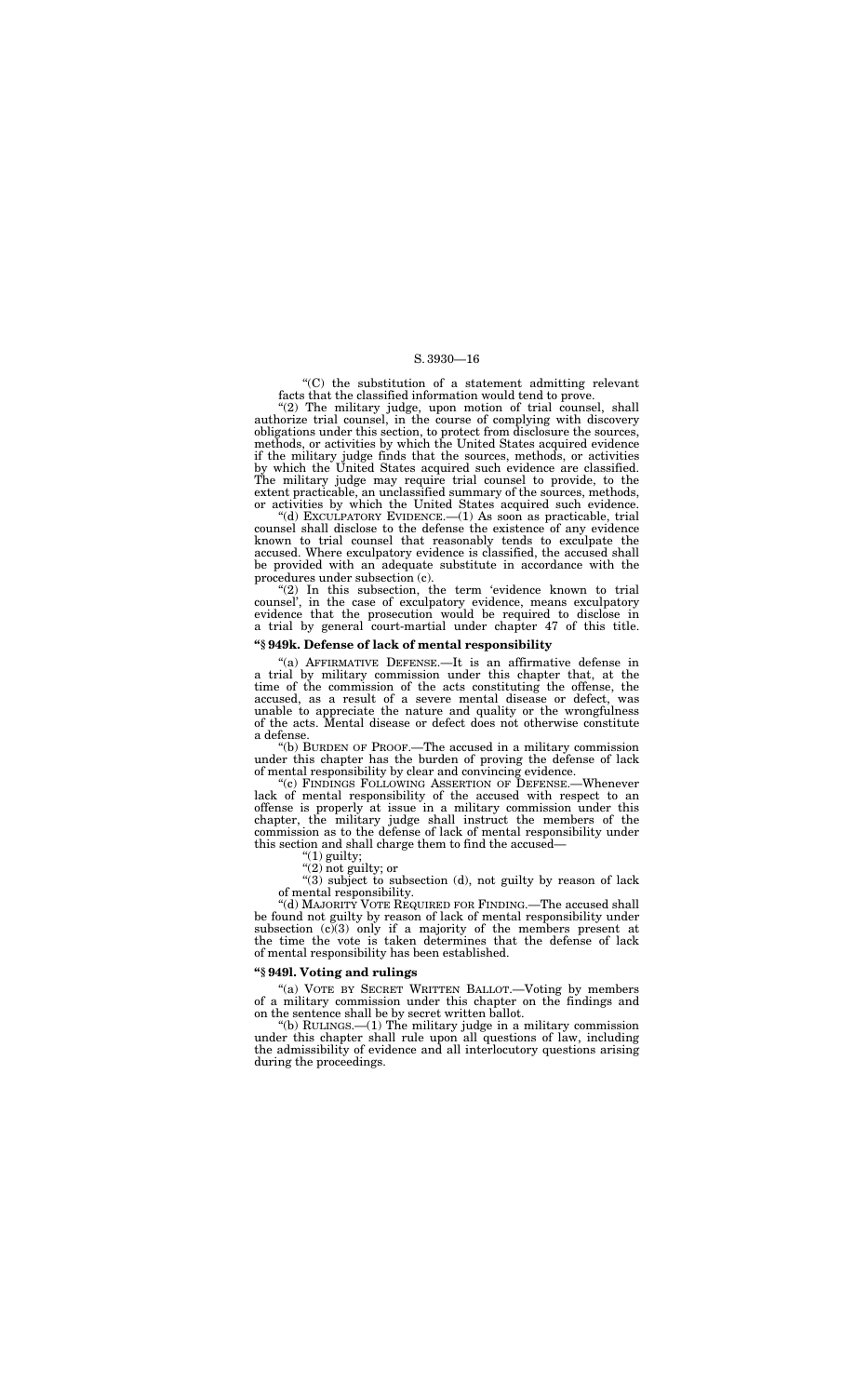" $(2)$  Any ruling made by the military judge upon a question of law or an interlocutory question (other than the factual issue of mental responsibility of the accused) is conclusive and constitutes the ruling of the military commission. However, a military judge

"(c) INSTRUCTIONS PRIOR TO VOTE.—Before a vote is taken of the findings of a military commission under this chapter, the military judge shall, in the presence of the accused and counsel, instruct the members as to the elements of the offense and charge the members-

" $(1)$  that the accused must be presumed to be innocent until his guilt is established by legal and competent evidence beyond a reasonable doubt;

" $(2)$  that in the case being considered, if there is a reasonable doubt as to the guilt of the accused, the doubt must be resolved in favor of the accused and he must be acquitted;

" $(3)$  that, if there is reasonable doubt as to the degree of guilt, the finding must be in a lower degree as to which there is no reasonable doubt; and

" $(4)$  that the burden of proof to establish the guilt of the accused beyond a reasonable doubt is upon the United States.

"(b) SENTENCES.— $(1)$  No person may be sentenced by a military commission to suffer death, except insofar as—

"(B) trial counsel expressly sought the penalty of death by filing an appropriate notice in advance of trial;

 $(C)$  the accused is convicted of the offense by the concurrence of all the members present at the time the vote is taken; and

## **''§ 949m. Number of votes required**

''(a) CONVICTION.—No person may be convicted by a military commission under this chapter of any offense, except as provided in section 949i(b) of this title or by concurrence of two-thirds of the members present at the time the vote is taken.

''(A) the penalty of death is expressly authorized under this chapter or the law of war for an offense of which the accused has been found guilty;

''(D) all the members present at the time the vote is taken concur in the sentence of death.

''(2) No person may be sentenced to life imprisonment, or to confinement for more than 10 years, by a military commission under this chapter except by the concurrence of three-fourths of the members present at the time the vote is taken.

''(3) All other sentences shall be determined by a military commission by the concurrence of two-thirds of the members present at the time the vote is taken.

''(c) NUMBER OF MEMBERS REQUIRED FOR PENALTY OF DEATH.— (1) Except as provided in paragraph (2), in a case in which the penalty of death is sought, the number of members of the military commission under this chapter shall be not less than 12.

''(2) In any case described in paragraph (1) in which 12 members are not reasonably available because of physical conditions or military exigencies, the convening authority shall specify a lesser number of members for the military commission (but not fewer than 9 members), and the military commission may be assembled, and the trial held, with not fewer than the number of members so specified. In such a case, the convening authority shall make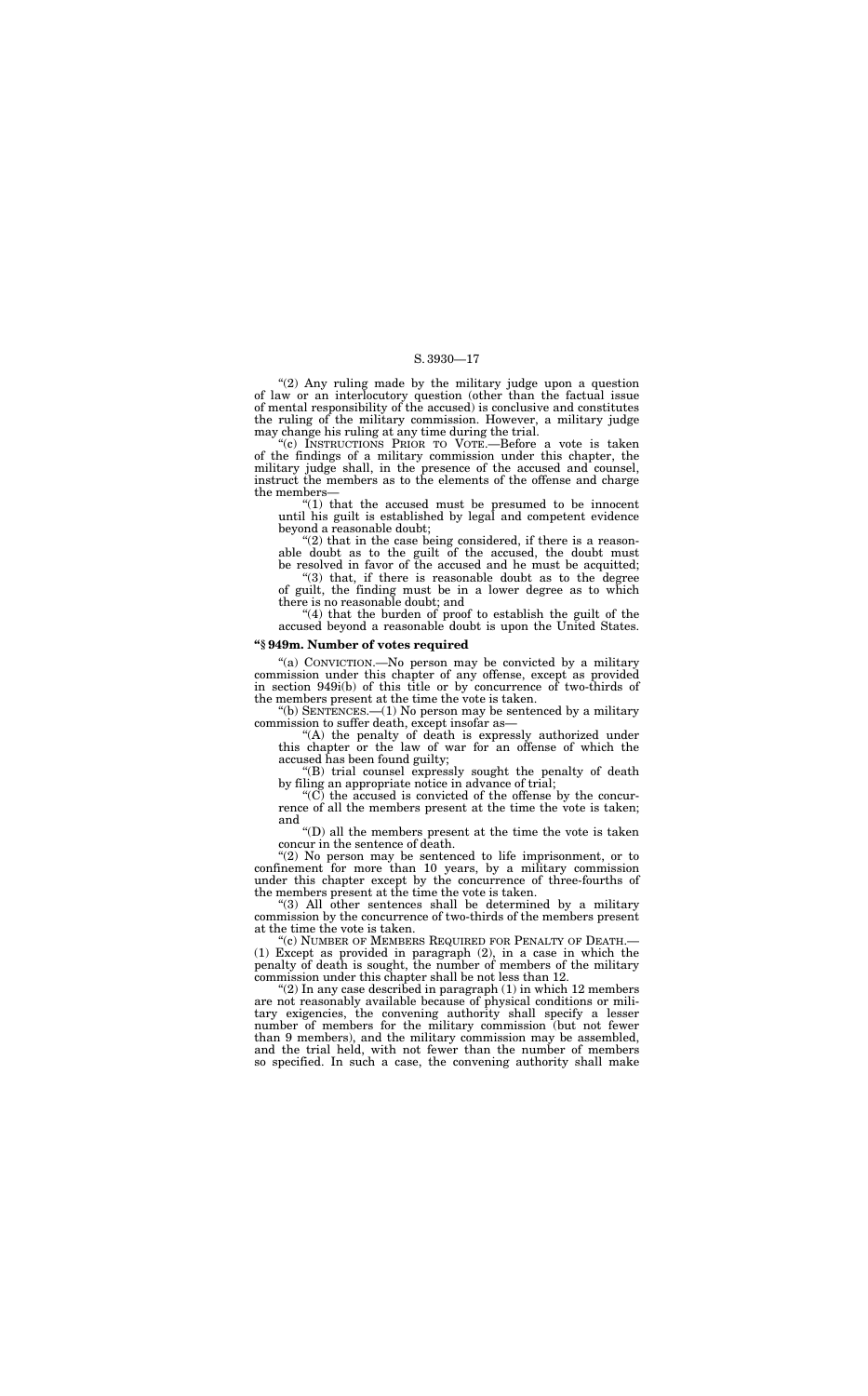a detailed written statement, to be appended to the record, stating why a greater number of members were not reasonably available.

#### **''§ 949n. Military commission to announce action**

''A military commission under this chapter shall announce its findings and sentence to the parties as soon as determined.

#### **''§ 949o. Record of trial**

''(a) RECORD; AUTHENTICATION.—Each military commission under this chapter shall keep a separate, verbatim, record of the proceedings in each case brought before it, and the record shall be authenticated by the signature of the military judge. If the record cannot be authenticated by the military judge by reason of his death, disability, or absence, it shall be authenticated by the signature of the trial counsel or by a member of the commission if the trial counsel is unable to authenticate it by reason of his death, disability, or absence. Where appropriate, and as provided in regulations prescribed by the Secretary of Defense, the record of a military commission under this chapter may contain a classified

"(b) COMPLETE RECORD REQUIRED.—A complete record of the proceedings and testimony shall be prepared in every military commission under this chapter.

"(a) IN GENERAL.-Under such regulations as the Secretary of Defense may prescribe, a sentence of confinement adjudged by a military commission under this chapter may be carried into

execution by confinement—<br>"(1) in any place of confinement under the control of any of the armed forces; or

commission under this chapter. ''(c) PROVISION OF COPY TO ACCUSED.—A copy of the record of the proceedings of the military commission under this chapter shall be given the accused as soon as it is authenticated. If the record contains classified information, or a classified annex, the accused shall be given a redacted version of the record consistent with the requirements of section 949d of this title. Defense counsel shall have access to the unredacted record, as provided in regulations prescribed by the Secretary of Defense.

#### ''SUBCHAPTER V—SENTENCES

''Sec. ''949s. Cruel or unusual punishments prohibited.

''949t. Maximum limits. ''949u. Execution of confinement.

## **''§ 949s. Cruel or unusual punishments prohibited**

''Punishment by flogging, or by branding, marking, or tattooing on the body, or any other cruel or unusual punishment, may not be adjudged by a military commission under this chapter or inflicted under this chapter upon any person subject to this chapter. The use of irons, single or double, except for the purpose of safe custody, is prohibited under this chapter.

## **''§ 949t. Maximum limits**

''The punishment which a military commission under this chapter may direct for an offense may not exceed such limits as the President or Secretary of Defense may prescribe for that offense.

### **''§ 949u. Execution of confinement**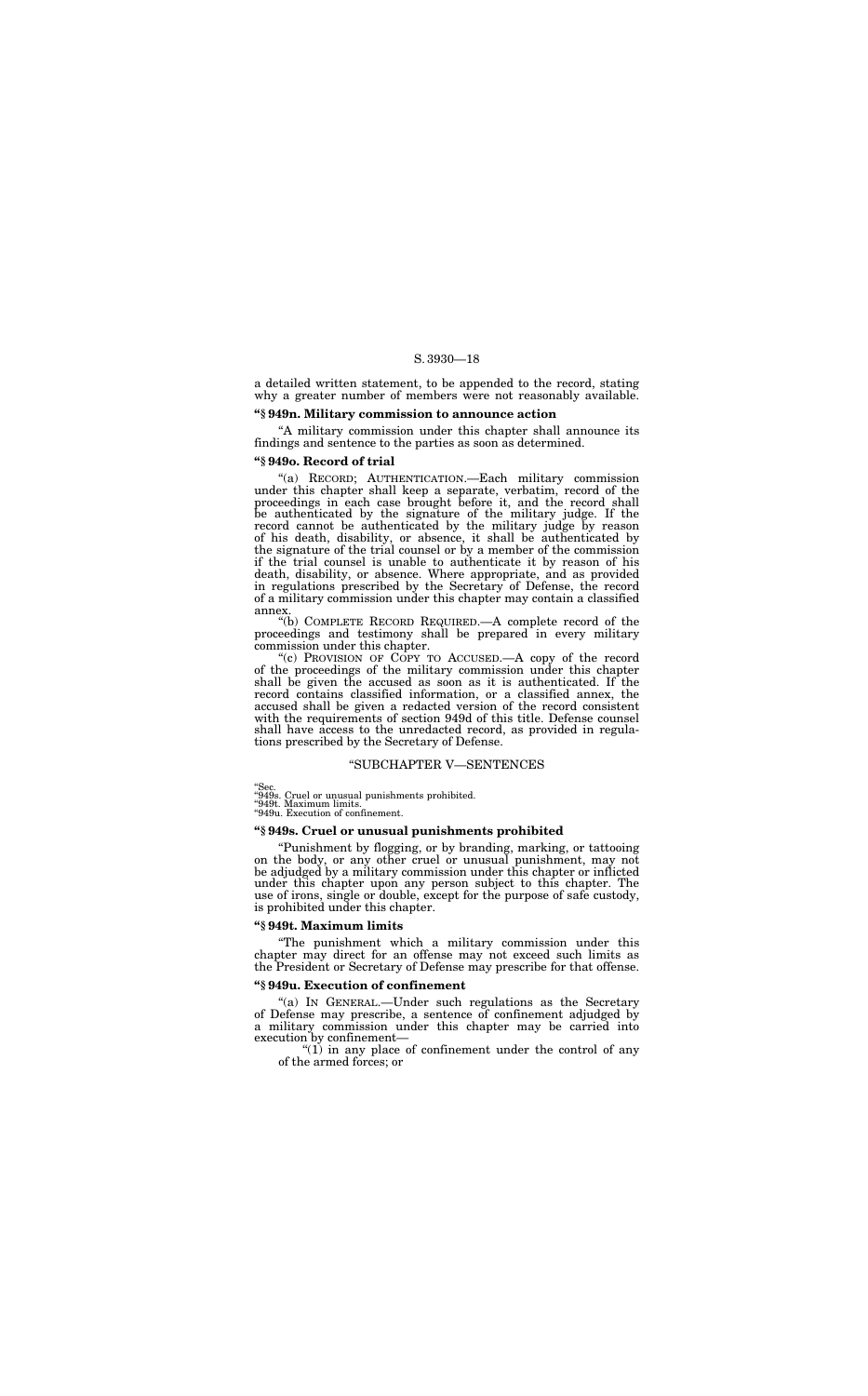$''(2)$  in any penal or correctional institution under the control of the United States or its allies, or which the United States may be allowed to use.

''(b) TREATMENT DURING CONFINEMENT BY OTHER THAN THE ARMED FORCES.—Persons confined under subsection (a)(2) in a penal or correctional institution not under the control of an armed force are subject to the same discipline and treatment as persons confined or committed by the courts of the United States or of the State, District of Columbia, or place in which the institution is situated.

''950d. Appeal by the United States. ''950e. Rehearings. ''950f. Review by Court of Military Commission Review. ''950g. Review by the United States Court of Appeals for the District of Columbia Circuit and the Supreme Court.<br>"950h. Appellate counsel.

### ''SUBCHAPTER VI—POST-TRIAL PROCEDURE AND REVIEW OF MILITARY COMMISSIONS

''Sec.

"(a) ERROR OF LAW.—A finding or sentence of a military commission under this chapter may not be held incorrect on the ground of an error of law unless the error materially prejudices

''950a. Error of law; lesser included offense. ''950b. Review by the convening authority. ''950c. Appellate referral; waiver or withdrawal of appeal.

"(b) LESSER INCLUDED OFFENSE.—Any reviewing authority with the power to approve or affirm a finding of guilty by a military commission under this chapter may approve or affirm, instead, so much of the finding as includes a lesser included offense.

"(a) NOTICE TO CONVENING AUTHORITY OF FINDINGS AND SEN-TENCE.—The findings and sentence of a military commission under this chapter shall be reported in writing promptly to the convening authority after the announcement of the sentence.

''950i. Execution of sentence; procedures for execution of sentence of death. ''950j. Finality or proceedings, findings, and sentences.

## **''§ 950a. Error of law; lesser included offense**

## **''§ 950b. Review by the convening authority**

''(b) SUBMITTAL OF MATTERS BY ACCUSED TO CONVENING AUTHORITY.—(1) The accused may submit to the convening authority matters for consideration by the convening authority with respect to the findings and the sentence of the military commission under this chapter.

''(2)(A) Except as provided in subparagraph (B), a submittal under paragraph (1) shall be made in writing within 20 days after the accused has been given an authenticated record of trial under section 949o(c) of this title.

''(B) If the accused shows that additional time is required for the accused to make a submittal under paragraph (1), the convening authority may, for good cause, extend the applicable period under subparagraph (A) for not more than an additional 20 days.

 $\degree$ (3) The accused may waive his right to make a submittal to the convening authority under paragraph (1). Such a waiver shall be made in writing and may not be revoked. For the purposes of subsection  $(c)(2)$ , the time within which the accused may make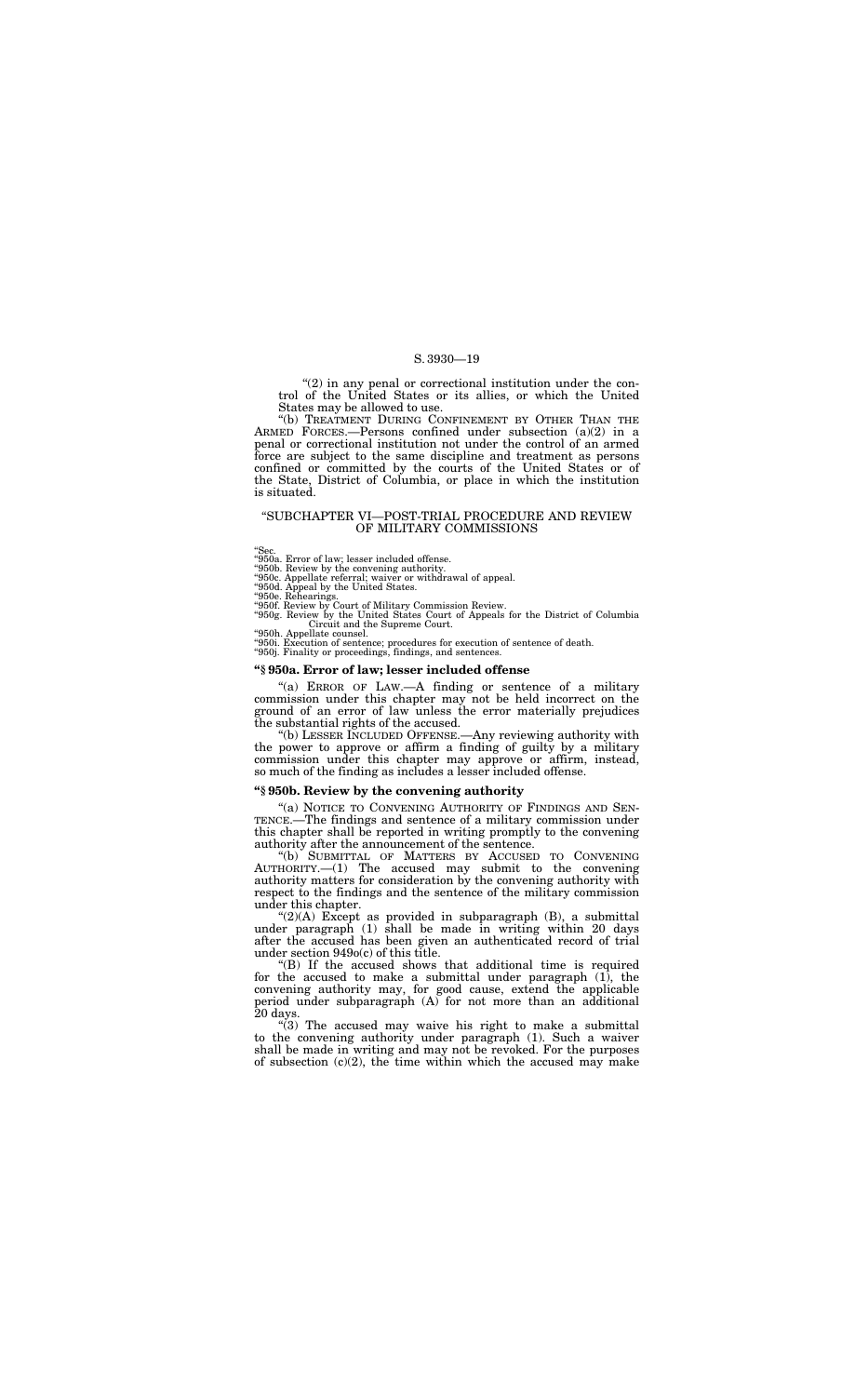a submittal under this subsection shall be deemed to have expired upon the submittal of a waiver under this paragraph to the convening authority.

"(c) ACTION BY CONVENING AUTHORITY.— $(1)$  The authority under this subsection to modify the findings and sentence of a military commission under this chapter is a matter of the sole discretion and prerogative of the convening authority.

" $(2)(A)$  The convening authority shall take action on the sentence of a military commission under this chapter.

''(3) The convening authority is not required to take action on the findings of a military commission under this chapter. If the convening authority takes action on the findings, the convening authority may, in his sole discretion, may—

''(B) Subject to regulations prescribed by the Secretary of Defense, action on the sentence under this paragraph may be taken only after consideration of any matters submitted by the accused under subsection (b) or after the time for submitting such matters expires, whichever is earlier.

'(A) dismiss any charge or specification by setting aside a finding of guilty thereto; or

"(4) The convening authority shall serve on the accused or on defense counsel notice of any action taken by the convening authority under this subsection.

''(C) In taking action under this paragraph, the convening authority may, in his sole discretion, approve, disapprove, commute, or suspend the sentence in whole or in part. The convening authority may not increase a sentence beyond that which is found by the military commission.

" $(2)(A)$  Except as provided in subparagraph  $(B)$ , a proceeding in revision may be ordered by the convening authority if—

"(i) there is an apparent error or omission in the record; or

"(ii) the record shows improper or inconsistent action by the military commission with respect to the findings or sentence that can be rectified without material prejudice to the substantial rights of the accused.

"(ii) reconsider a finding of not guilty of any charge, unless there has been a finding of guilty under a specification laid under that charge, which sufficiently alleges a violation; or

"(iii) increase the severity of the sentence unless the sentence prescribed for the offense is mandatory.

''(3) A rehearing may be ordered by the convening authority if the convening authority disapproves the findings and sentence and states the reasons for disapproval of the findings. If the convening authority disapproves the finding and sentence and does not order a rehearing, the convening authority shall dismiss the charges. A rehearing as to the findings may not be ordered by

''(B) change a finding of guilty to a charge to a finding of guilty to an offense that is a lesser included offense of the offense stated in the charge.

''(d) ORDER OF REVISION OR REHEARING.—(1) Subject to paragraphs (2) and (3), the convening authority of a military commission under this chapter may, in his sole discretion, order a proceeding in revision or a rehearing.

''(B) In no case may a proceeding in revision—

''(i) reconsider a finding of not guilty of a specification or a ruling which amounts to a finding of not guilty;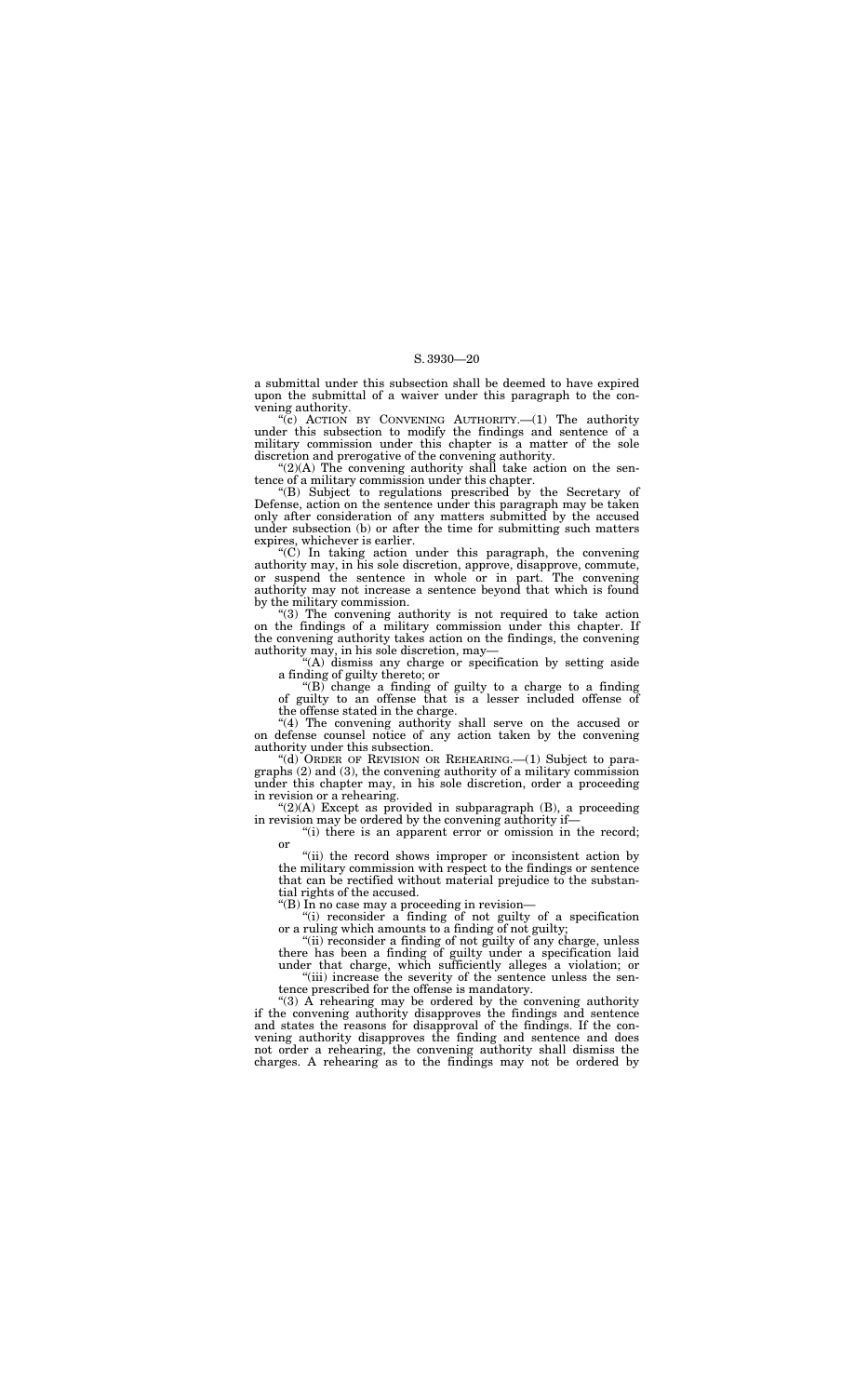the convening authority when there is a lack of sufficient evidence in the record to support the findings. A rehearing as to the sentence may be ordered by the convening authority if the convening authority disapproves the sentence.

#### **''§ 950c. Appellate referral; waiver or withdrawal of appeal**

''(a) AUTOMATIC REFERRAL FOR APPELLATE REVIEW.—Except as provided under subsection (b), in each case in which the final decision of a military commission (as approved by the convening authority) includes a finding of guilty, the convening authority shall refer the case to the Court of Military Commission Review. Any such referral shall be made in accordance with procedures prescribed under regulations of the Secretary.

"(b) WAIVER OF RIGHT OF REVIEW.— $(i)$  In each case subject to appellate review under section 950f of this title, except a case in which the sentence as approved under section 950b of this title extends to death, the accused may file with the convening authority a statement expressly waiving the right of the accused to such review.

" $(2)$  A waiver under paragraph  $(1)$  shall be signed by both the accused and a defense counsel.

"(3) A waiver under paragraph (1) must be filed, if at all, within 10 days after notice on the action is served on the accused or on defense counsel under section 950b(c)(4) of this title. The convening authority, for good cause, may extend the period for such filing by not more than 30 days.

"(c) WITHDRAWAL OF APPEAL.—Except in a case in which the sentence as approved under section 950b of this title extends to death, the accused may withdraw an appeal at any time.

"(d) EFFECT OF WAIVER OR WITHDRAWAL.—A waiver of the right to appellate review or the withdrawal of an appeal under this section bars review under section 950f of this title.

"(a) INTERLOCUTORY APPEAL.—(1) Except as provided in paragraph (2), in a trial by military commission under this chapter, the United States may take an interlocutory appeal to the Court of Military Commission Review of any order or ruling of the military judge that—

"(C) relates to a matter under subsection  $(d)$ ,  $(e)$ , or  $(f)$ of section 949d of this title or section 949j(c) of this title. ''(2) The United States may not appeal under paragraph (1)

"(c) APPEAL.—An appeal under this section shall be forwarded, by means specified in regulations prescribed the Secretary of Defense, directly to the Court of Military Commission Review. In ruling on an appeal under this section, the Court may act only with respect to matters of law.

#### **''§ 950d. Appeal by the United States**

''(A) terminates proceedings of the military commission with respect to a charge or specification;

''(B) excludes evidence that is substantial proof of a fact material in the proceeding; or

an order or ruling that is, or amounts to, a finding of not guilty by the military commission with respect to a charge or specification.

''(b) NOTICE OF APPEAL.—The United States shall take an appeal of an order or ruling under subsection (a) by filing a notice of appeal with the military judge within five days after the date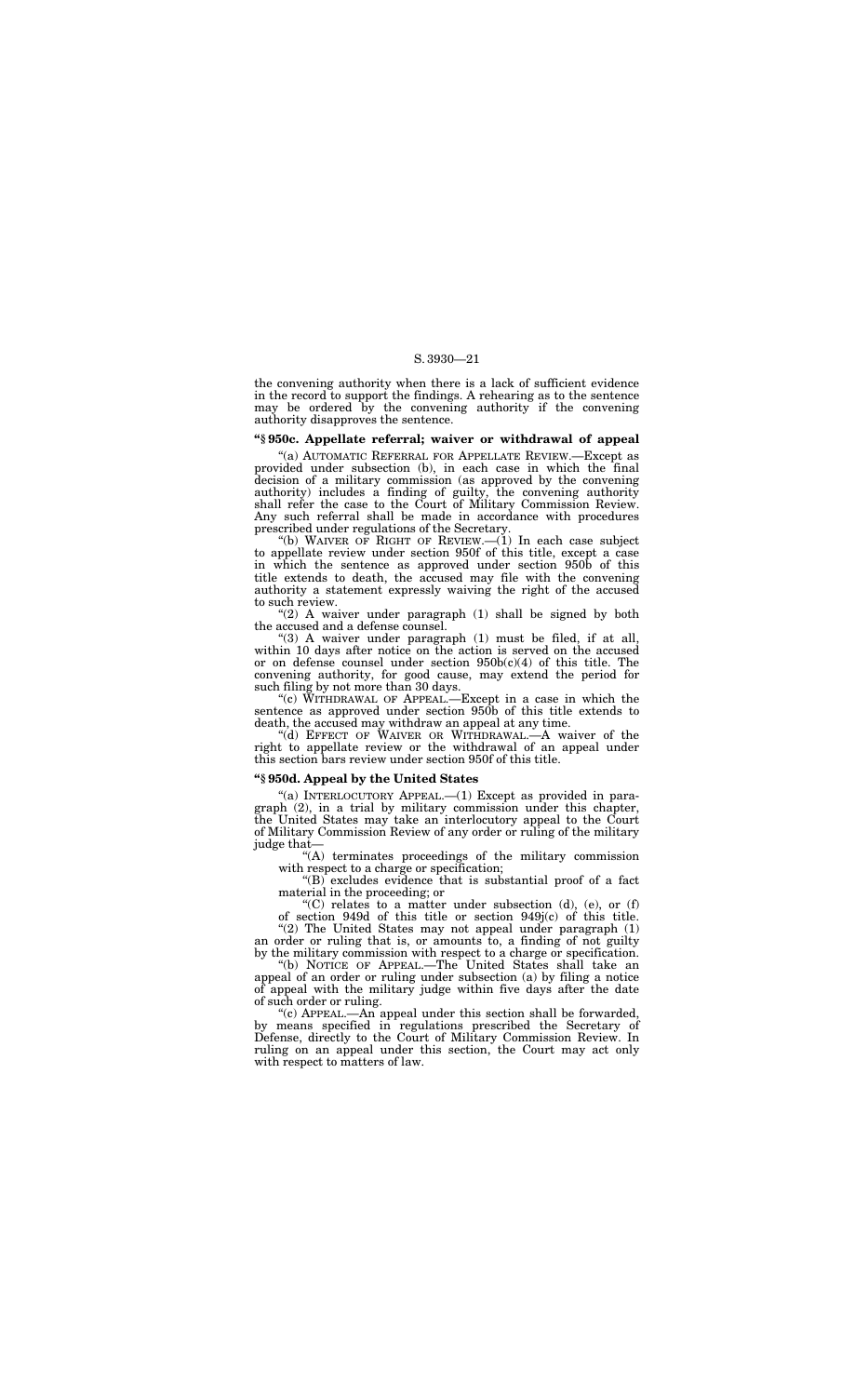''(d) APPEAL FROM ADVERSE RULING.—The United States may appeal an adverse ruling on an appeal under subsection (c) to the United States Court of Appeals for the District of Columbia Circuit by filing a petition for review in the Court of Appeals within 10 days after the date of such ruling. Review under this subsection shall be at the discretion of the Court of Appeals.

#### **''§ 950e. Rehearings**

"(i) the sentence is based upon a finding of guilty of an offense not considered upon the merits in the original proceedings; or

''(a) COMPOSITION OF MILITARY COMMISSION FOR REHEARING.— Each rehearing under this chapter shall take place before a military commission under this chapter composed of members who were not members of the military commission which first heard the case.

''(b) SCOPE OF REHEARING.—(1) Upon a rehearing—

''(A) the accused may not be tried for any offense of which he was found not guilty by the first military commission; and

"(2) Upon a rehearing, if the sentence approved after the first military commission was in accordance with a pretrial agreement and the accused at the rehearing changes his plea with respect to the charges or specifications upon which the pretrial agreement was based, or otherwise does not comply with pretrial agreement, the sentence as to those charges or specifications may include any punishment not in excess of that lawfully adjudged at the first military commission.

''(B) no sentence in excess of or more than the original sentence may be imposed unless—

''(b) APPELLATE MILITARY JUDGES.—The Secretary shall assign appellate military judges to a Court of Military Commission Review. Each appellate military judge shall meet the qualifications for military judges prescribed by section 948j(b) of this title or shall be a civilian with comparable qualifications. No person may be serve as an appellate military judge in any case in which that person acted as a military judge, counsel, or reviewing official.<br>
"(c) CASES TO BE REVIEWED.—The Court of Military Commis-

''(ii) the sentence prescribed for the offense is mandatory.

#### **''§ 950f. Review by Court of Military Commission Review**

''(a) ESTABLISHMENT.—The Secretary of Defense shall establish a Court of Military Commission Review which shall be composed of one or more panels, and each such panel shall be composed of not less than three appellate military judges. For the purpose of reviewing military commission decisions under this chapter, the court may sit in panels or as a whole in accordance with rules prescribed by the Secretary.

sion Review, in accordance with procedures prescribed under regulations of the Secretary, shall review the record in each case that is referred to the Court by the convening authority under section 950c of this title with respect to any matter of law raised by the accused.

''(d) SCOPE OF REVIEW.—In a case reviewed by the Court of Military Commission Review under this section, the Court may act only with respect to matters of law.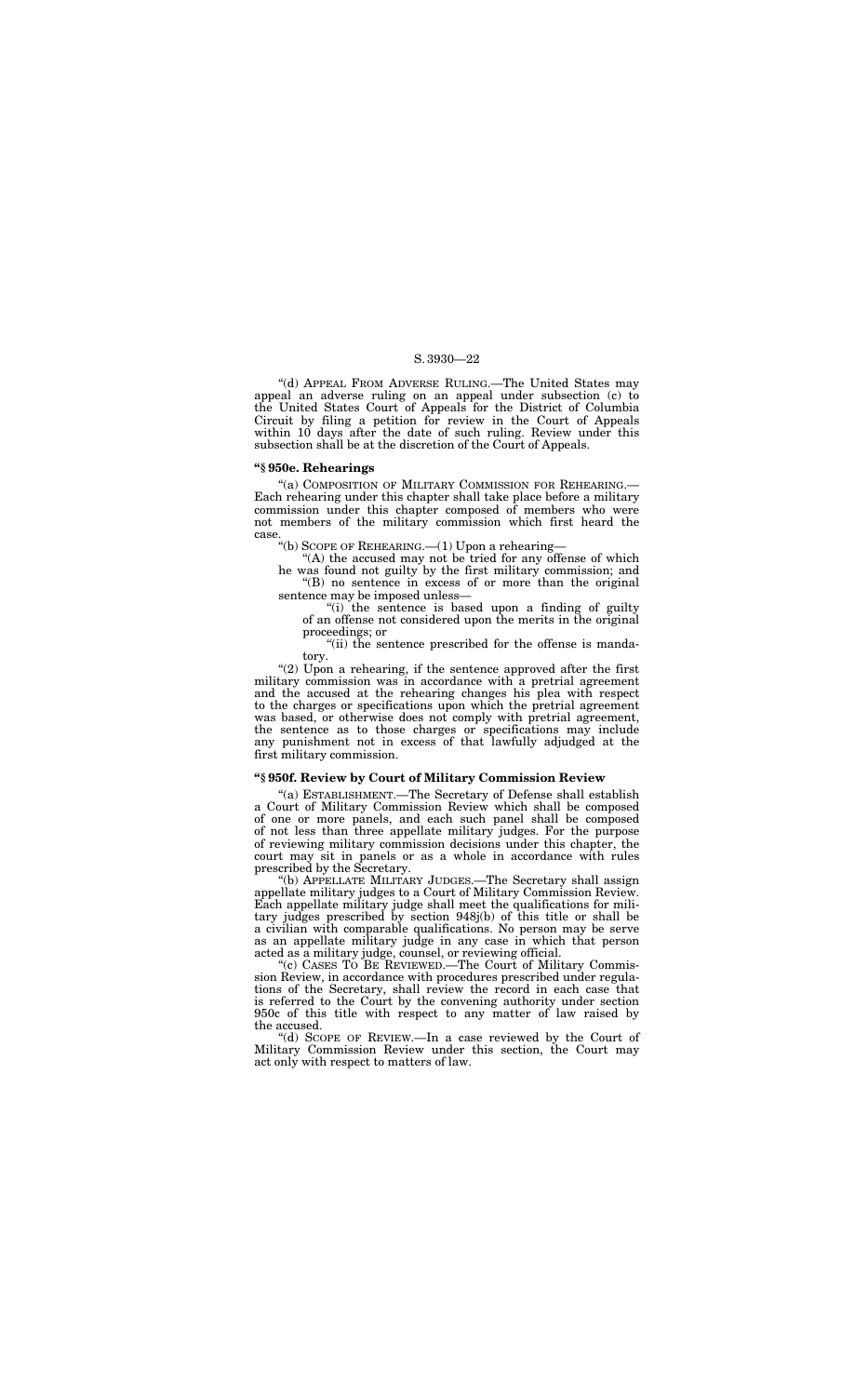#### **''§ 950g. Review by the United States Court of Appeals for the District of Columbia Circuit and the Supreme Court**

"(a) Exclusive Appellate Jurisdiction.— $(1)$ (A) Except as provided in subparagraph (B), the United States Court of Appeals for the District of Columbia Circuit shall have exclusive jurisdiction to determine the validity of a final judgment rendered by a military commission (as approved by the convening authority) under this

chapter.<br>"(B) The Court of Appeals may not review the final judgment until all other appeals under this chapter have been waived or exhausted.

" $(2)$  A petition for review must be filed by the accused in the Court of Appeals not later than 20 days after the date on which— $''(A)$  written notice of the final decision of the Court of

defense counsel; or  $\degree$ (B) the accused submits, in the form prescribed by section 950c of this title, a written notice waiving the right of the accused to review by the Court of Military Commission Review under section 950f of this title.

"(c) SCOPE OF REVIEW.—The jurisdiction of the Court of Appeals on an appeal under subsection (a) shall be limited to the consideration of—

"(1) whether the final decision was consistent with the

standards and procedures specified in this chapter; and "(2) to the extent applicable, the Constitution and the laws of the United States.

''(d) SUPREME COURT.—The Supreme Court may review by writ of certiorari the final judgment of the Court of Appeals pursuant to section 1257 of title  $28$ .

Military Commission Review is served on the accused or on

"(a) APPOINTMENT.—The Secretary of Defense shall, by regulation, establish procedures for the appointment of appellate counsel for the United States and for the accused in military commissions under this chapter. Appellate counsel shall meet the qualifications for counsel appearing before military commissions under this chapter.

''(b) STANDARD FOR REVIEW.—In a case reviewed by it under this section, the Court of Appeals may act only with respect to

"(2) may, when requested to do so by the Attorney General in a case arising under this chapter, represent the United States before the United States Court of Appeals for the District of Columbia Circuit or the Supreme Court.

## **''§ 950h. Appellate counsel**

''(b) REPRESENTATION OF UNITED STATES.—Appellate counsel appointed under subsection (a)—

''(1) shall represent the United States in any appeal or review proceeding under this chapter before the Court of Military Commission Review; and

''(c) REPRESENTATION OF ACCUSED.—The accused shall be represented by appellate counsel appointed under subsection (a) before the Court of Military Commission Review, the United States Court of Appeals for the District of Columbia Circuit, and the Supreme Court, and by civilian counsel if retained by the accused. Any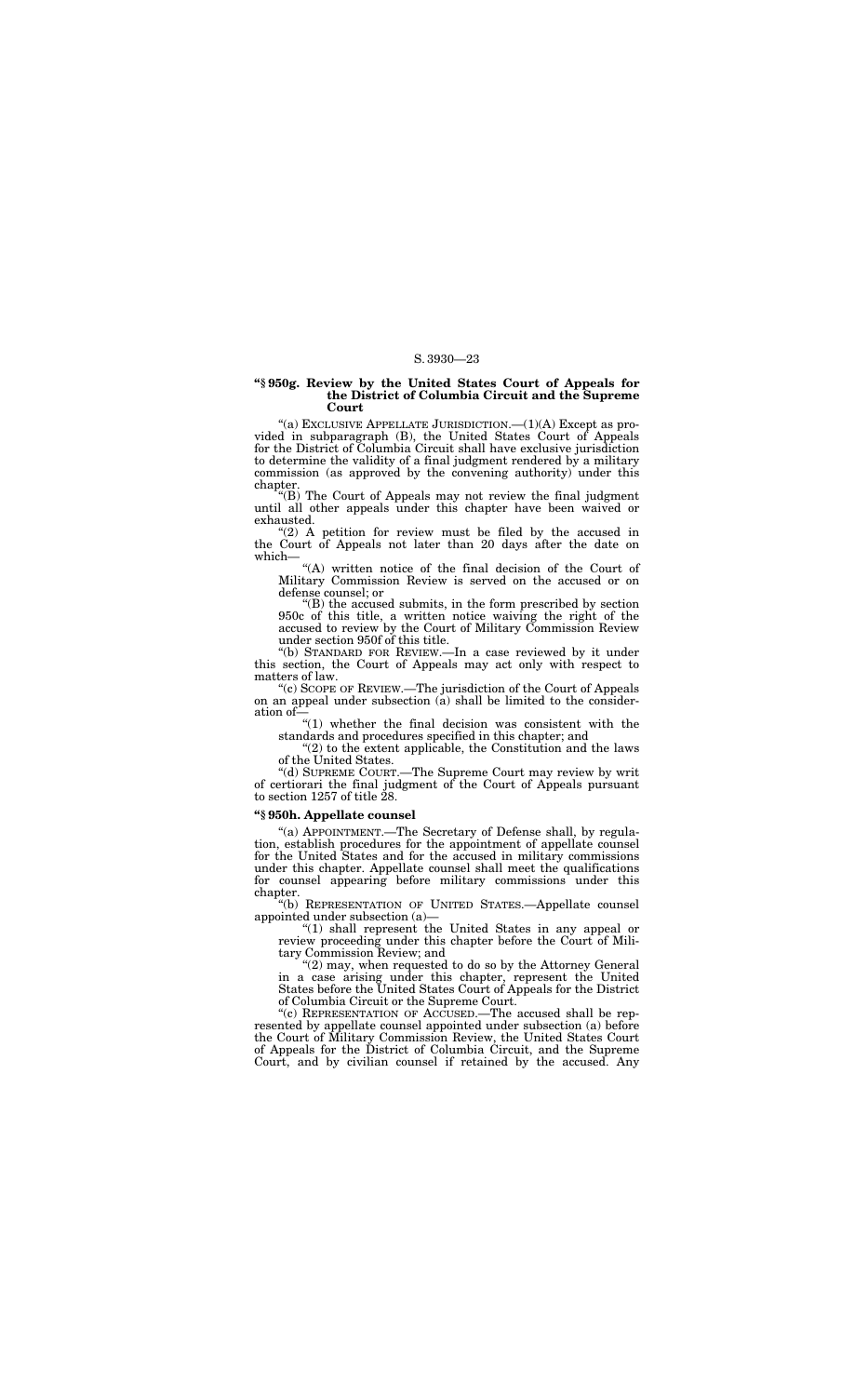such civilian counsel shall meet the qualifications under paragraph (3) of section 949c(b) of this title for civilian counsel appearing before military commissions under this chapter and shall be subject to the requirements of paragraph (4) of that section.

#### **''§ 950i. Execution of sentence; procedures for execution of sentence of death**

''(a) IN GENERAL.—The Secretary of Defense is authorized to carry out a sentence imposed by a military commission under this chapter in accordance with such procedures as the Secretary may prescribe.

''(b) EXECUTION OF SENTENCE OF DEATH ONLY UPON APPROVAL BY THE PRESIDENT.—If the sentence of a military commission under this chapter extends to death, that part of the sentence providing for death may not be executed until approved by the President. In such a case, the President may commute, remit, or suspend the sentence, or any part thereof, as he sees fit.

 $f(B)$  review is completed in accordance with the judgment of the United States Court of Appeals for the District of Columbia Circuit and—

 $\cdot$ <sup>"(ii)</sup> such a petition is denied by the Supreme Court; or

"(iii) review is otherwise completed in accordance with the judgment of the Supreme Court.

''(c) EXECUTION OF SENTENCE OF DEATH ONLY UPON FINAL JUDGMENT OF LEGALITY OF PROCEEDINGS.—(1) If the sentence of a military commission under this chapter extends to death, the sentence may not be executed until there is a final judgment as to the legality of the proceedings (and with respect to death, approval under subsection (b)).

 $(2)$  A judgment as to legality of proceedings is final for purposes of paragraph  $(1)$  when-

''(a) FINALITY.—The appellate review of records of trial provided by this chapter, and the proceedings, findings, and sentences of military commissions as approved, reviewed, or affirmed as required by this chapter, are final and conclusive. Orders publishing the proceedings of military commissions under this chapter are binding upon all departments, courts, agencies, and officers of the United States, except as otherwise provided by the President.

''(A) the time for the accused to file a petition for review by the Court of Appeals for the District of Columbia Circuit has expired and the accused has not filed a timely petition for such review and the case is not otherwise under review by that Court; or

"(b) PROVISIONS OF CHAPTER SOLE BASIS FOR REVIEW OF MILI-TARY COMMISSION PROCEDURES AND ACTIONS.—Except as otherwise provided in this chapter and notwithstanding any other provision of law (including section 2241 of title 28 or any other habeas corpus provision), no court, justice, or judge shall have jurisdiction

''(i) a petition for a writ of certiorari is not timely filed;

''(d) SUSPENSION OF SENTENCE.—The Secretary of the Defense, or the convening authority acting on the case (if other than the Secretary), may suspend the execution of any sentence or part thereof in the case, except a sentence of death.

### **''§ 950j. Finality or proceedings, findings, and sentences**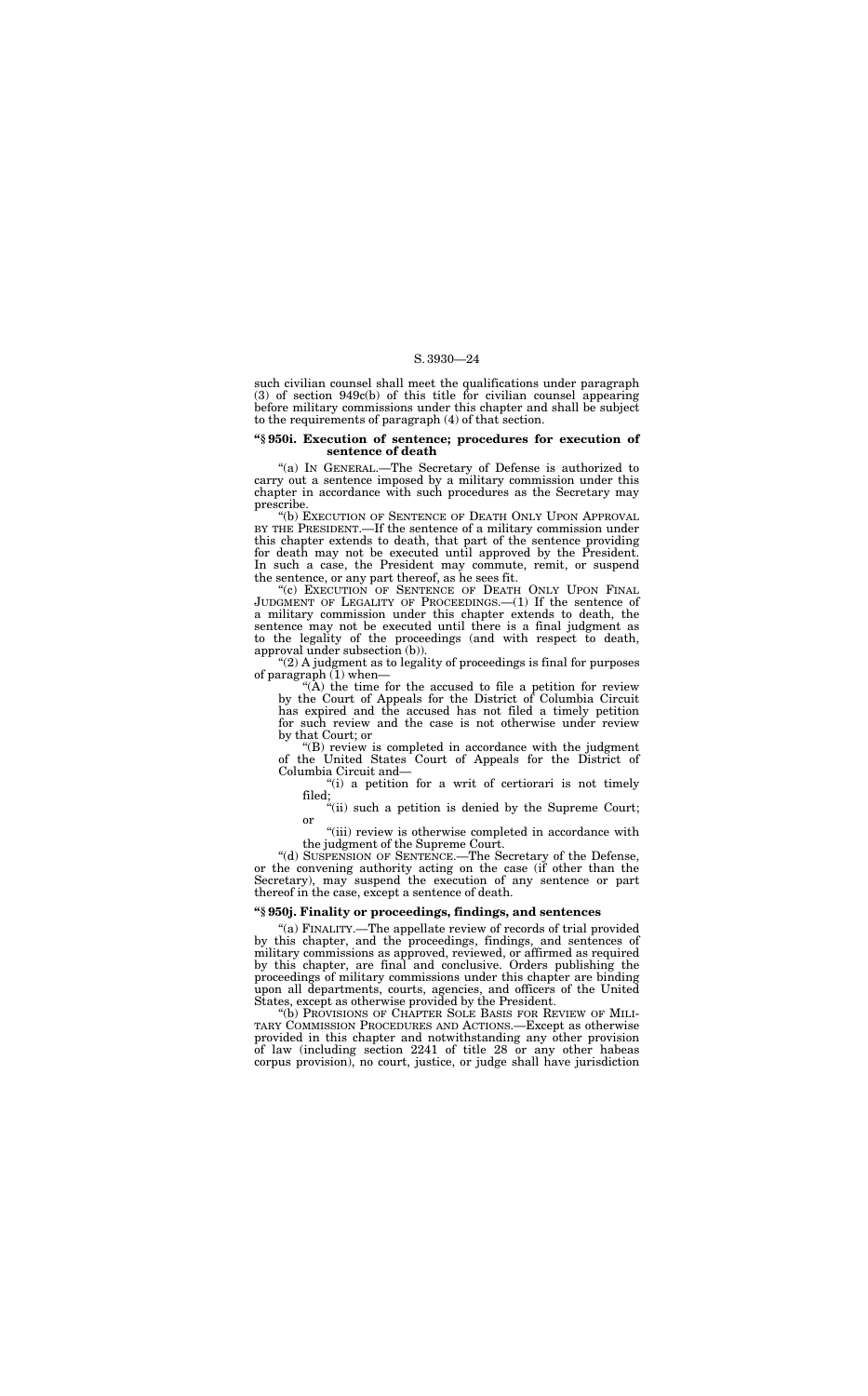to hear or consider any claim or cause of action whatsoever, including any action pending on or filed after the date of the enactment of the Military Commissions Act of 2006, relating to the prosecution, trial, or judgment of a military commission under this chapter, including challenges to the lawfulness of procedures of military commissions under this chapter.

#### ''SUBCHAPTER VII—PUNITIVE MATTERS

''Sec.

''950p. Statement of substantive offenses.

''950q. Principals.

''950r. Accessory after the fact.

''950s. Conviction of lesser included offense.

''950t. Attempts.

''950u. Solicitation.

''950v. Crimes triable by military commissions.

''950w. Perjury and obstruction of justice; contempt.

"Any person is punishable as a principal under this chapter who—

## **''§ 950p. Statement of substantive offenses**

"(2) causes an act to be done which if directly performed by him would be punishable by this chapter; or

''(a) PURPOSE.—The provisions of this subchapter codify offenses that have traditionally been triable by military commissions. This chapter does not establish new crimes that did not exist before its enactment, but rather codifies those crimes for trial by military commission.

"Any person subject to this chapter who, knowing that an offense punishable by this chapter has been committed, receives, comforts, or assists the offender in order to hinder or prevent his apprehension, trial, or punishment shall be punished as a military commission under this chapter may direct.

''(b) EFFECT.—Because the provisions of this subchapter (including provisions that incorporate definitions in other provisions of law) are declarative of existing law, they do not preclude trial for crimes that occurred before the date of the enactment of this chapter.

## **''§ 950q. Principals**

''(1) commits an offense punishable by this chapter, or aids, abets, counsels, commands, or procures its commission;

''(3) is a superior commander who, with regard to acts punishable under this chapter, knew, had reason to know, or should have known, that a subordinate was about to commit such acts or had done so and who failed to take the necessary and reasonable measures to prevent such acts or to punish the perpetrators thereof.

#### **''§ 950r. Accessory after the fact**

## **''§ 950s. Conviction of lesser included offense**

''An accused may be found guilty of an offense necessarily included in the offense charged or of an attempt to commit either the offense charged or an attempt to commit either the offense charged or an offense necessarily included therein.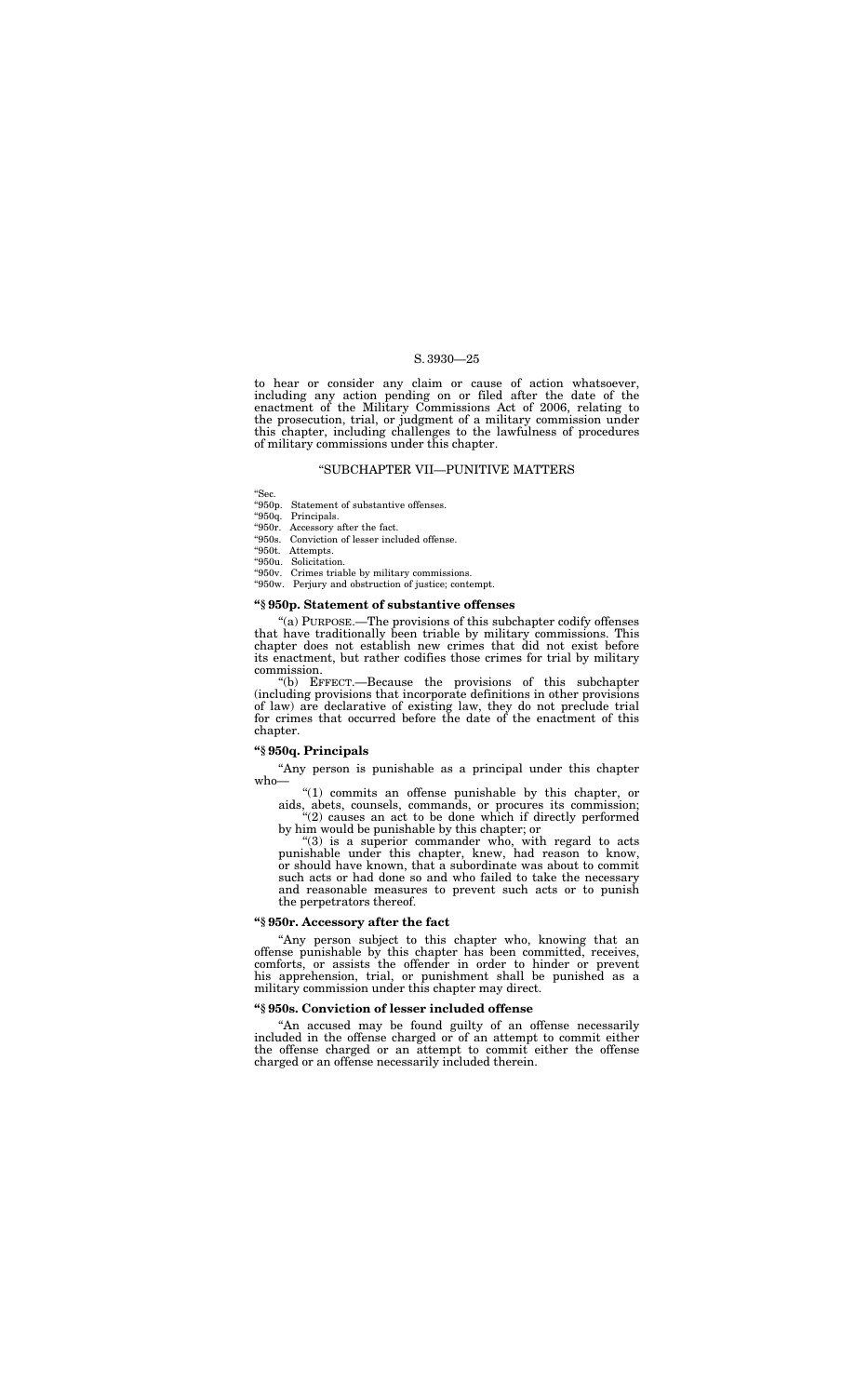## **''§ 950t. Attempts**

"(a) IN GENERAL.—Any person subject to this chapter who attempts to commit any offense punishable by this chapter shall be punished as a military commission under this chapter may

direct.<br>
"(b) SCOPE OF OFFENSE.—An act, done with specific intent to commit an offense under this chapter, amounting to more than mere preparation and tending, even though failing, to effect its commission, is an attempt to commit that offense.<br>"(c) EFFECT OF CONSUMMATION.—Any person subject to this

"Any person subject to this chapter who solicits or advises another or others to commit one or more substantive offenses triable by military commission under this chapter shall, if the offense solicited or advised is attempted or committed, be punished with the punishment provided for the commission of the offense, but, if the offense solicited or advised is not committed or attempted, he shall be punished as a military commission under this chapter may direct.

chapter may be convicted of an attempt to commit an offense although it appears on the trial that the offense was consummated.

#### **''§ 950u. Solicitation**

"(ii) the total or partial destruction, capture, or neutralization of which would constitute a definite military advantage to the attacker under the circumstances

"(2) PROTECTED PERSON.—The term 'protected person' means any person entitled to protection under one or more of the Geneva Conventions, including—

## **''§ 950v. Crimes triable by military commissions**

''(a) DEFINITIONS AND CONSTRUCTION.—In this section: ''(1) MILITARY OBJECTIVE.—The term 'military objective' means—

"(A) combatants; and<br>"(B) those objects during an armed conflict—

"(i) which, by their nature, location, purpose, or use, effectively contribute to the opposing force's war-<br>fighting or war-sustaining capability; and

''(A) civilians not taking an active part in hostilities; ''(B) military personnel placed hors de combat by sickness, wounds, or detention; and

''(C) military medical or religious personnel.

''(3) PROTECTED PROPERTY.—The term 'protected property' means property specifically protected by the law of war (such as buildings dedicated to religion, education, art, science or charitable purposes, historic monuments, hospitals, or places where the sick and wounded are collected), if such property is not being used for military purposes or is not otherwise a military objective. Such term includes objects properly identified by one of the distinctive emblems of the Geneva Conventions, but does not include civilian property that is a military objective.

''(4) CONSTRUCTION.—The intent specified for an offense under paragraph  $(1)$ ,  $(2)$ ,  $(3)$ ,  $(4)$ , or  $(12)$  of subsection  $(b)$ precludes the applicability of such offense with regard to— ''(A) collateral damage; or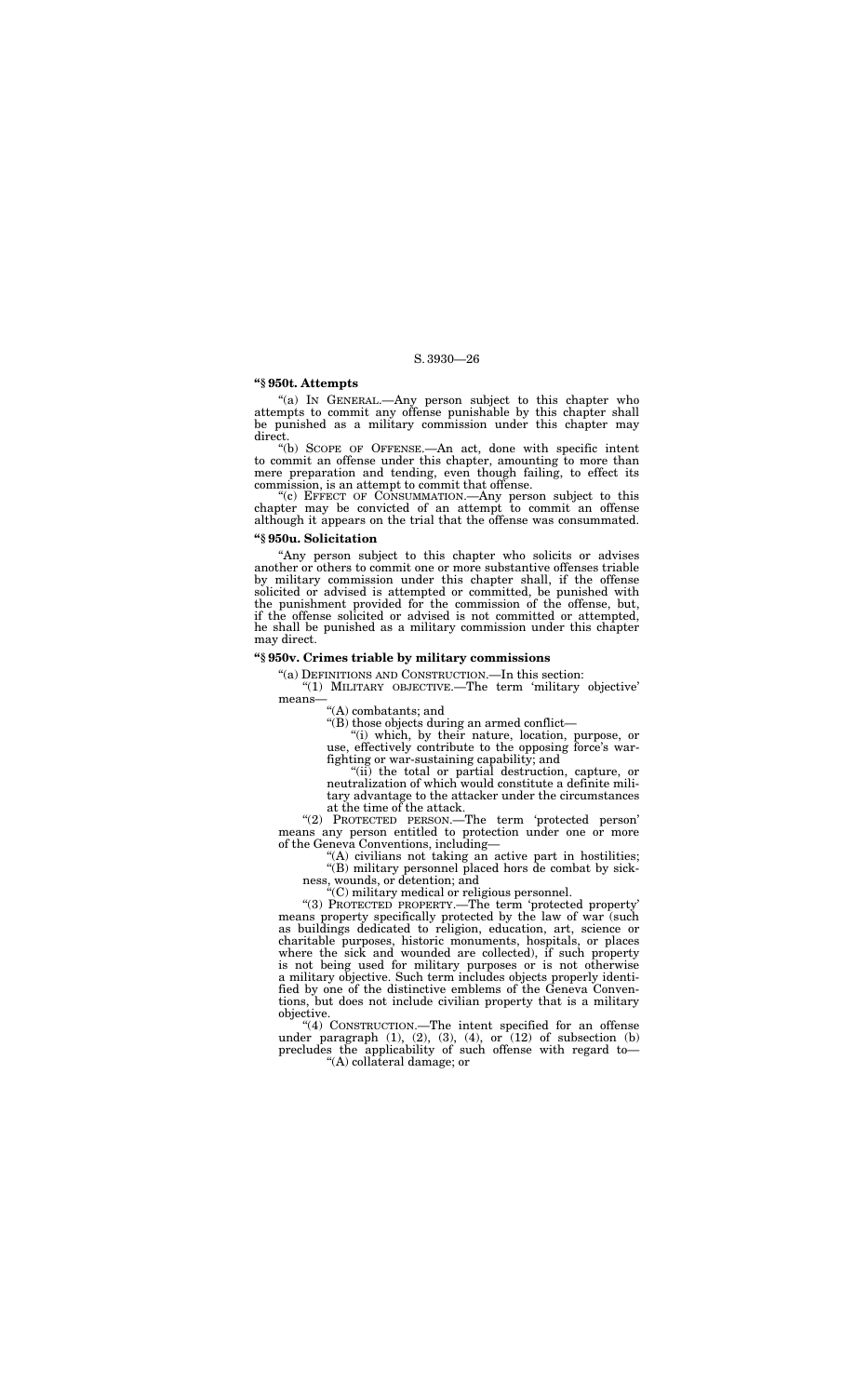''(B) death, damage, or injury incident to a lawful attack.<br>"(b) OFFENSES.—The following offenses shall be triable by mili-

tary commission under this chapter at any time without limitation:

''(1) MURDER OF PROTECTED PERSONS.—Any person subject to this chapter who intentionally kills one or more protected persons shall be punished by death or such other punishment as a military commission under this chapter may direct.

''(2) ATTACKING CIVILIANS.—Any person subject to this chapter who intentionally engages in an attack upon a civilian population as such, or individual civilians not taking active part in hostilities, shall be punished, if death results to one or more of the victims, by death or such other punishment as a military commission under this chapter may direct, and, if death does not result to any of the victims, by such punishment, other than death, as a military commission under this chapter may direct.

"(4) ATTACKING PROTECTED PROPERTY.—Any person subject to this chapter who intentionally engages in an attack upon protected property shall be punished as a military commission under this chapter may direct.

''(3) ATTACKING CIVILIAN OBJECTS.—Any person subject to this chapter who intentionally engages in an attack upon a civilian object that is not a military objective shall be punished as a military commission under this chapter may direct.

"(7) TAKING HOSTAGES.—Any person subject to this chapter who, having knowingly seized or detained one or more persons, threatens to kill, injure, or continue to detain such person or persons with the intent of compelling any nation, person other than the hostage, or group of persons to act or refrain from acting as an explicit or implicit condition for the safety or release of such person or persons, shall be punished, if death results to one or more of the victims, by death or such other punishment as a military commission under this chapter may direct, and, if death does not result to any of the victims, by such punishment, other than death, as a military commission under this chapter may direct.

''(5) PILLAGING.—Any person subject to this chapter who intentionally and in the absence of military necessity appropriates or seizes property for private or personal use, without the consent of a person with authority to permit such appropriation or seizure, shall be punished as a military commission under this chapter may direct.

''(6) DENYING QUARTER.—Any person subject to this chapter who, with effective command or control over subordinate groups, declares, orders, or otherwise indicates to those groups that there shall be no survivors or surrender accepted, with the intent to threaten an adversary or to conduct hostilities such that there would be no survivors or surrender accepted, shall be punished as a military commission under this chapter may direct.

''(8) EMPLOYING POISON OR SIMILAR WEAPONS.—Any person subject to this chapter who intentionally, as a method of warfare, employs a substance or weapon that releases a substance that causes death or serious and lasting damage to health in the ordinary course of events, through its asphyxiating, bacteriological, or toxic properties, shall be punished, if death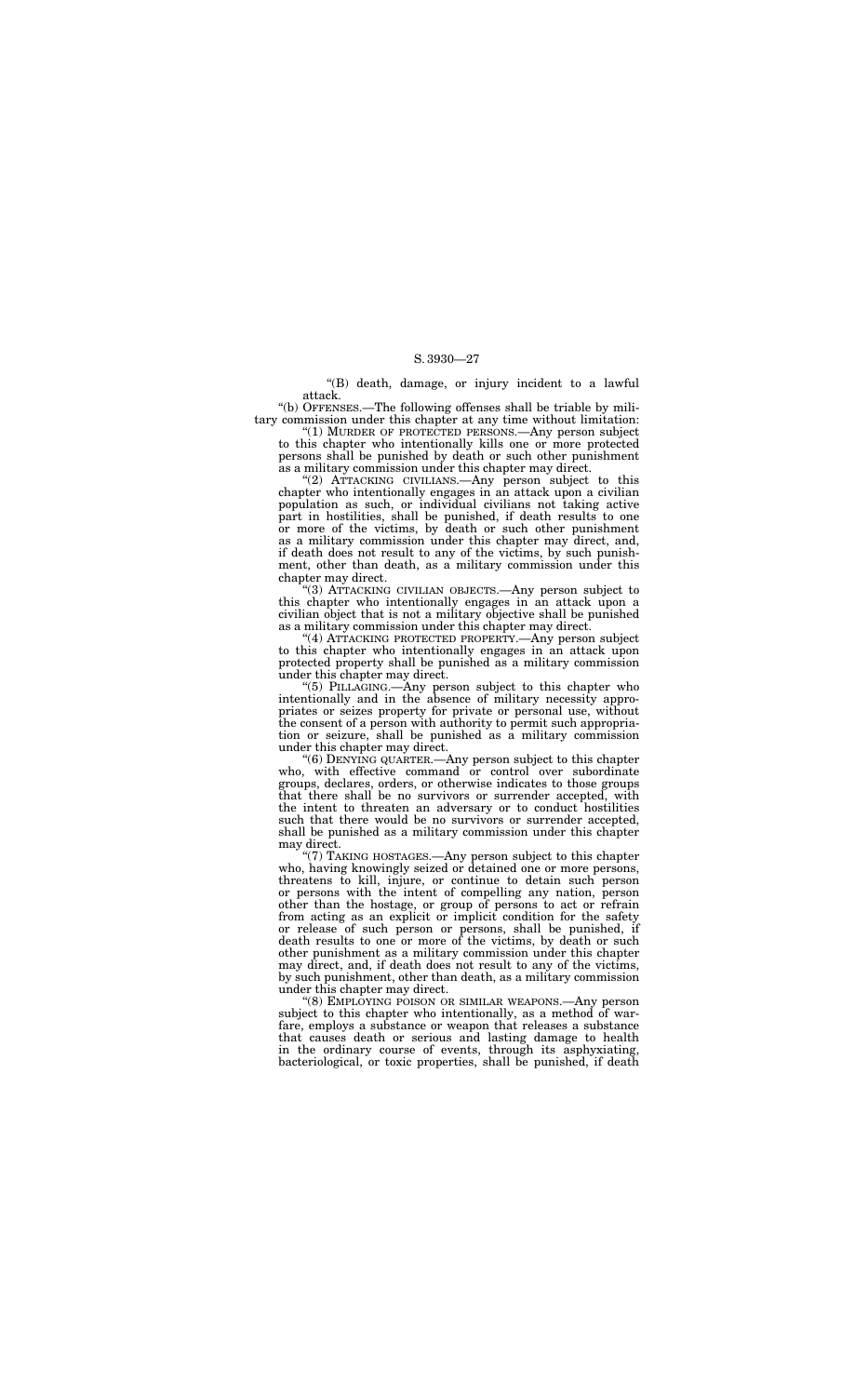results to one or more of the victims, by death or such other punishment as a military commission under this chapter may direct, and, if death does not result to any of the victims, by such punishment, other than death, as a military commission under this chapter may direct.

''(9) USING PROTECTED PERSONS AS A SHIELD.—Any person subject to this chapter who positions, or otherwise takes advantage of, a protected person with the intent to shield a military objective from attack, or to shield, favor, or impede military operations, shall be punished, if death results to one or more of the victims, by death or such other punishment as a military commission under this chapter may direct, and, if death does not result to any of the victims, by such punishment, other than death, as a military commission under this chapter may direct.

(A) OFFENSE.—Any person subject to this chapter who commits an act specifically intended to inflict severe physical or mental pain or suffering (other than pain or suffering incidental to lawful sanctions) upon another person within his custody or physical control for the purpose of obtaining information or a confession, punishment, intimidation, coercion, or any reason based on discrimination of any kind, shall be punished, if death results to one or more of the victims, by death or such other punishment as a military commission under this chapter may direct, and, if death does not result to any of the victims, by such punishment, other than death, as a military commission under this chapter may direct.

''(10) USING PROTECTED PROPERTY AS A SHIELD.—Any person subject to this chapter who positions, or otherwise takes advantage of the location of, protected property with the intent to shield a military objective from attack, or to shield, favor, or impede military operations, shall be punished as a military commission under this chapter may direct.

 $"$ (11) TORTURE.-

"(i) The term 'serious physical pain or suffering' means bodily injury that involves—

''(B) SEVERE MENTAL PAIN OR SUFFERING DEFINED.— In this section, the term 'severe mental pain or suffering' has the meaning given that term in section 2340(2) of title 18.

''(12) CRUEL OR INHUMAN TREATMENT.—

''(A) OFFENSE.—Any person subject to this chapter who commits an act intended to inflict severe or serious physical or mental pain or suffering (other than pain or suffering incidental to lawful sanctions), including serious physical abuse, upon another within his custody or control shall be punished, if death results to the victim, by death or such other punishment as a military commission under this chapter may direct, and, if death does not result to the victim, by such punishment, other than death, as a military commission under this chapter may direct.

''(B) DEFINITIONS.—In this paragraph:

''(I) a substantial risk of death;

''(II) extreme physical pain;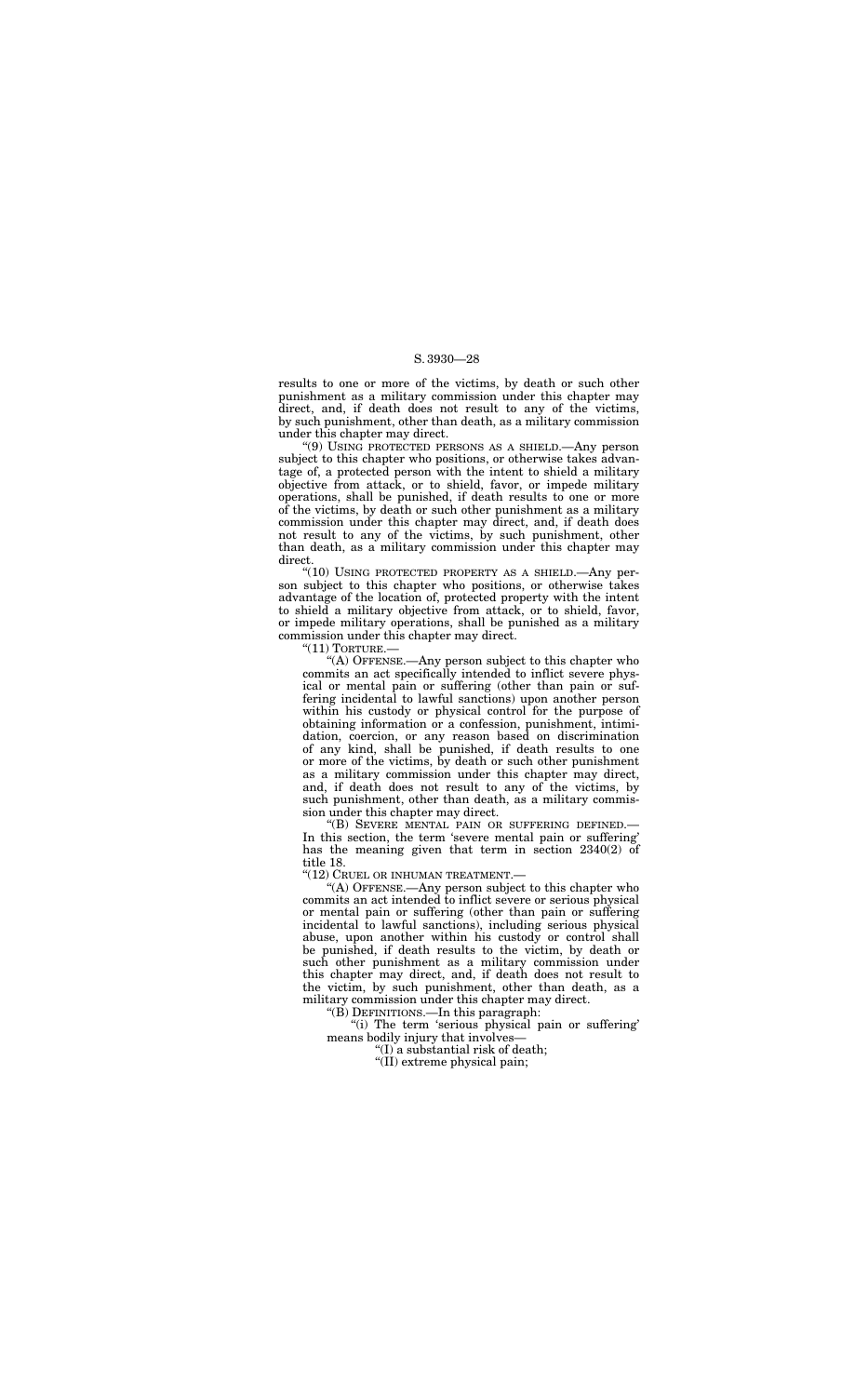''(III) a burn or physical disfigurement of a serious nature (other than cuts, abrasions, or

" $(\mathrm{I}\dot{\mathrm{V}})$  significant loss or impairment of the function of a bodily member, organ, or mental faculty.<br>"(ii) The term 'severe mental pain or suffering'

has the meaning given that term in section  $2340(2)$  of title 18.

"(iii) The term 'serious mental pain or suffering' has the meaning given the term 'severe mental pain

or suffering' in section 2340(2) of title 18, except that—<br>
"(I) the term 'serious' shall replace the term<br>
'severe' where it appears; and<br>
"(II) as to conduct occurring after the date

of the enactment of the Military Commissions Act of 2006, the term 'serious and non-transitory mental harm (which need not be prolonged)' shall replace the term 'prolonged mental harm' where

it appears.<br>"(13) INTENTIONALLY CAUSING SERIOUS BODILY INJURY.—

''(A) OFFENSE.—Any person subject to this chapter who intentionally causes serious bodily injury to one or more persons, including lawful combatants, in violation of the law of war shall be punished, if death results to one or more of the victims, by death or such other punishment as a military commission under this chapter may direct, and, if death does not result to any of the victims, by such punishment, other than death, as a military commission under this chapter may direct.

"(14) MUTILATING OR MAIMING.—Any person subject to this chapter who intentionally injures one or more protected persons by disfiguring the person or persons by any mutilation of the person or persons, or by permanently disabling any member, limb, or organ of the body of the person or persons, without any legitimate medical or dental purpose, shall be punished, if death results to one or more of the victims, by death or such other punishment as a military commission under this chapter may direct, and, if death does not result to any of the victims, by such punishment, other than death, as a military commission under this chapter may direct.

"(15) MURDER IN VIOLATION OF THE LAW OF WAR. - Any person subject to this chapter who intentionally kills one or more persons, including lawful combatants, in violation of the law of war shall be punished by death or such other punishment as a military commission under this chapter may direct.

"(16) DESTRUCTION OF PROPERTY IN VIOLATION OF THE LAW OF WAR.—Any person subject to this chapter who intentionally destroys property belonging to another person in violation of

''(B) SERIOUS BODILY INJURY DEFINED.—In this paragraph, the term 'serious bodily injury' means bodily injury which involves—

''(i) a substantial risk of death;

"(ii) extreme physical pain;

''(iii) protracted and obvious disfigurement; or

''(iv) protracted loss or impairment of the function of a bodily member, organ, or mental faculty.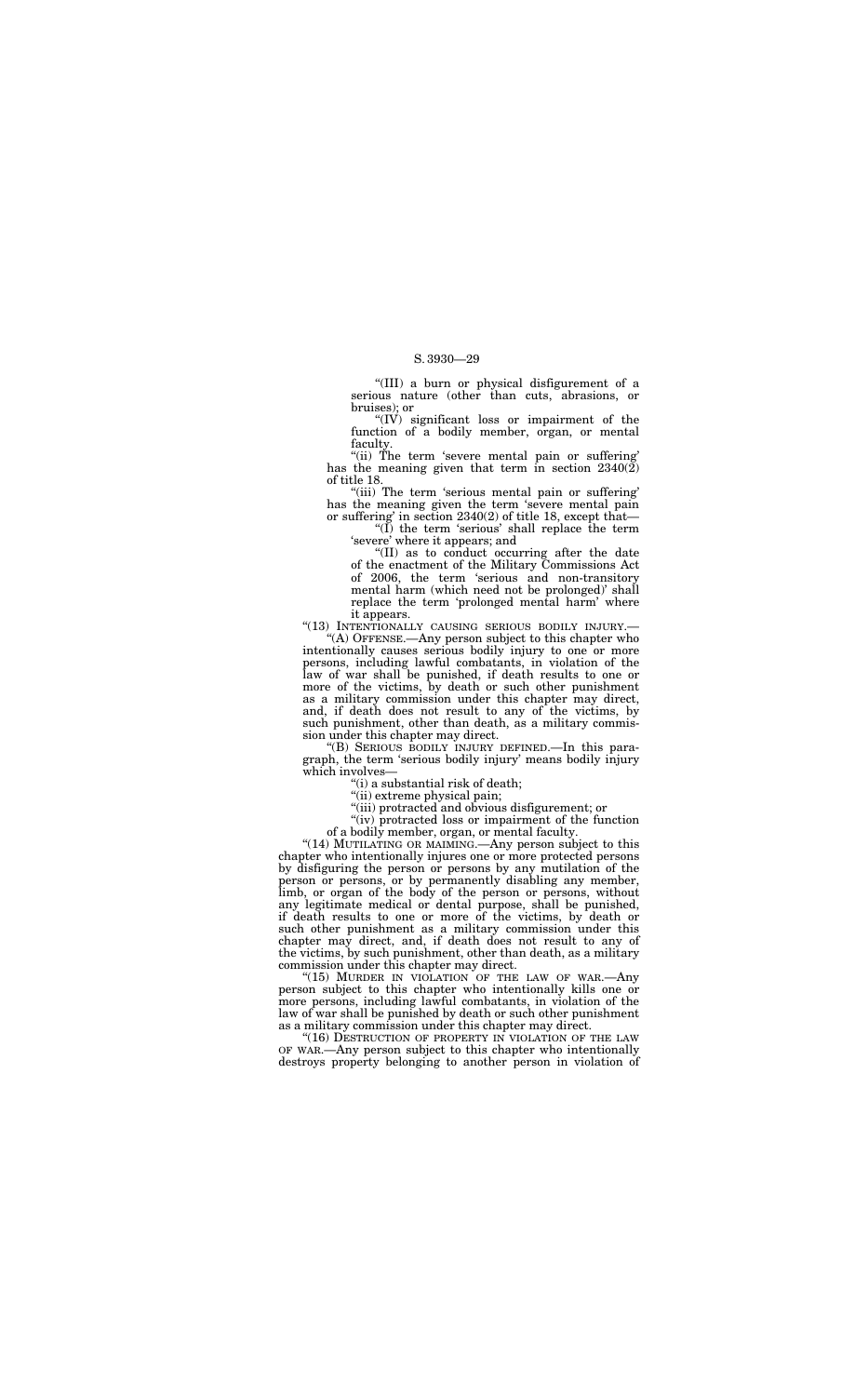the law of war shall punished as a military commission under this chapter may direct.<br>
"(17) USING TREACHERY OR PERFIDY.—Any person subject

to this chapter who, after inviting the confidence or belief of one or more persons that they were entitled to, or obliged to accord, protection under the law of war, intentionally makes use of that confidence or belief in killing, injuring, or capturing such person or persons shall be punished, if death results to one or more of the victims, by death or such other punishment as a military commission under this chapter may direct, and, if death does not result to any of the victims, by such punishment, other than death, as a military commission under this chapter may direct.

"(18) IMPROPERLY USING A FLAG OF TRUCE.—Any person subject to this chapter who uses a flag of truce to feign an intention to negotiate, surrender, or otherwise suspend hostilities when there is no such intention shall be punished as a military commission under this chapter may direct.

"(20) INTENTIONALLY MISTREATING A DEAD BODY.—Any person subject to this chapter who intentionally mistreats the body of a dead person, without justification by legitimate military necessity, shall be punished as a military commission under this chapter may direct.

"(21) RAPE.—Any person subject to this chapter who forcibly or with coercion or threat of force wrongfully invades the body of a person by penetrating, however slightly, the anal or genital opening of the victim with any part of the body of the accused, or with any foreign object, shall be punished as a military commission under this chapter may direct.

"(22) SEXUAL ASSAULT OR ABUSE.—Any person subject to this chapter who forcibly or with coercion or threat of force engages in sexual contact with one or more persons, or causes one or more persons to engage in sexual contact, shall be punished as a military commission under this chapter may direct.

''(19) IMPROPERLY USING A DISTINCTIVE EMBLEM.—Any person subject to this chapter who intentionally uses a distinctive emblem recognized by the law of war for combatant purposes in a manner prohibited by the law of war shall be punished as a military commission under this chapter may direct.

"(23) HIJACKING OR HAZARDING A VESSEL OR AIRCRAFT.-Any person subject to this chapter who intentionally seizes, exercises unauthorized control over, or endangers the safe navigation of a vessel or aircraft that is not a legitimate military objective shall be punished, if death results to one or more of the victims, by death or such other punishment as a military commission under this chapter may direct, and, if death does not result to any of the victims, by such punishment, other than death, as a military commission under this chapter may direct.

"(24) TERRORISM.—Any person subject to this chapter who intentionally kills or inflicts great bodily harm on one or more protected persons, or intentionally engages in an act that evinces a wanton disregard for human life, in a manner calculated to influence or affect the conduct of government or civilian population by intimidation or coercion, or to retaliate against government conduct, shall be punished, if death results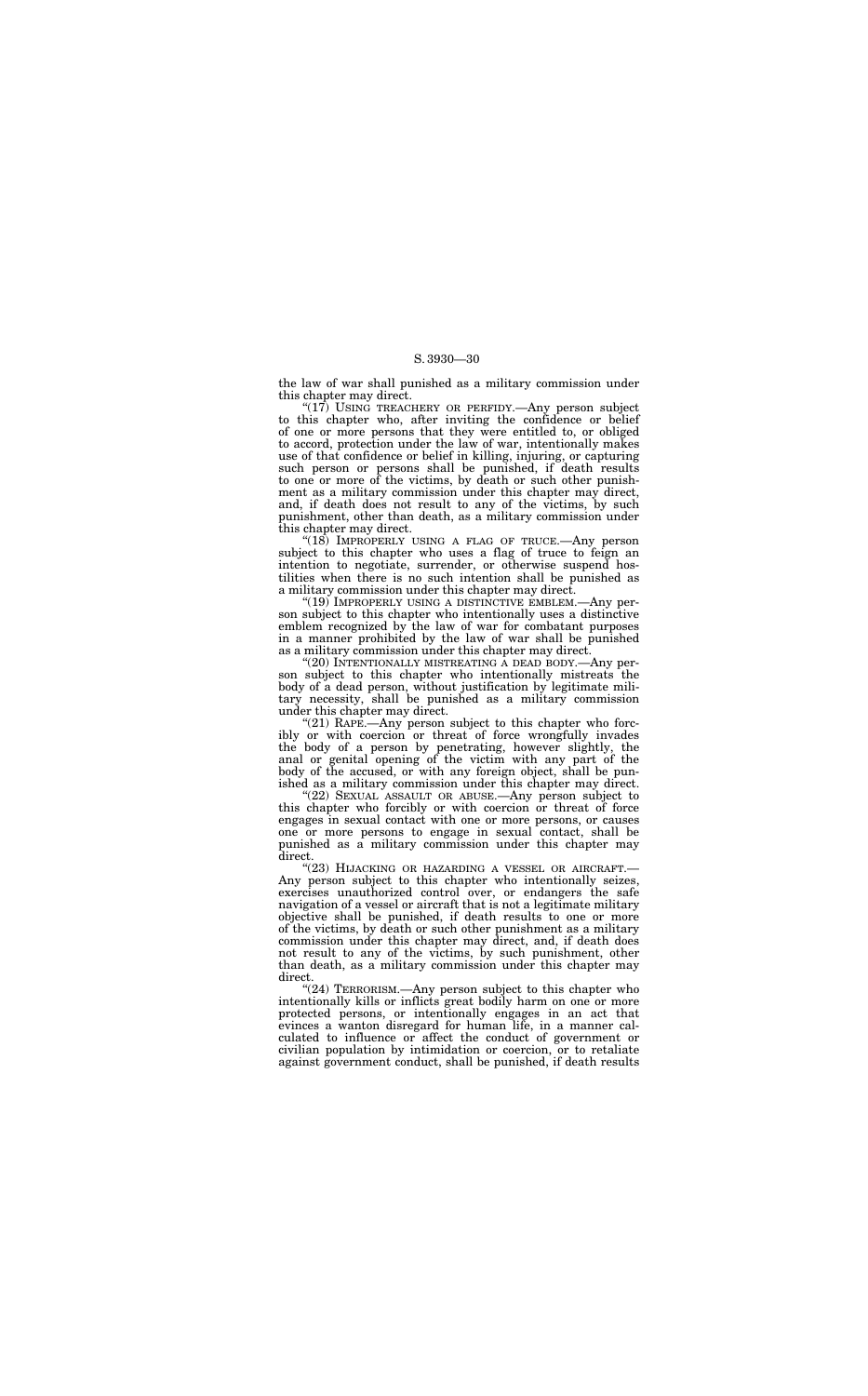to one or more of the victims, by death or such other punishment as a military commission under this chapter may direct, and, if death does not result to any of the victims, by such punishment, other than death, as a military commission under

 $t^*(25)$  Providing material support for terrorism.—

''(A) OFFENSE.—Any person subject to this chapter who provides material support or resources, knowing or intending that they are to be used in preparation for, or in carrying out, an act of terrorism (as set forth in paragraph (24)), or who intentionally provides material support or resources to an international terrorist organization engaged in hostilities against the United States, knowing that such organization has engaged or engages in terrorism (as so set forth), shall be punished as a military commission under this chapter may direct.

"(26) WRONGFULLY AIDING THE ENEMY.—Any person subject to this chapter who, in breach of an allegiance or duty to the United States, knowingly and intentionally aids an enemy of the United States, or one of the co-belligerents of the enemy, shall be punished as a military commission under this chapter may direct.

''(B) MATERIAL SUPPORT OR RESOURCES DEFINED.—In this paragraph, the term 'material support or resources' has the meaning given that term in section 2339A(b) of title 18.

'(28) CONSPIRACY.—Any person subject to this chapter who conspires to commit one or more substantive offenses triable by military commission under this chapter, and who knowingly does any overt act to effect the object of the conspiracy, shall be punished, if death results to one or more of the victims, by death or such other punishment as a military commission under this chapter may direct, and, if death does not result to any of the victims, by such punishment, other than death, as a military commission under this chapter may direct.

''(b) CONTEMPT.—A military commission under this chapter may punish for contempt any person who uses any menacing word, sign, or gesture in its presence, or who disturbs its proceedings by any riot or disorder.".

(2) TABLES OF CHAPTERS AMENDMENTS.—The tables of chapters at the beginning of subtitle A, and at the beginning of

''(27) SPYING.—Any person subject to this chapter who with intent or reason to believe that it is to be used to the injury of the United States or to the advantage of a foreign power, collects or attempts to collect information by clandestine means or while acting under false pretenses, for the purpose of conveying such information to an enemy of the United States, or one of the co-belligerents of the enemy, shall be punished by death or such other punishment as a military commission under this chapter may direct.

### **''§ 950w. Perjury and obstruction of justice; contempt**

''(a) PERJURY AND OBSTRUCTION OF JUSTICE.—A military commission under this chapter may try offenses and impose such punishment as the military commission may direct for perjury, false testimony, or obstruction of justice related to military commissions under this chapter.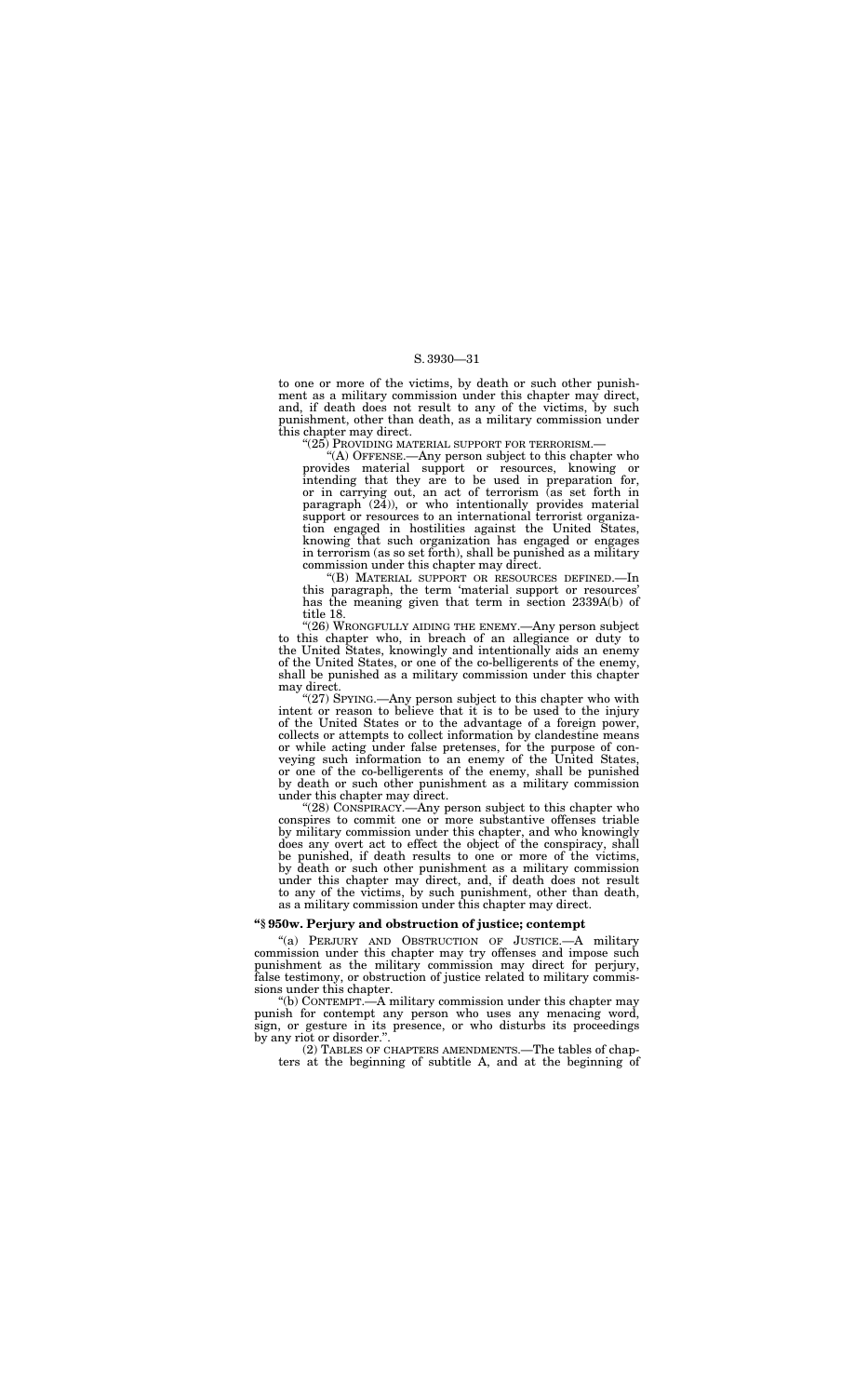part II of subtitle A, of title 10, United States Code, are each amended by inserting after the item relating to chapter 47 the following new item:

''47A. Military Commissions .................................................................................. 948a''. (b) SUBMITTAL OF PROCEDURES TO CONGRESS.—Not later than 90 days after the date of the enactment of this Act, the Secretary of Defense shall submit to the Committees on Armed Services of the Senate and the House of Representatives a report setting forth the procedures for military commissions prescribed under chapter 47A of title 10, United States Code (as added by subsection (a)).

(1) APPLICABILITY TO LAWFUL ENEMY COMBATANTS.—Section  $802(a)$  (article  $2(a)$ ) is amended by adding at the end the fol-<br>lowing new paragraph:

" $(13)$  Lawful enemy combatants (as that term is defined

#### **SEC. 4. AMENDMENTS TO UNIFORM CODE OF MILITARY JUSTICE.**

in section 948a(2) of this title) who violate the law of war.".<br>(2) EXCLUSION OF APPLICABILITY TO CHAPTER 47A COMMIS-<br>SIONS.—Sections 821, 828, 848, 850(a), 904, and 906 (articles 21, 28, 48, 50(a), 104, and 106) are amended by adding at the end the following new sentence: "This section does not apply to a military commission established under chapter 47A of this title.''.

(3) INAPPLICABILITY OF REQUIREMENTS RELATING TO REGULATIONS.—Section 836 (article 36) is amended—

(a) CONFORMING AMENDMENTS.—Chapter 47 of title 10, United States Code (the Uniform Code of Military Justice), is amended as follows:

LATIONS.—Section 836 (article 36) is amended— (A) in subsection (a), by inserting '', except as provided in chapter 47A of this title," after "but which may not"; and

(B) in subsection (b), by inserting before the period at the end '', except insofar as applicable to military

commissions established under chapter 47A of this title''. (b) PUNITIVE ARTICLE OF CONSPIRACY.—Section 881 of title 10, United States Code (article 81 of the Uniform Code of Military Justice), is amended—

(1) by inserting "(a)" before "Any person"; and

(2) by adding at the end the following new subsection: ''(b) Any person subject to this chapter who conspires with any other person to commit an offense under the law of war, and who knowingly does an overt act to effect the object of the conspiracy, shall be punished, if death results to one or more of the victims, by death or such other punishment as a courtmartial or military commission may direct, and, if death does not result to any of the victims, by such punishment, other than death, as a court-martial or military commission may direct.''.

#### **SEC. 5. TREATY OBLIGATIONS NOT ESTABLISHING GROUNDS FOR CER-TAIN CLAIMS.**

(a) IN GENERAL.—No person may invoke the Geneva Conventions or any protocols thereto in any habeas corpus or other civil action or proceeding to which the United States, or a current or former officer, employee, member of the Armed Forces, or other agent of the United States is a party as a source of rights in any court of the United States or its States or territories.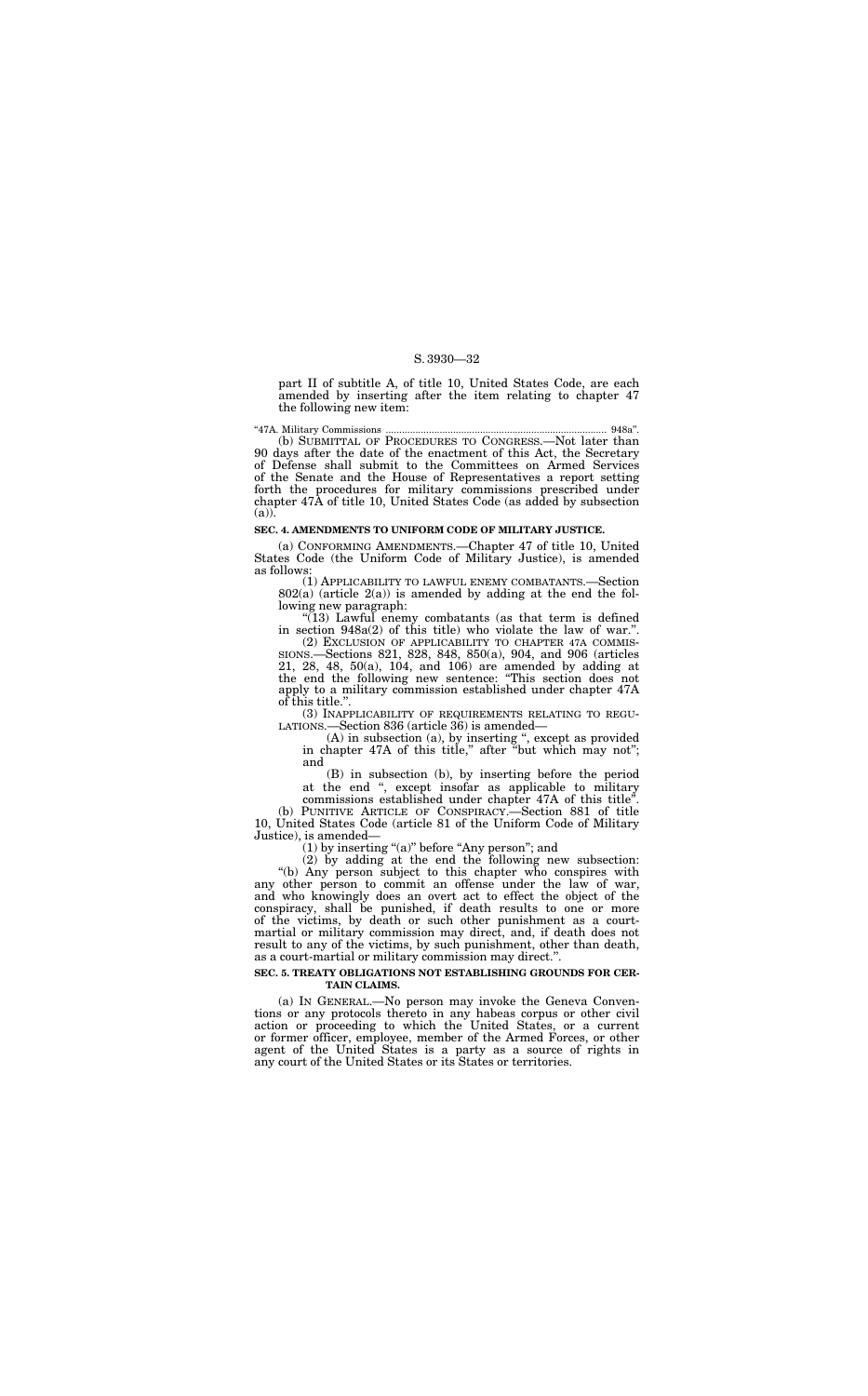(b) GENEVA CONVENTIONS DEFINED.—In this section, the term ''Geneva Conventions'' means—

(1) the Convention for the Amelioration of the Condition of the Wounded and Sick in Armed Forces in the Field, done at Geneva August 12, 1949 (6 UST 3114);

(2) the Convention for the Amelioration of the Condition of the Wounded, Sick, and Shipwrecked Members of the Armed Forces at Sea, done at Geneva August 12, 1949 (6 UST 3217); (3) the Convention Relative to the Treatment of Prisoners

of War, done at Geneva August 12, 1949 (6 UST 3316); and (4) the Convention Relative to the Protection of Civilian Persons in Time of War, done at Geneva August 12, 1949

(6 UST 3516).

## **SEC. 6. IMPLEMENTATION OF TREATY OBLIGATIONS.**

(a) IMPLEMENTATION OF TREATY OBLIGATIONS.—

(1) IN GENERAL.—The acts enumerated in subsection (d) of section 2441 of title 18, United States Code, as added by subsection (b) of this section, and in subsection (c) of this section, constitute violations of common Article 3 of the Geneva Conventions prohibited by United States law.

(A) GENEVA CONVENTIONS.—The term ''Geneva Conventions" means-

(2) PROHIBITION ON GRAVE BREACHES.—The provisions of section 2441 of title 18, United States Code, as amended by this section, fully satisfy the obligation under Article 129 of the Third Geneva Convention for the United States to provide effective penal sanctions for grave breaches which are encompassed in common Article 3 in the context of an armed conflict not of an international character. No foreign or international source of law shall supply a basis for a rule of decision in the courts of the United States in interpreting the prohibitions enumerated in subsection (d) of such section 2441.

(3) INTERPRETATION BY THE PRESIDENT.—

(A) As provided by the Constitution and by this section, the President has the authority for the United States to interpret the meaning and application of the Geneva Conventions and to promulgate higher standards and administrative regulations for violations of treaty obligations which are not grave breaches of the Geneva Conventions.

(B) The President shall issue interpretations described by subparagraph (A) by Executive Order published in the Federal Register.

(C) Any Executive Order published under this paragraph shall be authoritative (except as to grave breaches of common Article 3) as a matter of United States law, in the same manner as other administrative regulations.

(D) Nothing in this section shall be construed to affect the constitutional functions and responsibilities of Congress and the judicial branch of the United States.

(4) DEFINITIONS.—In this subsection:

(i) the Convention for the Amelioration of the Condition of the Wounded and Sick in Armed Forces in the Field, done at Geneva August 12, 1949 (6 UST 3217);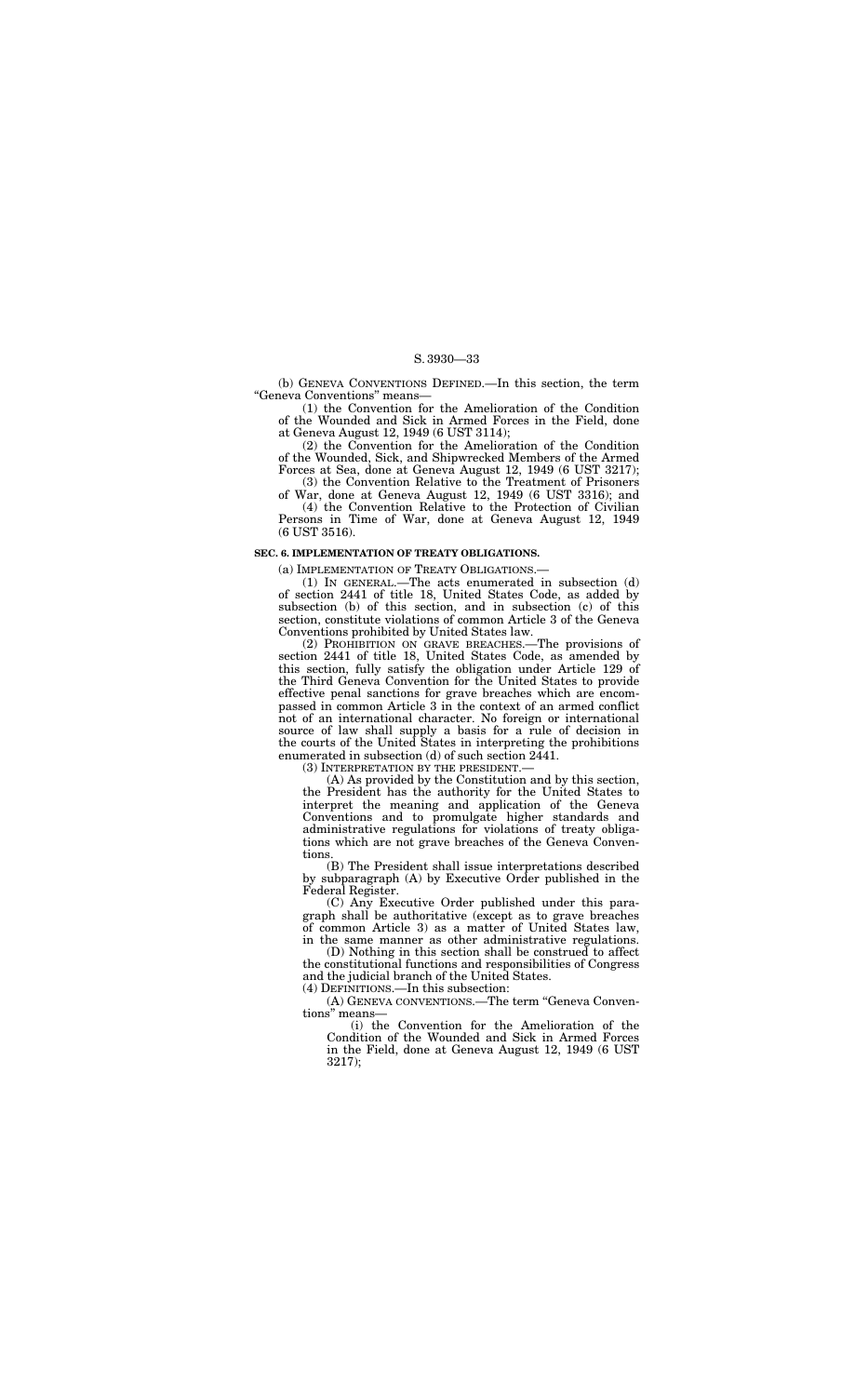(ii) the Convention for the Amelioration of the Condition of the Wounded, Sick, and Shipwrecked Members of the Armed Forces at Sea, done at Geneva August 12, 1949 (6 UST 3217);

(iii) the Convention Relative to the Treatment of Prisoners of War, done at Geneva August 12, 1949 (6 UST 3316); and

(iv) the Convention Relative to the Protection of Civilian Persons in Time of War, done at Geneva August 12, 1949 (6 UST 3516).

(B) THIRD GENEVA CONVENTION.—The term ''Third Geneva Convention'' means the international convention referred to in subparagraph (A)(iii).

(b) REVISION TO WAR CRIMES OFFENSE UNDER FEDERAL CRIMINAL CODE.—

(1) IN GENERAL.—Section 2441 of title 18, United States Code, is amended—

"(1) PROHIBITED CONDUCT.—In subsection  $(c)(3)$ , the term 'grave breach of common Article 3' means any conduct (such conduct constituting a grave breach of common Article 3 of the international conventions done at Geneva August 12, 1949), as follows:

(A) in subsection (c), by striking paragraph (3) and inserting the following new paragraph (3):

''(3) which constitutes a grave breach of common Article 3 (as defined in subsection (d)) when committed in the context of and in association with an armed conflict not of an international character; or''; and

(B) by adding at the end the following new subsection: ''(d) COMMON ARTICLE 3 VIOLATIONS.—

''(A) TORTURE.—The act of a person who commits, or conspires or attempts to commit, an act specifically intended to inflict severe physical or mental pain or suffering (other than pain or suffering incidental to lawful sanctions) upon another person within his custody or physical control for the purpose of obtaining information or a confession, punishment, intimidation, coercion, or any reason based on discrimination of any kind.

''(B) CRUEL OR INHUMAN TREATMENT.—The act of a person who commits, or conspires or attempts to commit, an act intended to inflict severe or serious physical or mental pain or suffering (other than pain or suffering incidental to lawful sanctions), including serious physical abuse, upon another within his custody or control.

''(C) PERFORMING BIOLOGICAL EXPERIMENTS.—The act of a person who subjects, or conspires or attempts to subject, one or more persons within his custody or physical control to biological experiments without a legitimate medical or dental purpose and in so doing endangers the body or health of such person or persons.

''(D) MURDER.—The act of a person who intentionally kills, or conspires or attempts to kill, or kills whether intentionally or unintentionally in the course of committing any other offense under this subsection, one or more persons taking no active part in the hostilities, including those placed out of combat by sickness, wounds, detention, or any other cause.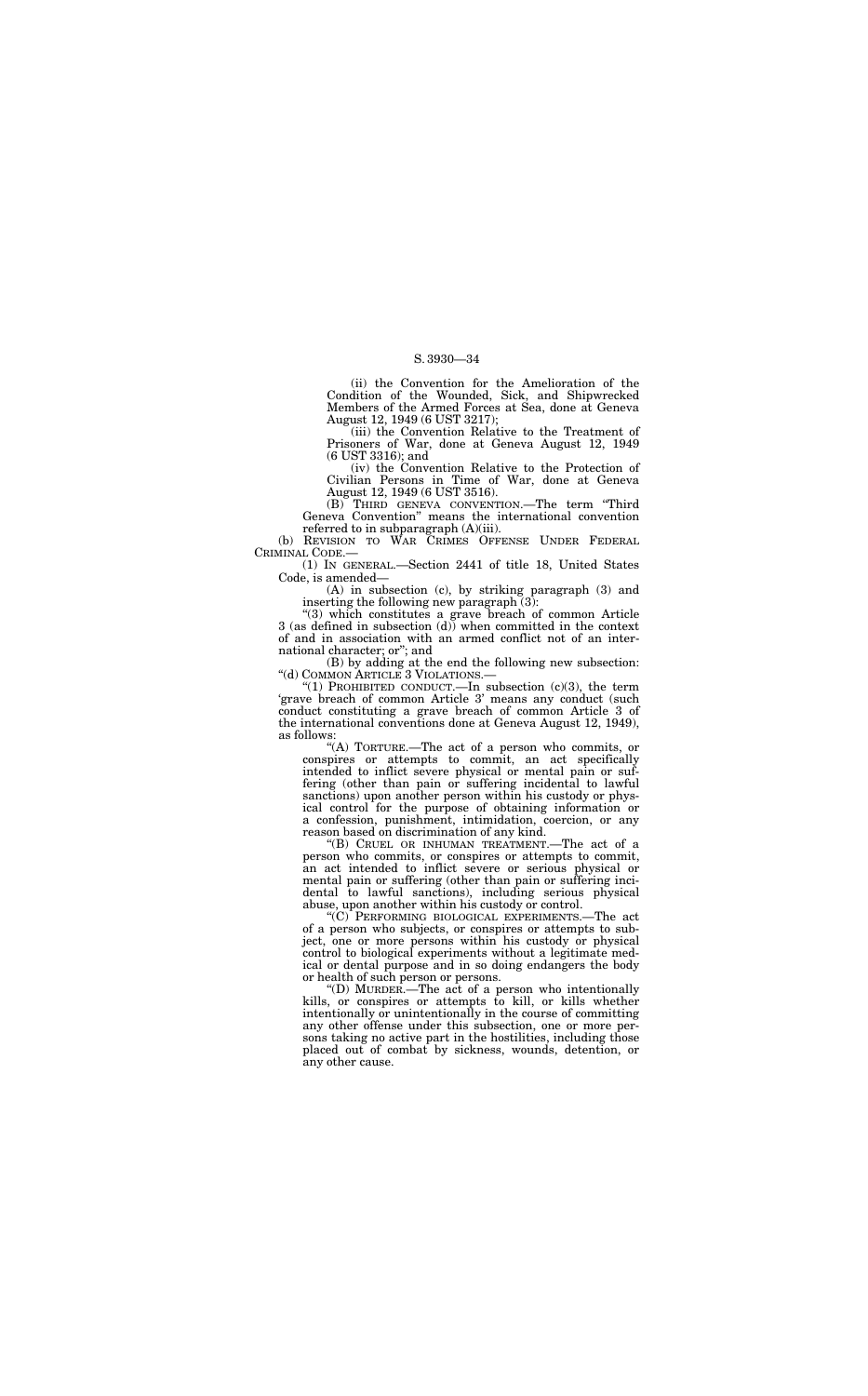"(E) MUTILATION OR MAIMING.—The act of a person who intentionally injures, or conspires or attempts to injure, or injures whether intentionally or unintentionally in the course of committing any other offense under this subsection, one or more persons taking no active part in the hostilities, including those placed out of combat by sickness, wounds, detention, or any other cause, by disfiguring the person or persons by any mutilation thereof or by permanently disabling any member, limb, or organ of his body, without any legitimate medical or dental purpose.

''(F) INTENTIONALLY CAUSING SERIOUS BODILY INJURY.— The act of a person who intentionally causes, or conspires or attempts to cause, serious bodily injury to one or more persons, including lawful combatants, in violation of the law of war.

''(G) RAPE.—The act of a person who forcibly or with coercion or threat of force wrongfully invades, or conspires or attempts to invade, the body of a person by penetrating, however slightly, the anal or genital opening of the victim with any part of the body of the accused, or with any foreign object.

 $\widetilde{H}$ (H) SEXUAL ASSAULT OR ABUSE.—The act of a person who forcibly or with coercion or threat of force engages, or conspires or attempts to engage, in sexual contact with one or more persons, or causes, or conspires or attempts to cause, one or more persons to engage in sexual contact.

"(A) the term 'severe mental pain or suffering' shall be applied for purposes of paragraphs  $(1)(A)$  and  $(1)(B)$ in accordance with the meaning given that term in section 2340(2) of this title;

 $(C)$  the term 'sexual contact' shall be applied for purposes of paragraph  $(1)(G)$  in accordance with the meaning given that term in section 2246(3) of this title;

"(E) the term 'serious mental pain or suffering' shall be applied for purposes of paragraph (1)(B) in accordance

''(I) TAKING HOSTAGES.—The act of a person who, having knowingly seized or detained one or more persons, threatens to kill, injure, or continue to detain such person or persons with the intent of compelling any nation, person other than the hostage, or group of persons to act or refrain from acting as an explicit or implicit condition for the safety or release of such person or persons.

"(2) DEFINITIONS.—In the case of an offense under subsection (a) by reason of subsection (c)(3)—

''(B) the term 'serious bodily injury' shall be applied for purposes of paragraph  $(1)(F)$  in accordance with the meaning given that term in section 113(b)(2) of this title;

''(D) the term 'serious physical pain or suffering' shall be applied for purposes of paragraph (1)(B) as meaning bodily injury that involves—

"(i) a substantial risk of death;

''(ii) extreme physical pain;

''(iii) a burn or physical disfigurement of a serious nature (other than cuts, abrasions, or bruises); or

''(iv) significant loss or impairment of the function of a bodily member, organ, or mental faculty; and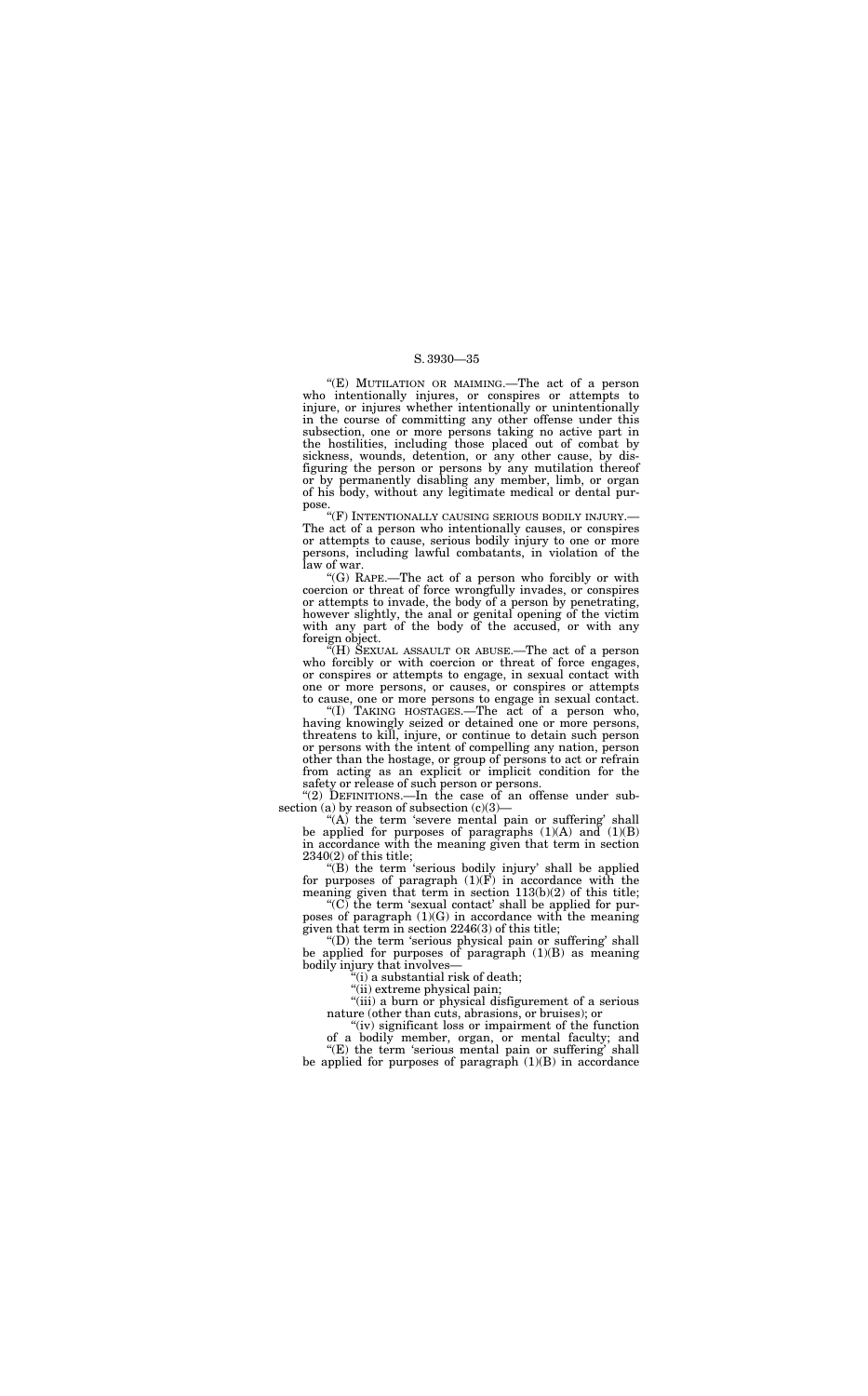with the meaning given the term 'severe mental pain or suffering' (as defined in section 2340(2) of this title), except

that—<br>
"(i) the term 'serious' shall replace the term 'severe'<br>
where it appears; and<br>
"(ii) as to conduct occurring after the date of the

enactment of the Military Commissions Act of 2006, the term 'serious and non-transitory mental harm<br>(which need not be prolonged)' shall replace the term

"(4) INAPPLICABILITY OF TAKING HOSTAGES TO PRISONER EXCHANGE.—Paragraph (1)(I) does not apply to an offense under subsection (a) by reason of subsection  $(c)(3)$  in the case of a prisoner exchange during wartime.

(which need not be prolonged)' shall replace the term 'prolonged mental harm' where it appears. ''(3) INAPPLICABILITY OF CERTAIN PROVISIONS WITH RESPECT TO COLLATERAL DAMAGE OR INCIDENT OF LAWFUL ATTACK.— The intent specified for the conduct stated in subparagraphs (D), (E), and (F) or paragraph (1) precludes the applicability of those subparagraphs to an offense under subsection (a) by reasons of subsection (c)(3) with respect to—

''(A) collateral damage; or

''(B) death, damage, or injury incident to a lawful attack.

''(5) DEFINITION OF GRAVE BREACHES.—The definitions in this subsection are intended only to define the grave breaches of common Article 3 and not the full scope of United States obligations under that Article.''.

(2) RETROACTIVE APPLICABILITY.—The amendments made by this subsection, except as specified in subsection  $(d)(2)(E)$ of section 2441 of title 18, United States Code, shall take effect as of November 26, 1997, as if enacted immediately after the amendments made by section 583 of Public Law 105–118 (as amended by section  $4002(e)(7)$  of Public Law 107– 273).

(c) ADDITIONAL PROHIBITION ON CRUEL, INHUMAN, OR DEGRADING TREATMENT OR PUNISHMENT.—

(1) IN GENERAL.—No individual in the custody or under the physical control of the United States Government, regardless of nationality or physical location, shall be subject to cruel, inhuman, or degrading treatment or punishment.

(2) CRUEL, INHUMAN, OR DEGRADING TREATMENT OR PUNISH-MENT DEFINED.—In this subsection, the term ''cruel, inhuman, or degrading treatment or punishment'' means cruel, unusual, and inhumane treatment or punishment prohibited by the Fifth, Eighth, and Fourteenth Amendments to the Constitution of the United States, as defined in the United States Reservations, Declarations and Understandings to the United Nations Convention Against Torture and Other Forms of Cruel, Inhuman or Degrading Treatment or Punishment done at New York, December 10, 1984.

(3) COMPLIANCE.—The President shall take action to ensure compliance with this subsection, including through the establishment of administrative rules and procedures.

#### **SEC. 7. HABEAS CORPUS MATTERS.**

(a) IN GENERAL.—Section 2241 of title 28, United States Code, is amended by striking both the subsection (e) added by section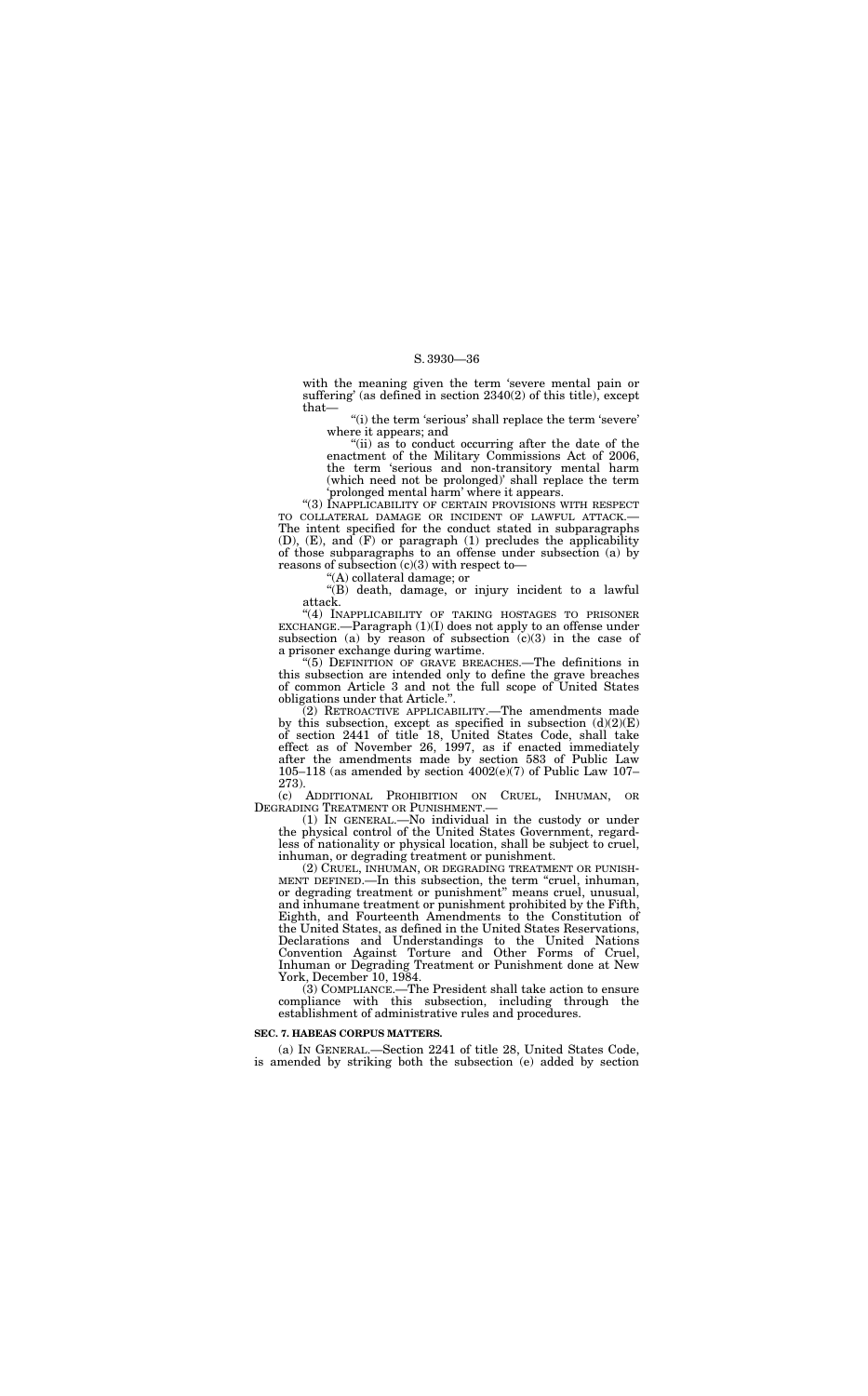1005(e)(1) of Public Law 109–148 (119 Stat. 2742) and the subsection (e) added by added by section 1405(e)(1) of Public Law 109–163 (119 Stat. 3477) and inserting the following new subsection

(e):  $\degree$  (e)(1) No court, justice, or judge shall have jurisdiction to hear or consider an application for a writ of habeas corpus filed by or on behalf of an alien detained by the United States who has been determined by the United States to have been properly detained as an enemy combatant or is awaiting such determination. ''(2) Except as provided in paragraphs (2) and (3) of section

1005(e) of the Detainee Treatment Act of 2005 (10 U.S.C. 801 note), no court, justice, or judge shall have jurisdiction to hear or consider any other action against the United States or its agents relating to any aspect of the detention, transfer, treatment, trial, or conditions of confinement of an alien who is or was detained by the United States and has been determined by the United States to have been properly detained as an enemy combatant or is awaiting such determination.".

(b) EFFECTIVE DATE.—The amendment made by subsection  $(a)$ shall take effect on the date of the enactment of this Act, and shall apply to all cases, without exception, pending on or after the date of the enactment of this Act which relate to any aspect of the detention, transfer, treatment, trial, or conditions of detention of an alien detained by the United States since September 11, 2001.

(3) by inserting ''whether before United States courts or agencies, foreign courts or agencies, or international courts or agencies," after "described in that subsection".

(b) PROTECTION OF PERSONNEL.—Section 1004 of the Detainee Treatment Act of 2005 (42 U.S.C. 2000dd–1) shall apply with respect

#### **SEC. 8. REVISIONS TO DETAINEE TREATMENT ACT OF 2005 RELATING TO PROTECTION OF CERTAIN UNITED STATES GOVERN-MENT PERSONNEL.**

(a) COUNSEL AND INVESTIGATIONS.—Section 1004(b) of the Detainee Treatment Act of 2005 (42 U.S.C. 2000dd–1(b)) is amended—

(1) by striking ''may provide'' and inserting ''shall provide''; (2) by inserting "or investigation" after "criminal prosecution''; and

to any criminal prosecution that— (1) relates to the detention and interrogation of aliens described in such section;

(2) is grounded in section 2441(c)(3) of title 18, United States Code; and

(3) relates to actions occurring between September 11, 2001, and December 30, 2005.

### **SEC. 9. REVIEW OF JUDGMENTS OF MILITARY COMMISSIONS.**

Section 1005(e)(3) of the Detainee Treatment Act of 2005 (title X of Public Law 109–148; 119 Stat. 2740; 10 U.S.C. 801 note) is amended—

(1) in subparagraph (A), by striking ''pursuant to Military Commission Order No. 1. dated August 31, 2005 (or any successor military order)'' and inserting ''by a military commission under chapter 47A of title 10, United States Code'';

(2) by striking subparagraph (B) and inserting the following new subparagraph (B):